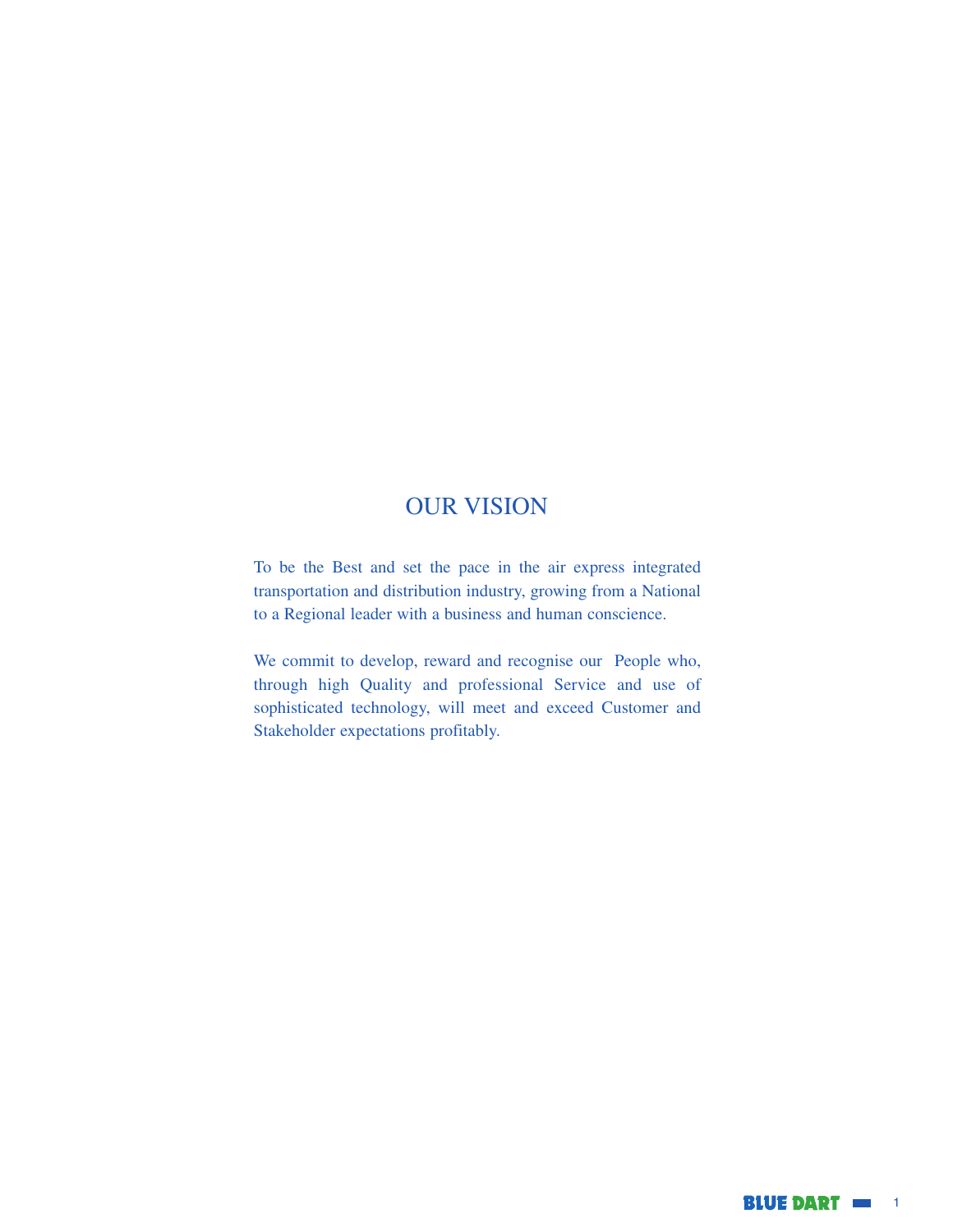## **BLUE DART EXPRESS LIMITED**

T.

## Page No.

|                                                                                                                | $\overline{3}$ |
|----------------------------------------------------------------------------------------------------------------|----------------|
| Corporate Section <b>William Corporate Section Manufacture Corporate Section Manufacture Corporate Section</b> | $\overline{4}$ |
|                                                                                                                | $\overline{7}$ |
| Financial Summary <b>and Communication Communication</b> Communication Communication Communication             | $\mathsf{Q}$   |
|                                                                                                                | 13             |
|                                                                                                                | 17             |
|                                                                                                                | 18             |
|                                                                                                                | 19             |
|                                                                                                                | 20             |
|                                                                                                                | 21             |
|                                                                                                                | 22             |
|                                                                                                                | 23             |
| Statement pursuant to Section 212(1)(e) of the Companies Act, 1956 relating to the Subsidiary Company          | 31             |

## **BLUE DART AVIATION LIMITED**

| 32 |
|----|
| 33 |
| 35 |
| 36 |
| 38 |
| 39 |
| 40 |
| 41 |
|    |

| <b>Consolidated Accounts</b> |  |  |
|------------------------------|--|--|
| Shareholders' Information    |  |  |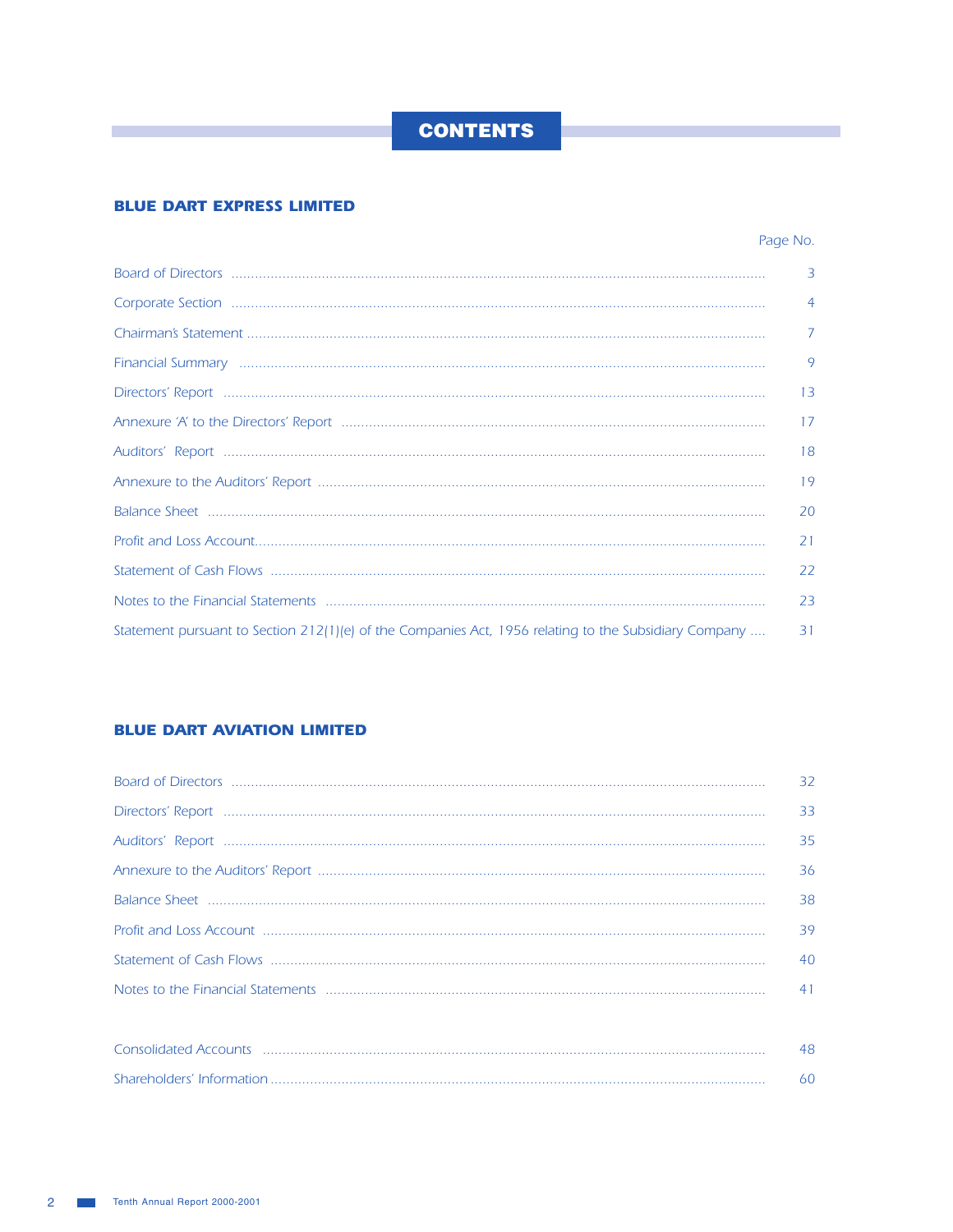## **BOARD OF DIRECTORS**

#### **Tushar K. Jani**

**Clyde C. Cooper** 

**Khushroo M. Dubash** 

Suresh G. Sheth

Air Marshal S.S. Ramdas (Retd.) PVSM, AVSM, VM, VSM

#### **Anil Thadani**

**Deepak Vaidya** 

- Chairman  $\sim$  .
- **Managing Director**  $\sim 10^{-1}$
- **Director**
- **Director**
- Director
- Director
- Alternate Director to Mr. Anil Thadani

## **EXECUTIVE MANAGEMENT**

**Malcolm Monteiro** Sr. Vice President - Sales & Systems **Yogesh Dhingra** Sr. Vice President - Finance & Chief Financial Officer **Arun Kulkarni** Sr. Vice President - Administration & Ground Operations **Tulsi Mirchandaney** Sr. Vice President - Marketing & Projects **Ashoka Kumar Jain** Sr. Vice President - North Region **Anil Khanna** Sr. Vice President - West 1 Region **Gopi Menon** Sr. Vice President - South 2 Region **Balfour Manuel** Vice President - West 1 Region **Gopa Kumar** Vice President - South 1 Region **Amod Dasgupta** Vice President - East Region T. A. Krishnan Vice President - North Region **Tushar Gunderia Company Secretary** 

#### **AUDITORS**

Arthur Andersen & Associates

#### **PRINCIPAL BANKERS**

Canara Bank **ICICI Bank Ltd. IDBI Bank Ltd.** 

#### **SOLICITORS**

Mulla & Mulla & Craigie Blunt & Caroe **DSK Legal** 

#### **REGISTERED OFFICE**

**Blue Dart Centre** Sahar Airport Road, Andheri (E) Mumbai - 400 099. Tel : 8396444 Fax: 8311184 / 8244132 www.bluedart.com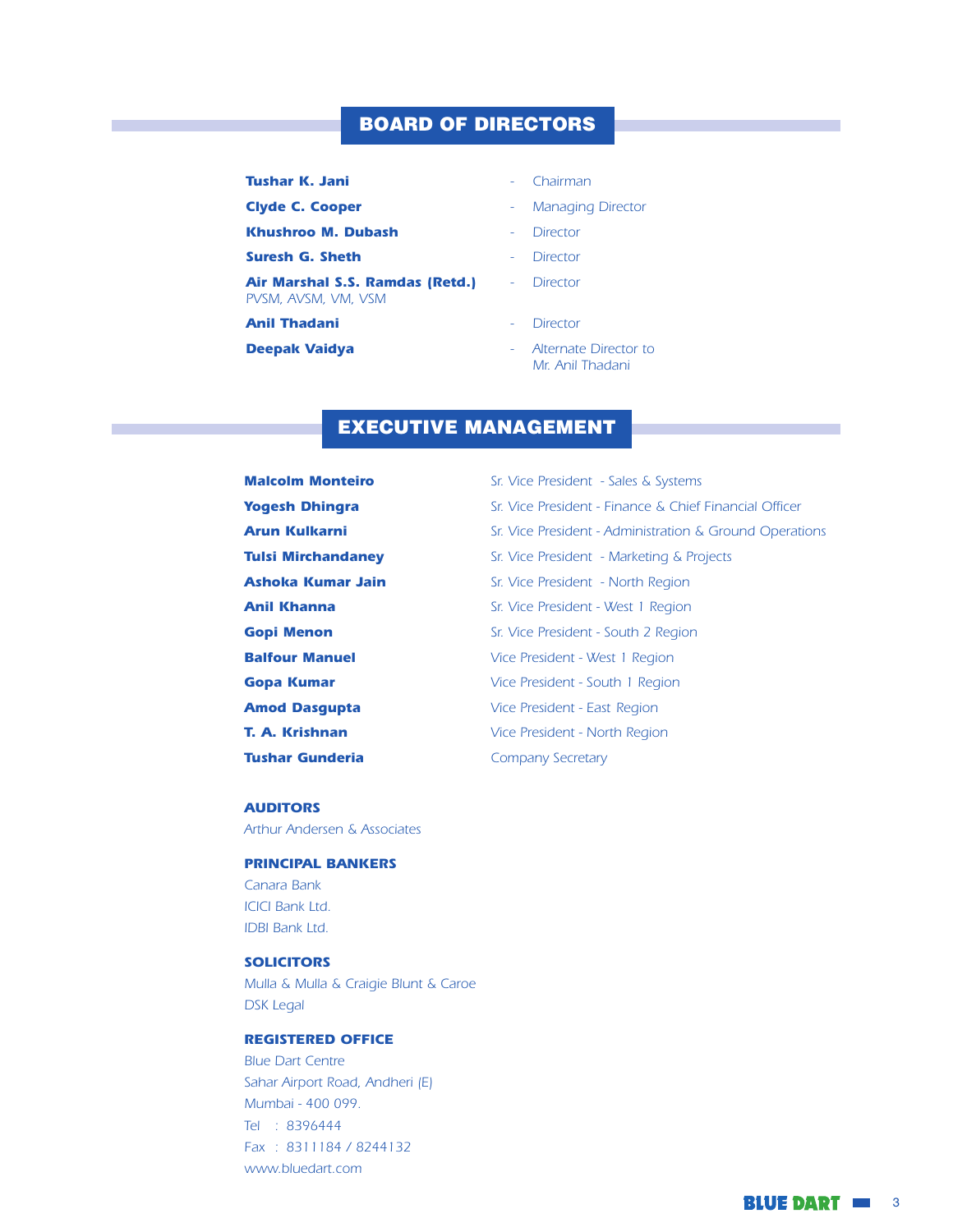Blue Dart takes great pride in its position as India's premiere player in the Express Industry. We have grown from strength to strength over the past 17 years. Our relentless pursuit of development and the bold initiatives we have taken have rewarded us well. During the past year, Blue Dart has taken several steps to add value to its service commitments - the acquisition of a third Boeing 737-200 freighter, the successful launch of our e-tools and comprehensive expansion to 11,940 locations in India, have all served to consolidate our place as a market leader.

The driving force behind all these innovations is our people - a team of professionals, all actively contributing to Blue Dart's vision. Blue Dart's core focus is its customers. Constantly evolving to provide tailor-made solutions and real-time information, Blue Dart meets customer demands consistently and proactively. Blue Dart's dedication to high service quality is endorsed by Lloyd's Register Quality Assurance.

#### **Empowering the customer and benchmarking** with the best, Blue Dart's solutions for peace of mind are:

#### **DOMESTIC PRIORITY**

The fastest, most-reliable domestic door-to-door delivery service in India for documents and small shipments under 32 kgs per package. Domestic Priority offers the advantage of its widespread reach to 11,940 locations. Value additions to this service are pick-ups from customer locations, real-time tracking through the web site or customer service centres, and computerised proof of delivery on request, with an above 99.95% delivery reliability against commitment.

#### **DART APEX**

Door-to-door, economical, reliable and flexible, the Domestic Air Package Express (APEX) is the ideal solution for shipments weighing 10kgs and above. Domestic commercial shipments that are time-bound and require requlatory clearances or special handling are provided for by this service. Supported by efficient web tools and customer service personnel, tracking shipments each step of the way proves effortless. An economical Airport-to-door option is also available from all the five on-line stations of Blue Dart, Chennai, Bangalore, Mumbai, Delhi and Kolkata, as well as a Door-to-airport service.

#### **DART SURFACELINE**

The perfect option for less time-sensitive shipments weighing 10 kgs and above, Dart Surfaceline offers a costeffective door-to-door ground distribution service. Supported by a fleet of containerised, weatherproof LCVs (Light Commercial Vehicles) as well as our own warehouses, and expertly managed on a hub and spoke system, this service ensures security and no transit loss. A tracking and proof of delivery system, both over the net, the mobile phone and through customer service cells, are other features of this service.

#### **SMART BOX**

A convenient packaging unit, priced to include a door-todoor delivery service within India, Smart Box units come in two sizes, 10kgs and 25kgs, and are designed to accommodate a variety of products. Enjoying the same product support of the Dart Apex services, Smart Box is economical and comes equipped with an easy tracking, proof of delivery system available on the Blue Dart website, the mobile phone and through Customer Service.

#### **FEDEX INTERNATIONAL PRIORITY**

Through its partnership with Federal Express, the global leader in Express distribution Services, Blue Dart offers a one-stop shipping process for reliable, time-definite delivery of international documents and shipments with access to 211 countries worldwide.

Our other business solutions are:

#### **AIRPORT TO AIRPORT**

An airfreight service available on the flights operated by Blue Dart Aviation between the airports of Kolkata, Delhi, Mumbai, Bangalore and Chennai. Shipments are accepted at our airside warehouses equipped with our own x-ray machines. This enables early morning deliveries and late cut-offs without the requisite cooling period mandatory on passenger airlines.

#### **INTERLINE**

Pioneering the concept of an all jet air express network in India, Blue Dart's three Boeing 737-200 freighter aircraft offer capacities and dimensions unmatched by any other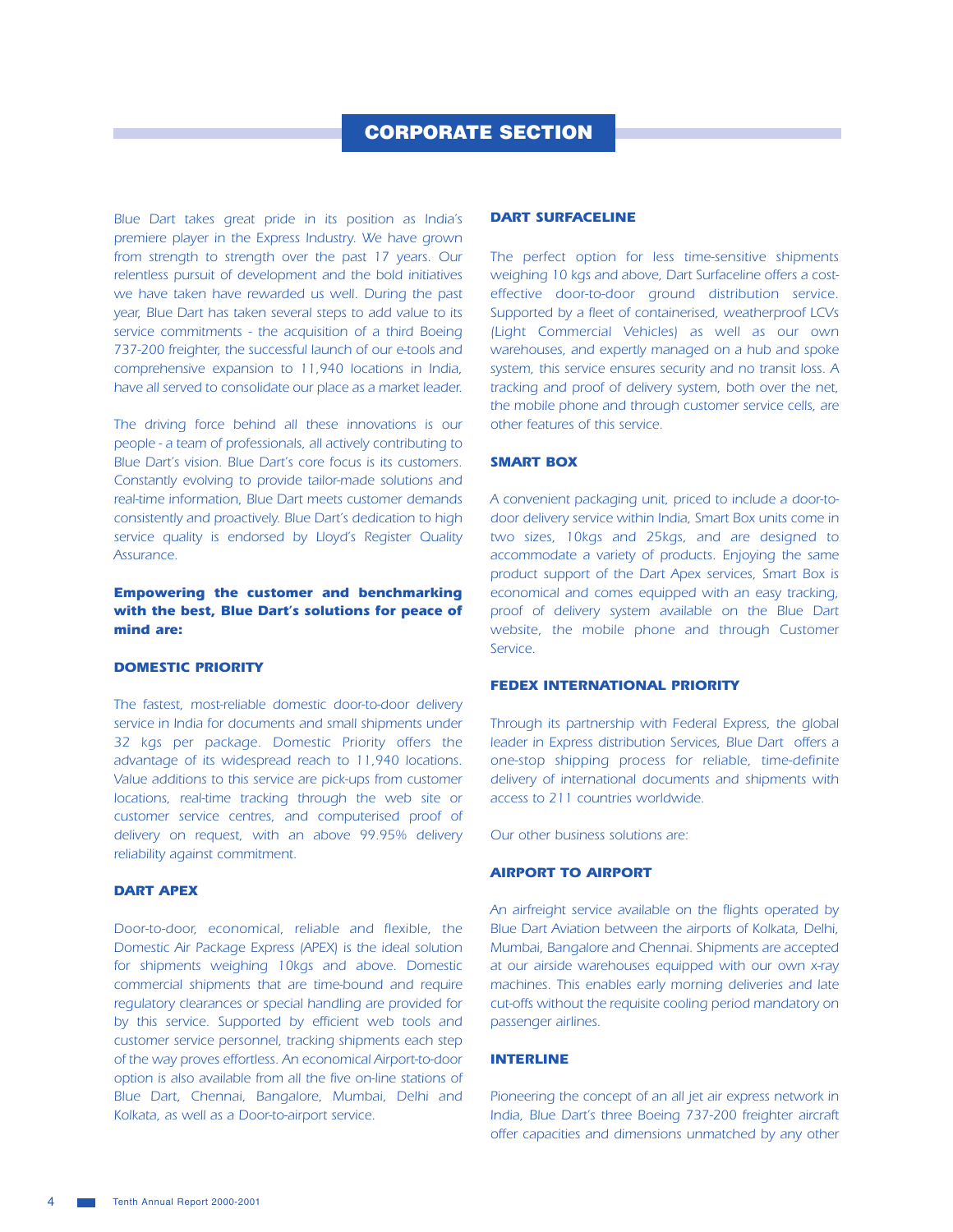domestic airline. By virtue of its ground-handling and maintenance capabilities, its airside bonded warehouses, India's only computerised cargo reservations system, SMART, quick airport bonded transfer services and express driven efficiencies, Blue Dart enhances interliners' marketing possibilities within India. Blue Dart has interline cargo agreements with 18 international airlines - Air Canada, Air France, Air India, Air Mauritius, Alitalia, Asiana, British Airways, Cargolux, Cathay Pacific, China Airlines, Das Air, El Al Israel Airlines, Emirates, KLM Royal Dutch Airlines, Kuwait Airways, Saudi Arabian Airlines, Singapore Airlines and Swissair.

#### **CHARTERS**

Blue Dart introduced domestic charter flights to meet the growing demand for cargo space. It operates charters on an ad-hoc basis. Charters are operated where urgent delivery of time-sensitive equipment or large loads are required. Blue Dart has operated charters carrying relief material into earthquake-torn areas, emergency equipment, perishable aquaculture, computer peripherals, electronics, high-value TV and broadcasting equipment for cricket matches and large inventory for JIT plants.

#### **BUSINESS LOGISTICS SOLUTIONS**

Blue Dart provides customised Supply-chain management and logistics solutions to meet dynamic business requirements. Blue Dart works with various organisations to improve process efficiency, reduce costs, increase competitiveness and support their shipping management processes.

#### **E-INITATIVES**

Recognising the scope of the internet in 1996, Blue Dart has since continued to explore its different facets to develop web-based solutions for its customers. By making its comprehensive range of services available and integrating them into its core products, Blue Dart has consolidated its position as the most technologicallyadvanced player in the domestic business of supply chain management.

#### **STAND ALONE TOOLS**

#### **POWER DART 2000+™**

A shipping tool available to all customers that have an account with Blue Dart and who do not have access to the internet, Power Dart 2000+ provides the customer with all shipping related information such as regulatory requirements and location services and transit times. It also enables the customer to receive status of shipments, print shipping reports and receive delivery details.

#### **FAX DART™**

This tool proves effective for small or medium sized business houses that are not connected to the internet, operate out of a major city and have a fax machine. Fax Dart allows the customer to receive the status of shipments at pre-determined frequencies. This service is both cost-effective and convenient for the customer.

#### **COSMAT II™**

Constructed to cover all the complex processes of the entire organisation, COSMAT II enables tracking of shipments from pick-up to every transit point, till delivery. Using barcode and scanner technology this tool ensures that customer receives real-time, complete and accurate information about his shipments.

#### **SMART<sup>TM</sup>**

Indigenously developed, this technology solution allows real-time space and revenue management on the Blue Dart Aviation Network. A confirmation of space availability is obtainable over the telephone. All shipments booked on SMART™ are picked, moved on the network and tracked until delivery.

#### **WEB-BASED TOOLS**

#### **TRACKDARTTM**

Customers can use this ingenious tool to track the status of multiple shipments within India or to Nepal, Bangladesh or Bhutan through the internet, and receive real-time information. International shipments can also be tracked using TrackDart™. The TrackDart™ box is plainly visible on every page of the Blue Dart website.

#### **MAIL DARTTM**

The status of a shipment can be tracked using e-mail. MailDart™ processes all e-mails sent to track@bluedart.com and provides the status of the shipment automatically by return mail. Both single and multiple shipments may be tracked.

#### **LOCATION FINDER**

Available on every page of the Blue Dart website, this

**BLUE DART IN 5**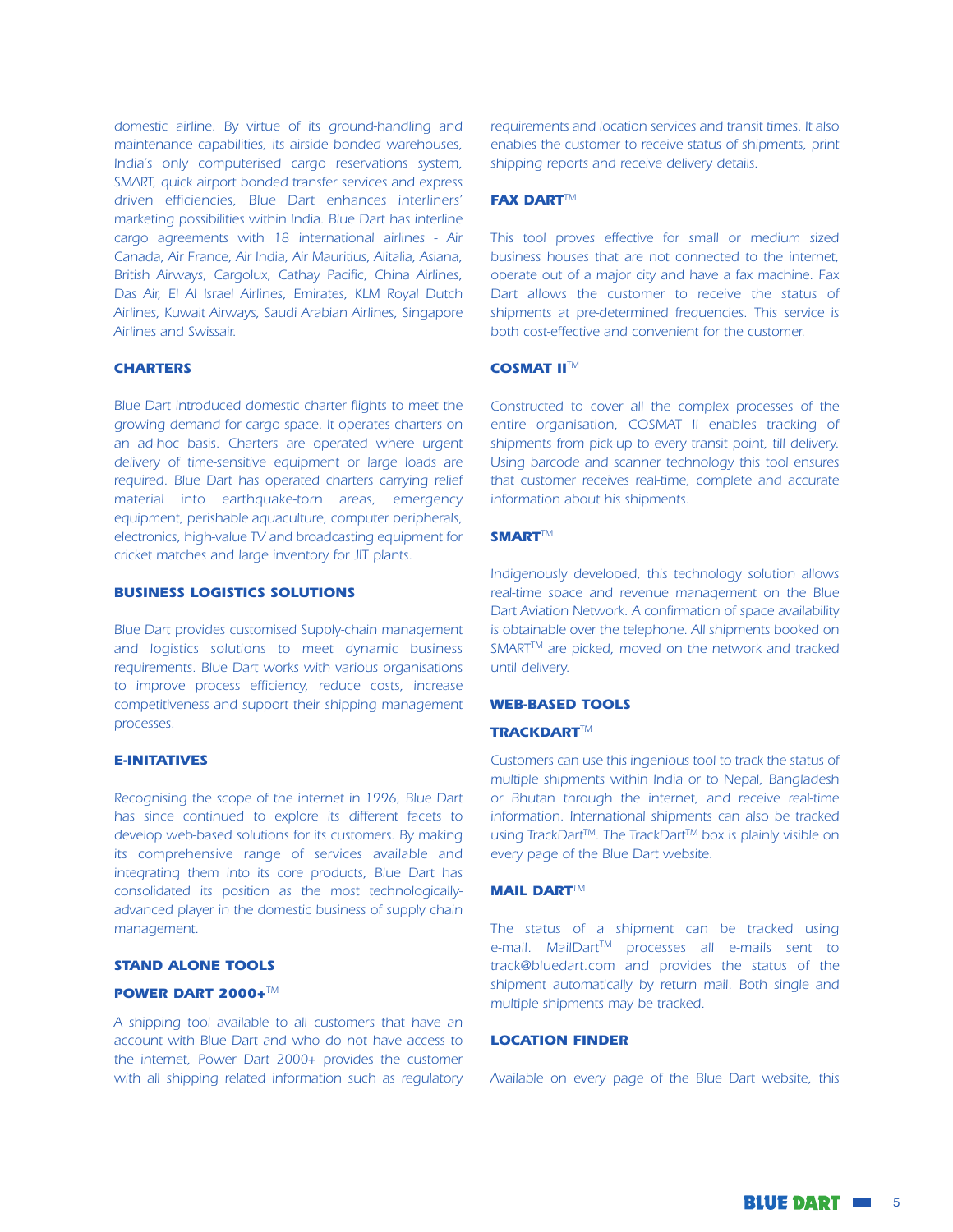convenient tool allows the customer to identify the Blue Dart service location, counter or franchisee office that is closest to him. Any of Blue Dart's 11,940 domestic locations and 211 international destinations can be ascertained by city, street name or pincode.

#### **TRANSIT TIME FINDER**

Also available on every page, the Transit Time Finder enables the customer to check the transit times for domestic and international shipments.

#### **PRICE FINDER**

Shipping costs for both, domestic and international shipments can be calculated using the Price Finder which appears on every page of the Blue Dart website. The Price Finder also comes with a Volume-weight Calculator to ease determining the chargeable weight of shipments.

#### **E-BUSINESS SOLUTIONS**

#### **INTERNETDARTTM**

Most effective for medium to large business houses, this allows on-line tracking of shipments sent over the last 45 days. Cleverly designed, InternetDart™ can track by a range of dates, origin, destination, delivered or undeliverd shipments, or services used. This potent tool also gives customers the benefit of generating reports and downloading tracking and status data. This tool integrates easily with the user's back end systems.

#### SHOPTRACK™

An Application Program Interface designed specifically to support and enhance the services provided by a portal or any e-business, ShopTrack™ provides an effortless, pluqand-play customised solution. Customers no longer have to leave the portal site to track their purchases. They just need to enter their order numbers, and the shipping and delivery details are displayed on the same page. A time and cost-saving tool, this application gives Blue Dart's customers a competitive edge.

#### **PACKTRACKTM**

Another Applications Program Interface, designed for any customer involved in logistics, distribution and inventory control. PackTrack™ can be integrated into the customer's system, enabling him to keep track of the entire distribution status of his clients. This effective tool provides the customer with a seamless service and brings the entire chain within his domain.

#### **MOBILEDARTTM**

Empowered with MobileDart™, the customer need not have access to a computer. MobileDart-WAP works on any mobile phone or device that supports Wireless Application Protocol. The current status of a shipment can be tracked. An automated delivery message is also available by e-mail or SMS as soon as a shipment is delivered. In addition, access is provided to the Location Finder for convenient information on areas serviced, and data on product offerings and the company is available on the WAP site (wap.bluedart.com).

MobileDart - SMS works on any mobile phone or device that supports sending of e-mail over Short Messaging Service. Customers can now send a message to receive current details of shipments or receive intimation as soon as a shipment is delivered. MobileDart™ enables customers to make shipping decisions on the run.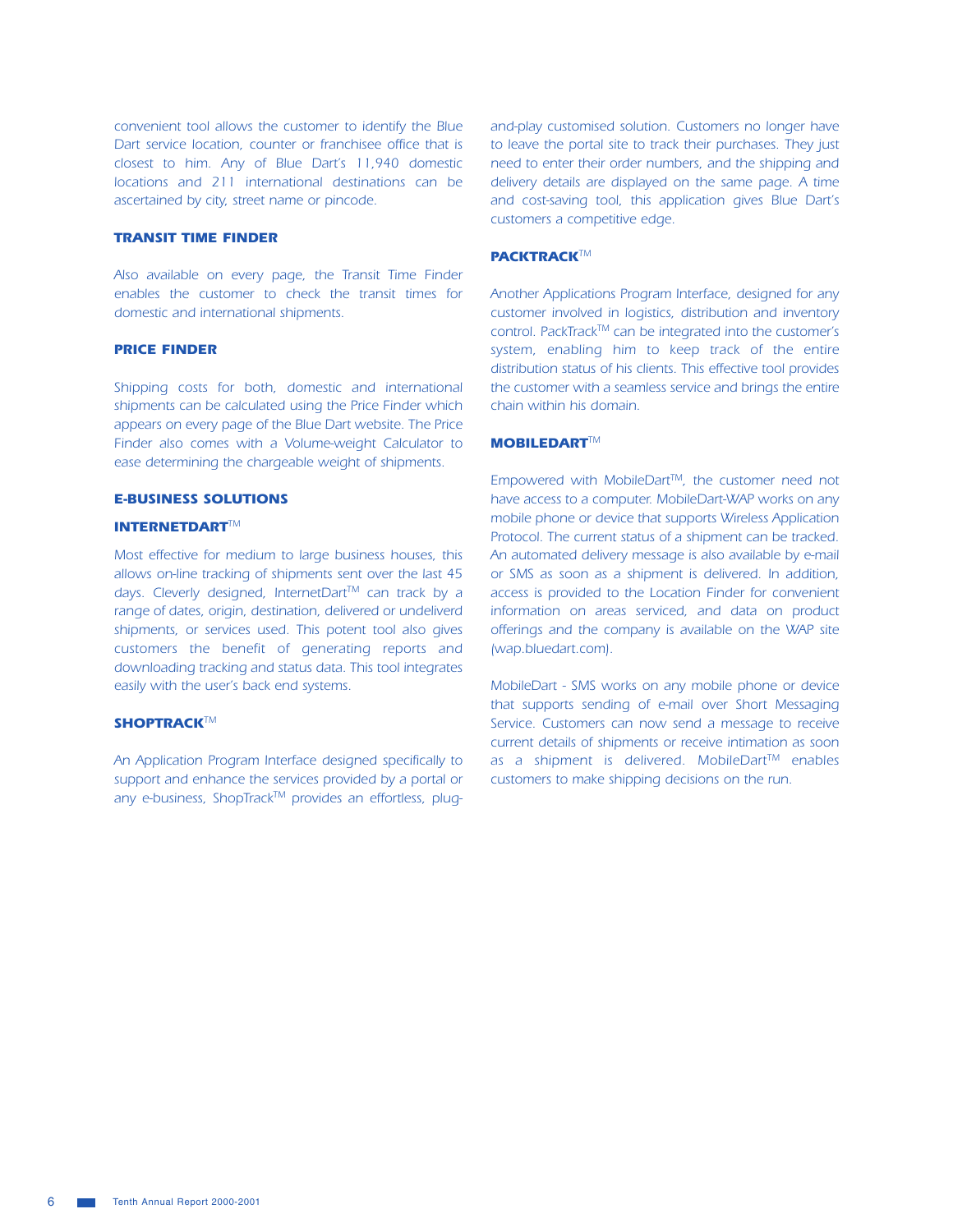## **CHAIRMAN'S STATEMENT**

#### Dear Shareholders.

Let me begin by extending to all of you a cordial and warm welcome to this 10th Annual General Meeting of your Company. You will be delighted to learn that during the first financial year of the millennium, your Company reported a record operational and financial performance. For the year, your Company posted its highest ever net profit of Rs.23.03 crores since its inception. The Board of Directors of your Company have recommended a higher dividend of 35% and also proposed a bonus issue of shares in the ratio of one equity share for every equity share held by you.

Your Company has continued to expand its presence in the Domestic Market and I am proud to inform you that, as on date, your Company has a capacity to render domestic services to more than 11,940 destinations in India. Your Company is India's leading Express Company with over 38% share in the domestic markets.

Your Company has, yet again, successfully leveraged its partnership with Federal Express, the world's largest air express transportation company, to grow its international segment in double digit sales in the last year. The complementary international and Domestic strengths of Federal Express and Blue Dart provide a wide geographical access to 211 countries worldwide and the largest domestic reach in India, together with benchmarked service standards and cutting-edge technology, ideally suited to Supply Chain Management and distribution.

Your Company offers a comprehensive range of services and products for both domestic and international shippers. Your Company's continous commitment towards understanding the needs and concerns of the customer has enabled it to provide unmatched standards of service quality of above 99.95% reliability levels in the express industry.

The benefits of consolidated operations were obtained with the moving of the main operations into the 35,000 sq.ft. Super-hub located near Sahar Airport during the last financial year.

Your Company has warehouses at 14 locations across the country as well as bonded warehouses at the five metro locations of Mumbai, Delhi, Chennai, Kolkata and Bangalore. During the year, your Company acquired a 23,000 sq.ft. high-tech airside warehouse with bonded facilities at Bangalore Airport. The bonded warehouses, with customs personnel, facilitate efficient transhipment of cargo within India. This facility has enabled distribution of imports within the country and has provided exports access to and from gateways of international airlines. This provides international airlines with a cost-effective option to restrict their on-line stations within India, and enhance their marketing possibilities at off-line locations by utilizing the distribution capabilities of Blue Dart.

Your Company has interline agreements with 18 international airlines for carriage of interline shipments. During the year under review, your Company signed interline agreements with four other prominent Airlines viz; Cathay Pacific, Air Mauritius, El Al Israel Airlines Ltd and China Airlines.

A lack of adequate infrastructure creates a bottleneck in the economic growth and development of the country. In order to provide an impetus to growth, the Government is planning to corporatise and allow private participation in the operation and management of the airports in India. As a first step towards privatization of airports, the Government is likely to lease out the airport handling services, which are presently being handled by Government agencies.

Over the years, your Company has developed its expertise in Airport Handling Services for Cargo Operations and is ideally poised to optimize the business offerings presented by this proposed privatization of Cargo Operations.

During the year, your Company, also pioneered India's first E-services website in support of Trade and Commerce towards e-fulfillment in Transportation, Distribution, Logistics and Supply Chain Management. The site gives customers complete and valuable information on the Company's operations, products and services, and provides contact and communication capabilities for all its 11,940 locations serviced, besides other interactive and web based tools and applications. Your Company strongly believes that real value can be added only by actually partnering with its customers to develop customized solutions, and this website is focused in the same direction.

Your Company has initiated steps to provide B2B and B2C services. The Company has tied up with a number of internet portals, a few amongst them being Rediff, Fabmart, ICICI Webtrade, IndiaInfoline and Indiatimes.

The Company's 100% wholly owned subsidiary, Blue Dart Aviation Ltd. acquired its third aircraft, a Boeing 737, as part of its fleet expansion plan. The Boeing 737 underwent conversion from a passenger to a freighter

**BLUE DART IN 7**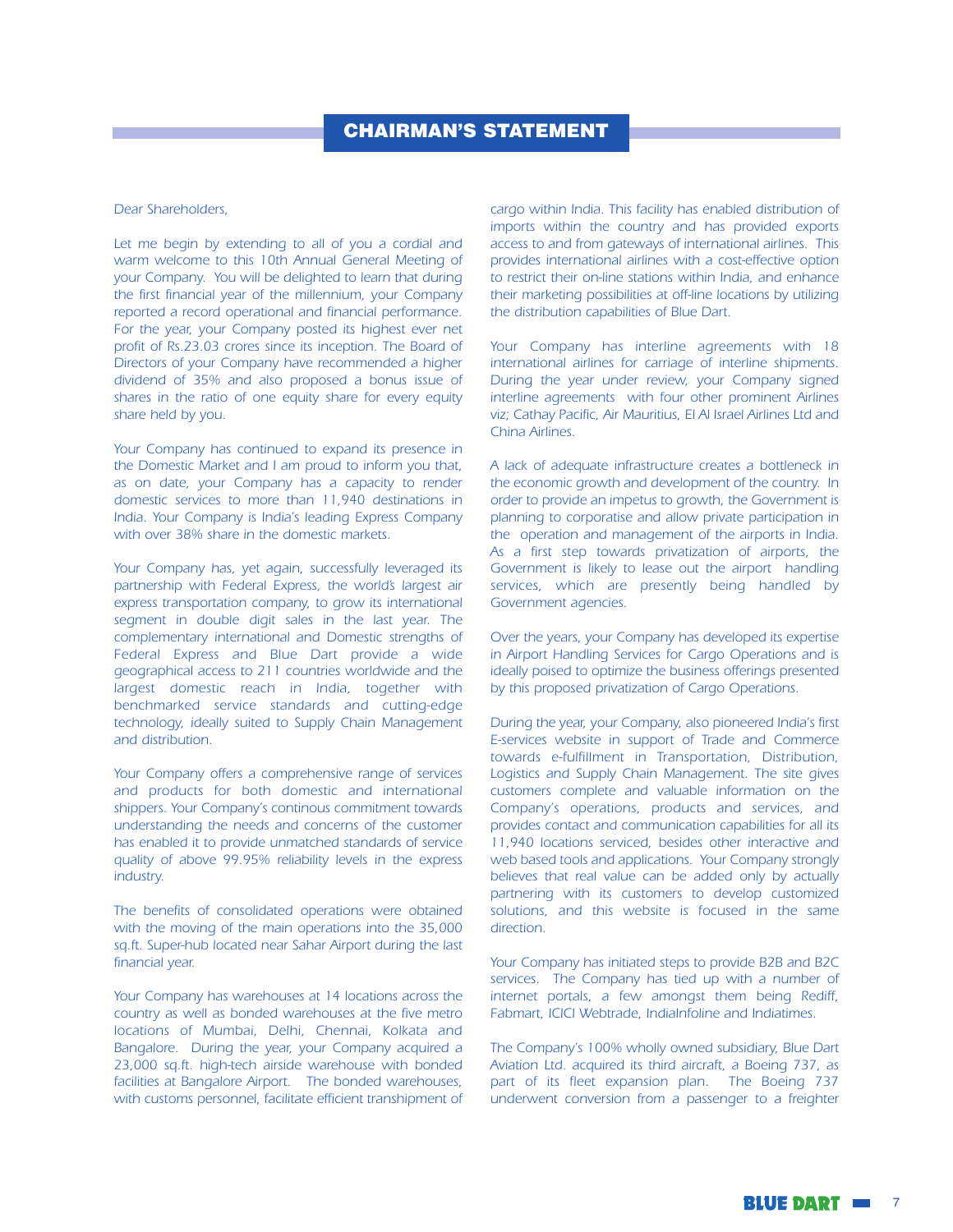aircraft at Stambaugh Aviation, a DGCA and FAA approved facility in the U.S.A., and was launched on the 17th January, 2001. I take great pride in informing you that your Company is the only Company in the express industry with its own fleet of three freighter aircraft. With the acquisition of the third aircraft, your Company has reduced its dependence on domestic airlines and has also enhanced capacity for cross border operations to facilitate service into the neighboring countries like Bangladesh, Sri Lanka, Singapore, Maldives to name a few.

As you are aware, in today's competitive age, the Company with superior and advanced technology will always have an edge over its peers. Ours is a highly technology-driven business and your Company has always accorded great importance to developing various technological tools for providing quality services to its customers, and for ultimate customer satisfaction.

Today's customers require a different set of technology solutions. Your Company has developed various technology tools to manage data and other delivery information. As customer automation is projected to be the prime need for industry, your Company will place technology at the customer's end, enabling the customer to be a part of our internal networks.

You would be extremely glad to note that your Company recently announced the launch of "MobileDart", the first wireless initiative developed and launched by an express company in India. It encompasses delivery of value through SMS "Short Messaging Services" as well as WAP, "Wireless Application Protocol". MobileDart - WAP works on any mobile phone or device which supports wireless application protocol. The customer can check the status of his shipment online by entering the waybill number using "MobileDart -WAP", amongst many other features.

The future throws up great opportunities and holds a promise to dramatically change the fortunes of Companies that are able to envision this growth and position themselves strategically in the emerging environment.

Supply Chain management has emerged as a major growth opportunity for your Company. Manufacturing companies are increasingly outsourcing their logistics requirements to third party logistics providers. Your Company's belief in logistics is not in warehousing but in speeding up the customer supplier chain. In Business to Business, we move goods swiftly to the end customer so that there are reductions in inventory and holding costs,

and a rise in his bottomline. Customers are looking at third party suppliers to provide them with a whole range of supply chain management services, covering anything and everything starting from keeping production lines supplied on a just-in-time basis through delivery to the end user.

I promise you that your Company will always strive to make this growth sustainable and enhance the quality of its earnings as well as the value to its stakeholders.

Your Company recognizes the value of "Human Capital" as a cornerstone of it's growth. Our employees are committed to and capable of delivering exceptional standards of performance, as already reflected by the results of the Company over a period of time. The Company provides them with an enabling environment, reinforced with continuous learning and training to keep them abreast with changing technologies and customer oriented services.

We are committed to remaining a good corporate citizen and have initiated steps to ensure the highest level of Corporate Governance norms and transparency. This shall not be limited to mere compliance of the basic principles, rules and regulations, law and practices of good corporate governance, but it shall be corporate manifestation of the present beliefs and values of its executives, which configure the organizational values and culture and influence the thoughts, beliefs and actions of its employees, leading to sustained quality services for its customers, the public and society at large.

In conclusion, I express my gratitude on behalf of the Company and on my own behalf to banks, government authorities, business associates and other constituents for their valuable support and unstinted co-operation.

I also take this opportunity to thank all my dear shareholders for their valuable support in all our endeavours.

I also wish to place on record our sense of appreciation for the dedicated services of our employees which enabled the Company to make significant achievements during the year.

Mumbai June 12, 2001 **Tushar K. Jani** Chairman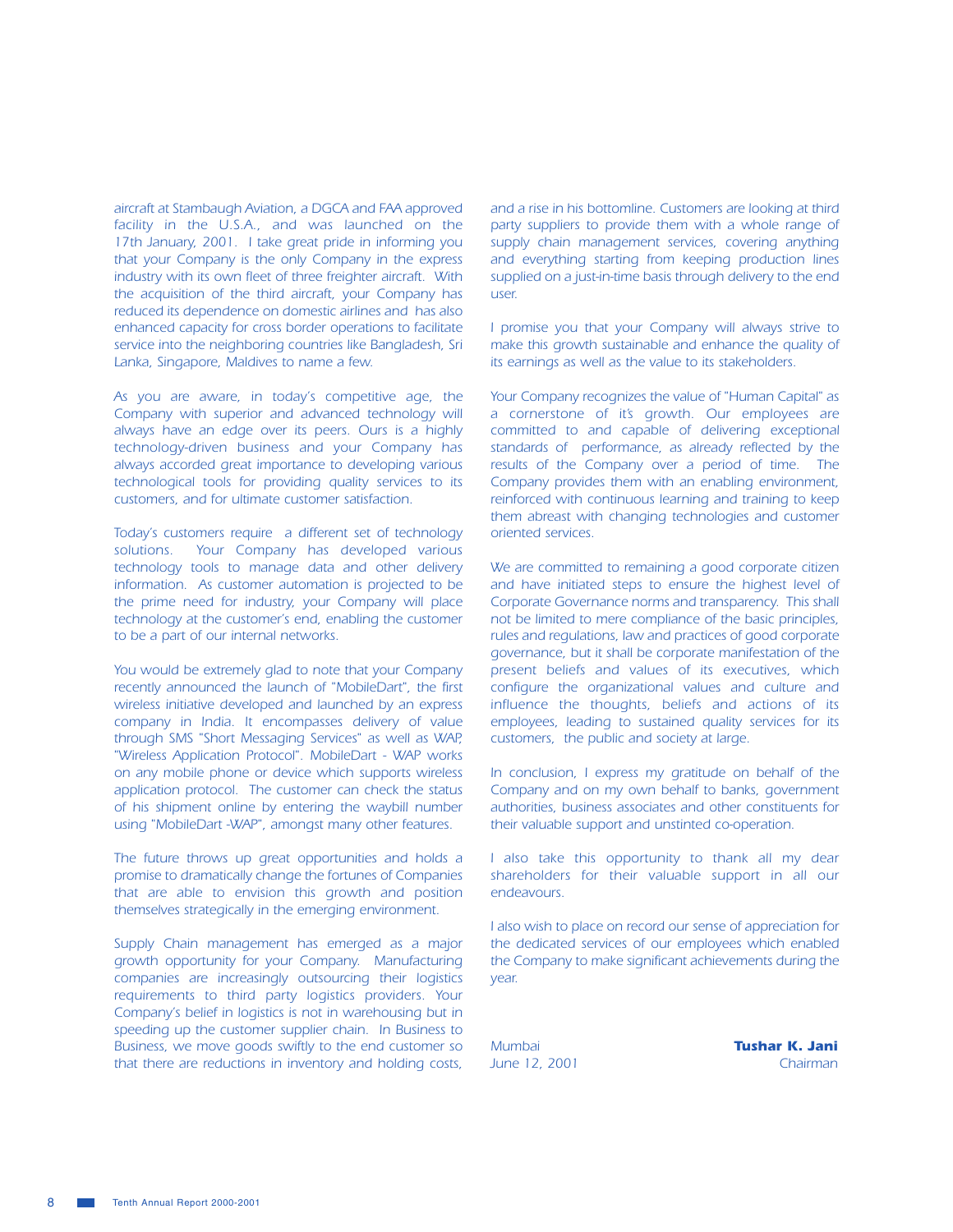## **FINANCIAL SUMMARY OF LAST 3 YEARS**

| <b>Year End March</b>     | FY 2000-01 | <b>FY 99-00</b> | <b>FY 98-99</b> |
|---------------------------|------------|-----------------|-----------------|
| Income from Operations    | 256.17     | 204.86          | 168.67          |
| Other Income              | 0.54       | 0.32            | 7.35            |
| <b>Total Income</b>       | 256.71     | 205.18          | 176.02          |
| <b>Total Expenditure</b>  | 215.24     | 178.72          | 156.90          |
| <b>Operating Profit</b>   | 41.47      | 26.46           | 19.12           |
| Interest (Net)            | 10.04      | 8.66            | 7.15            |
| <b>Gross Profit</b>       | 31.43      | 17.80           | 11.97           |
| Depreciation              | 5.60       | 3.79            | 4.96            |
| <b>Profit Before Tax</b>  | 25.83      | 14.01           | 7.01            |
| <b>Taxation</b>           | 2.80       | 1.70            | 1.01            |
| <b>Profit After Tax</b>   | 23.03      | 12.31           | 6.00            |
| Equity                    | 11.89      | 11.89           | 11.88           |
| <b>Reserves</b>           | 95.79      | 77.33           | 67.55           |
| <b>Gross Fixed Assets</b> | 122.29     | 100.72          | 36.31           |
| Book Value (in Rs.)       | 89.72      | 73.70           | 64.00           |

(Rs.in crores)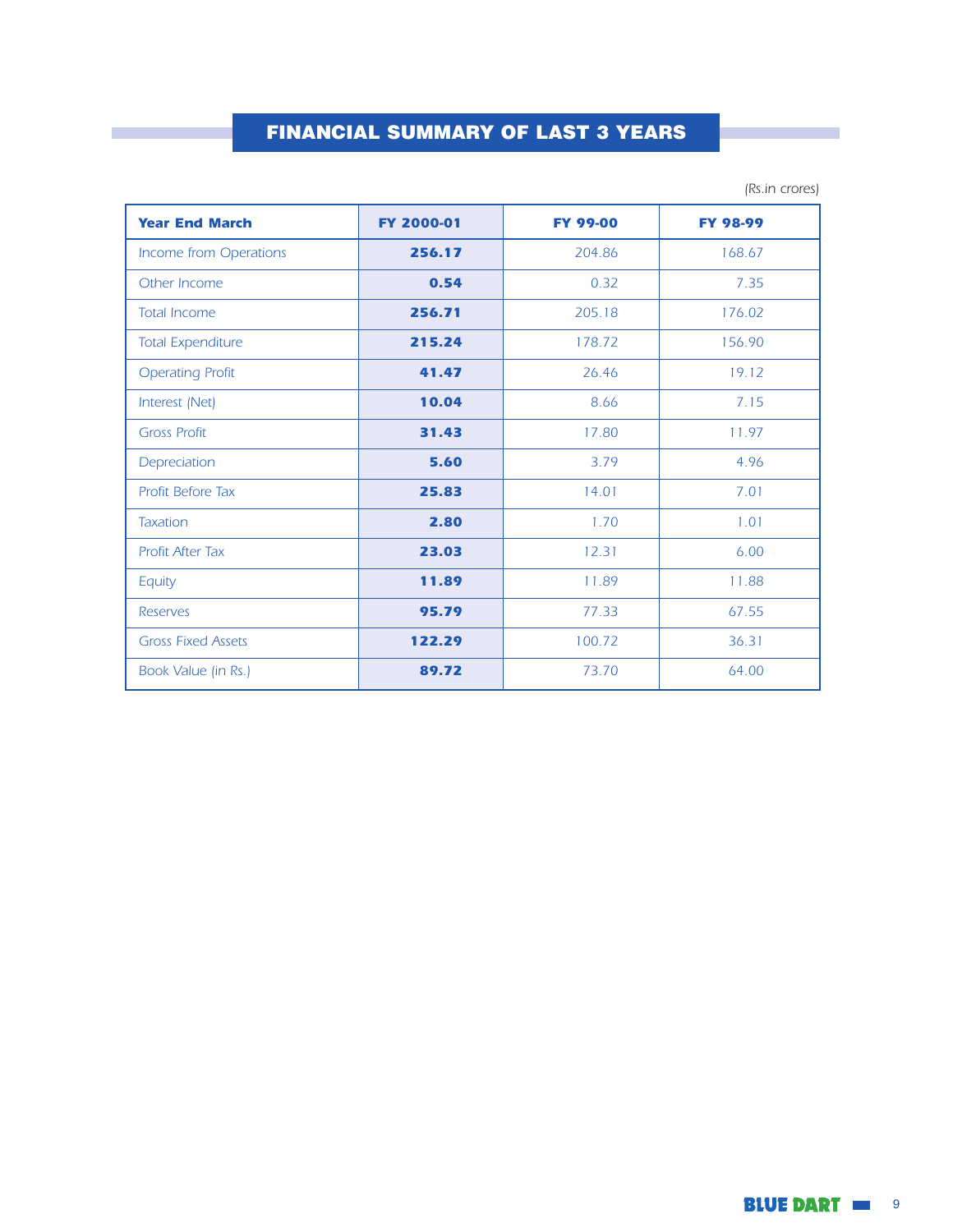## INCOME FROM OPERATIONS



NET PROFIT

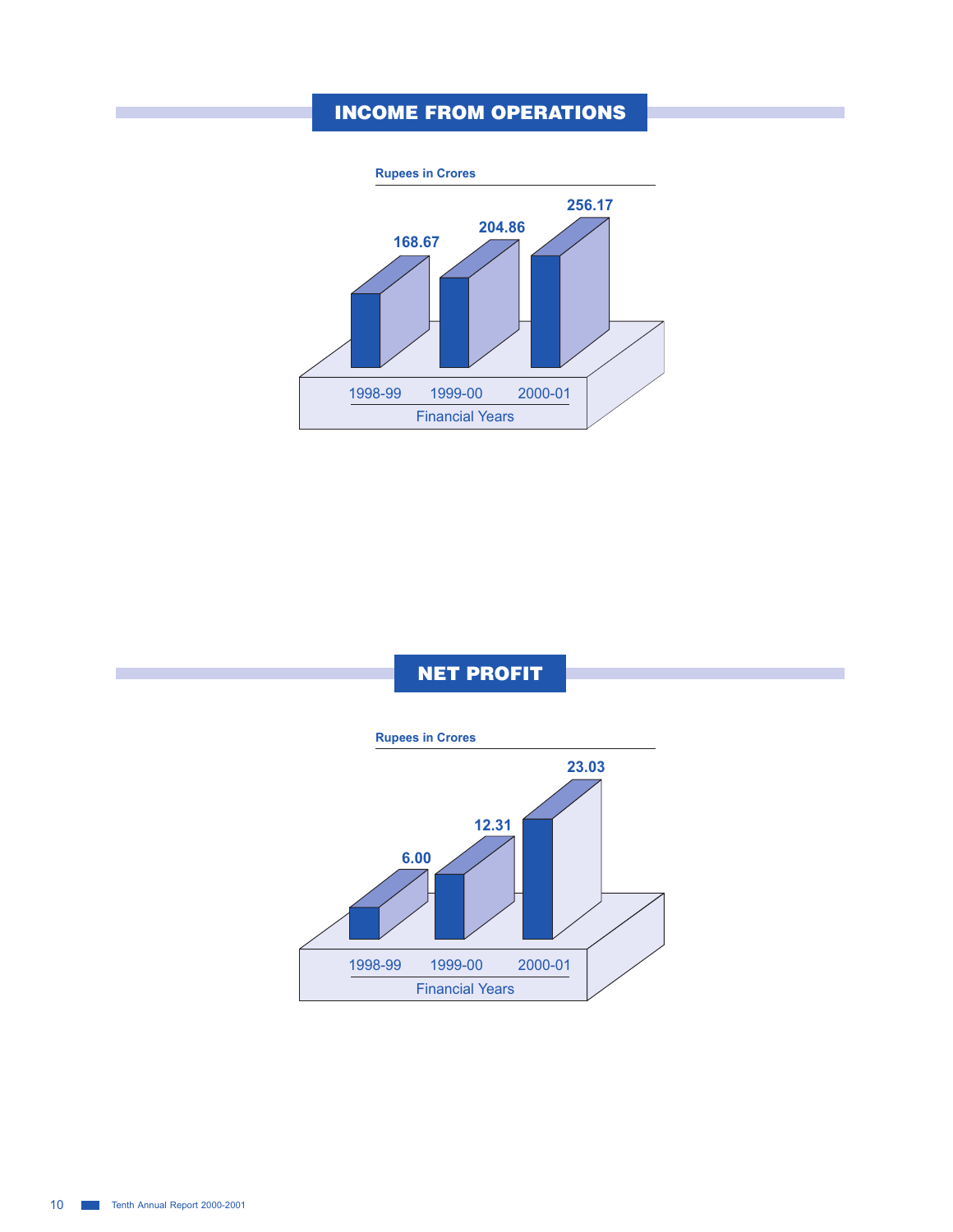## EARNINGS PER SHARE



## DIVIDEND PERCENTAGE



**BLUE DART IM 11**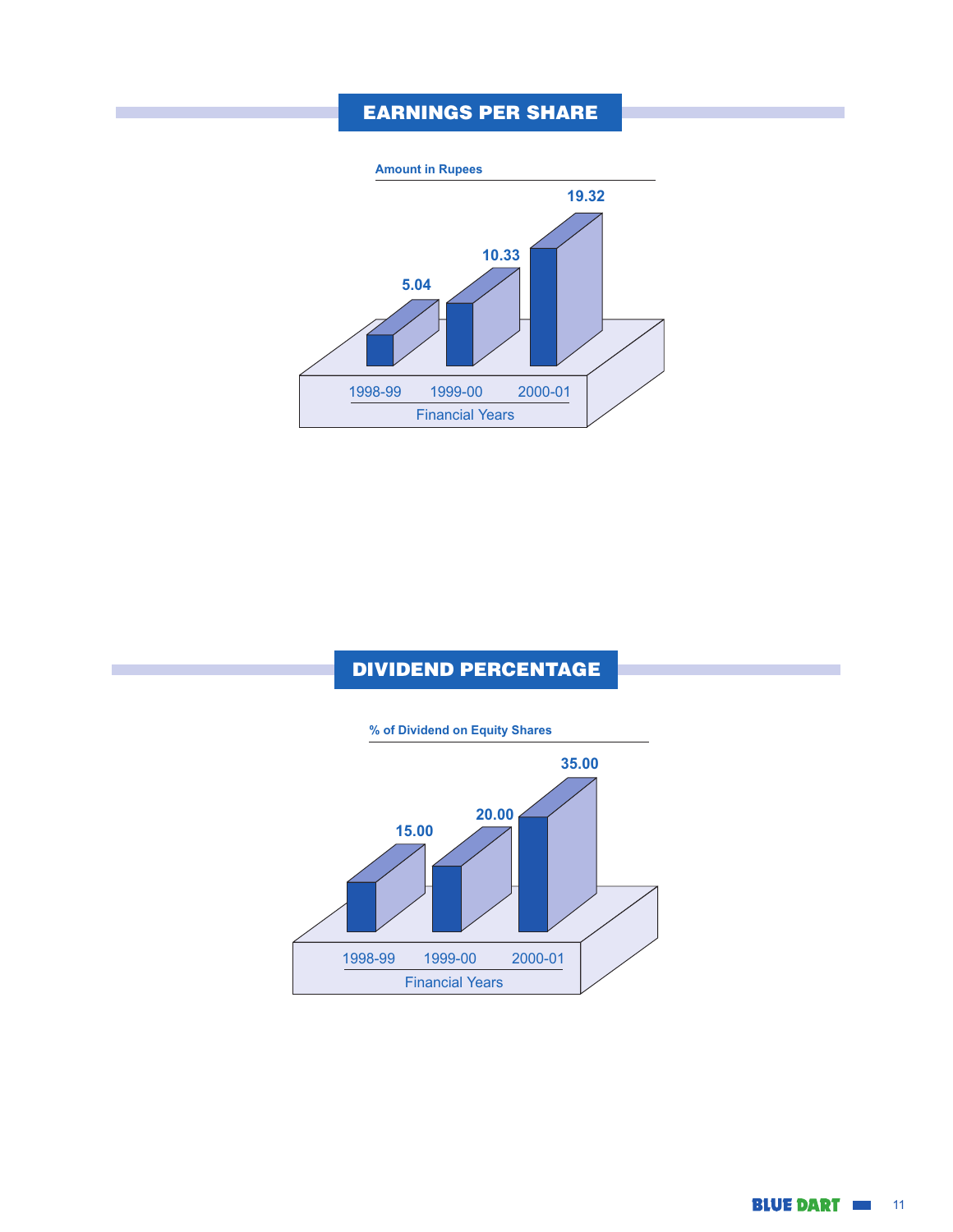## NET WORTH



## BOOK VALUE PER SHARE

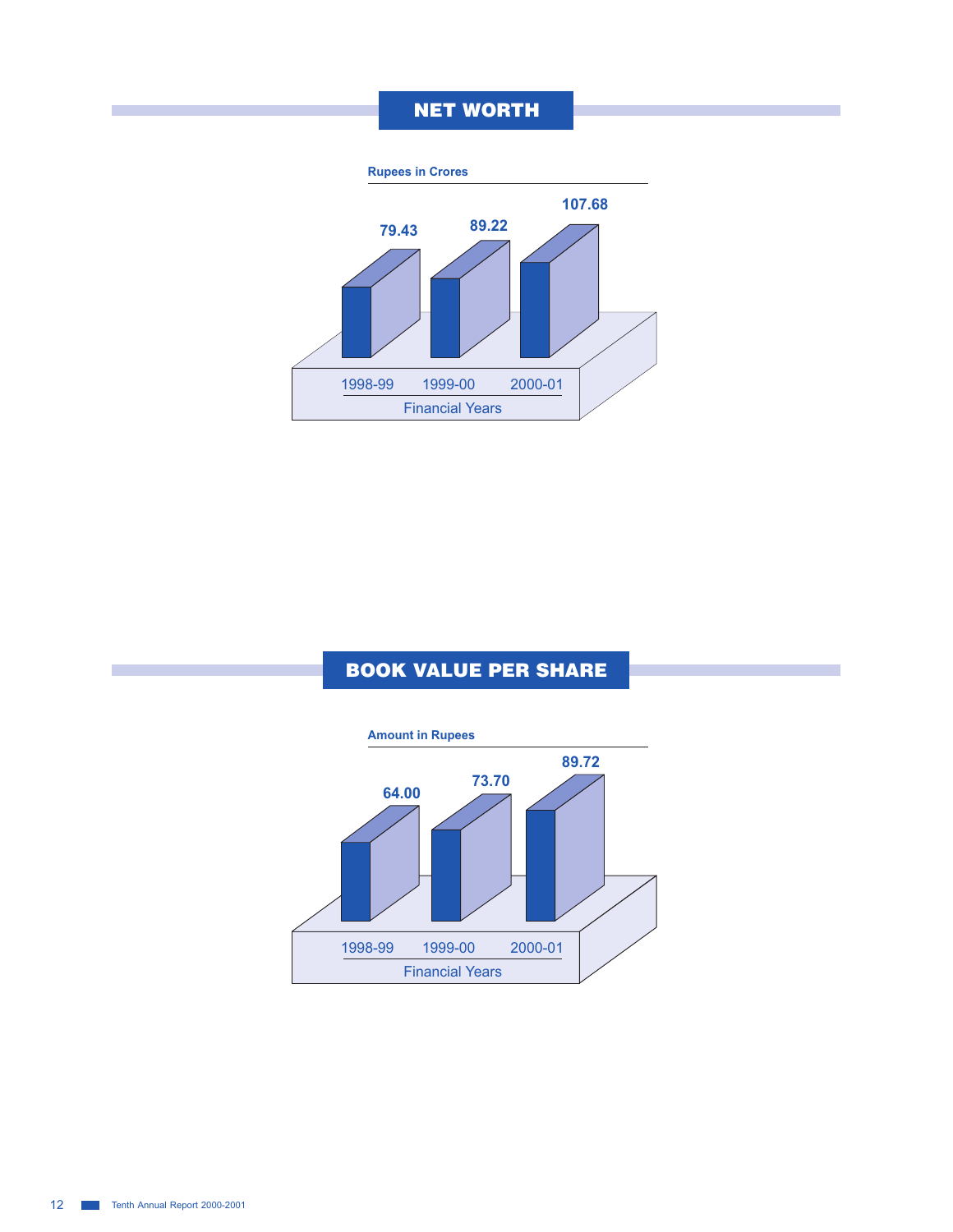(Rs. in lacs)

#### **To the Members**

The Directors have great pleasure in presenting the Tenth Annual Report of your Company for the year ended 31st March, 2001.

#### **FINANCIAL RESULTS**

For the year ended 31st March. 31st March. 2001 2000 **Revenues** 25.617 20.486 Services 54  $32$ Lease Income 17.872 21,524 Less: Operating Expenses **Operating Profit** 4,147 2,646 Less : Finance Cost (net) 1,004 866 379 Depreciation 560 2.583 1,401 Profit before tax 170 Less : Provision for Income tax 280 Profit after tax 2.303 1.231 Profit and Loss A/c balance brought forward 1,119 259 1.490 Profit available for appropriation 3.422

#### **REVIEW OF PERFORMANCE**

Your Company has effectively leveraged its assets, infrastructure and investments, resulting in greatly improved productivity and performance for the year. Your Company continues to strengthen its dominance in Domestic Markets and has significantly grown its operating profits over the last four years from 6% to 16%.

The Company has recorded a profit before interest and depreciation of Rs. 4147 lacs as compared to Rs. 2646 lacs of previous year and profit after interest and depreciation of Rs. 2583 lacs, as compared to Rs. 1401 lacs of previous vear.

#### **DIVIDEND**

Encouraged by the outstanding performance of your Company for the year, since its inception, your Directors are pleased to recommend a higher dividend of 35% as compared to 20% in the previous year.

#### **CAPITALISATION OF RESERVES**

Your Company has done well over the years and has accumulated substantial reserves. Your Directors are pleased to recommend issue of Bonus Shares to the holders of fully paid up shares, in the ratio of 1 equity share for every 1 equity share held, by Capitalisation of Reserves not exceeding Rs. 1192 lacs. After capitalisation of the reserves, the paid up capital will stand increased by the similar amount.

Bonus Shares recommended by the Board is subject to the necessary approval by the Members of the Company in the ensuing Annual General Meeting.

#### **OPERATIONS REVIEW**

#### **Revenue**

During the year, your Company recorded a growth of 25% in Income from Operations.

Incremental revenues, coupled with cost efficiencies and right product mix, resulted in profit before tax and depreciation of Rs. 3143 lacs for the current year from Rs. 1780 lacs for the previous year; and profit after tax to Rs. 2303 lacs as compared to Rs. 1231 lacs of the previous year.

Your Company is the only Express Company in India, having its own fleet of three Boeing 737 freighter aircrafts, with a dominant 38% market share in the domestic markets.

Your Company's revenue mix has gradually moved since the last 5 years towards the more profitable domestic business. The Domestic to International business ratio has changed from  $45:55$  in 1995-96 to 80:20 in the year 2000-2001.

Your Company has kept its leading position and market share, due to the powerful integration of its People, Aircraft, Technology and Physical and Electronic Networks, Trucks, Motorcycles, Office and Air Facilities, Customs Bonded Warehouses and other Infrastructure, that day after day have churned out Service Excellence in support of our customers needs, and clearly positioned us as India's undisputed leader in the Domestic Distribution, Logistics, Transportation and Supply Chain Management **Business.** 

Your Company's continuous commitment towards understanding the needs and concerns of the customers has enabled it to provide unmatched standards of service quality with 99.95% reliability levels in the express industry.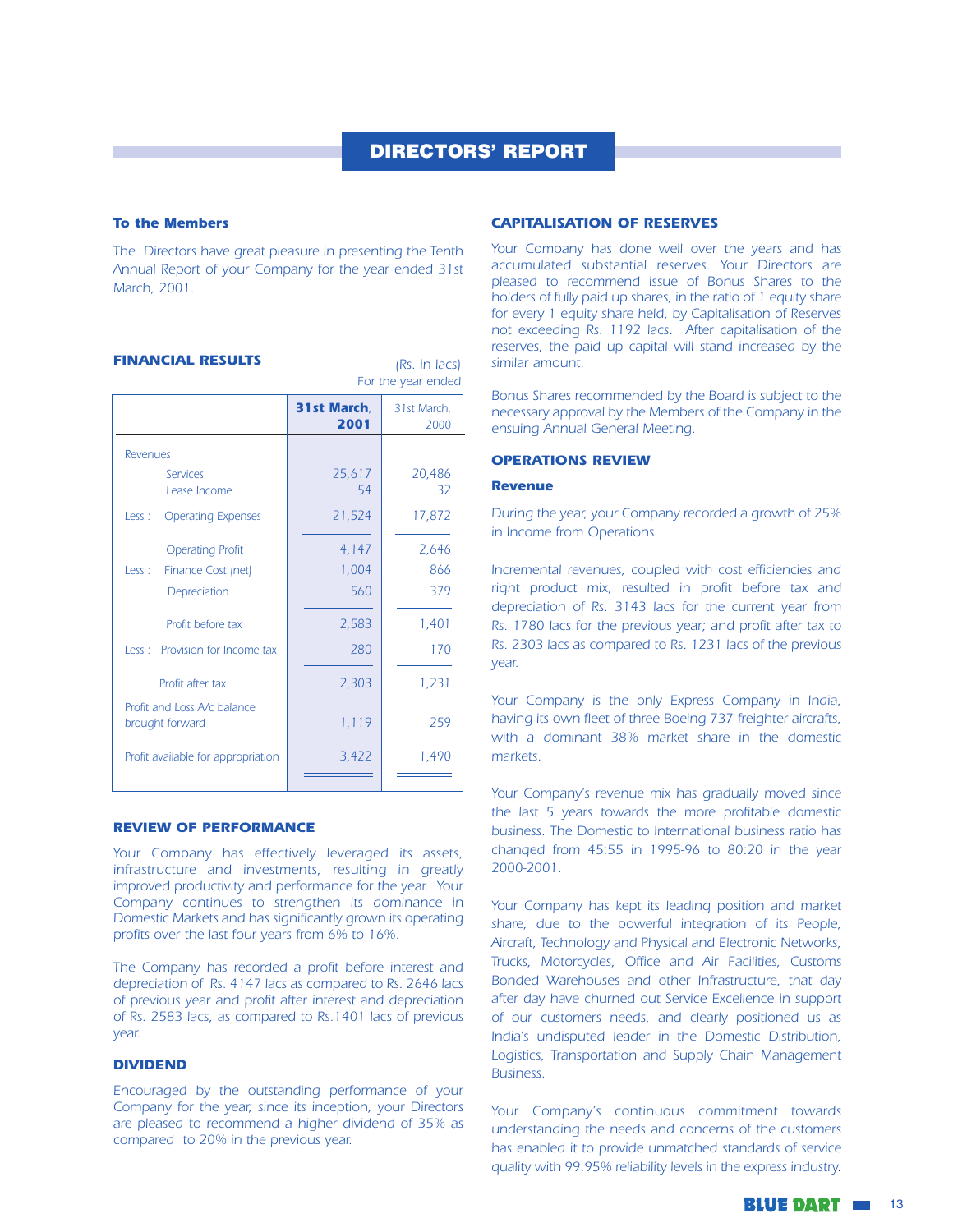Over the years, your Company has managed to expand rapidly, which is reflected in its turnover growth over the last three years.

#### **Aviation System**

Your Company has great pleasure to announce that its wholly owned subsidiary, Blue Dart Aviation Limited has acquired its 3rd aircraft, a Boeing 737 freighter, as part of its fleet expansion plan. This acquisition reinforces the Company's leadership in the domestic express industry. It reiterates our commitment to our customers and enables us to enhance our service capabilities in the Overnight Transportation and Distribution Industry.

#### **Interline arrangements**

Your Company continues to expand airside and customs bonded warehouses, along with transhipment facilities, at the 5 major domestic airports, to facilitate movement of import/ export cargo within India. Your Company has agreements with 18 International carriers viz., Air Canada, Air France, Air India, Air Mauritius, Alitalia, Asiana Airlines, British Airways, Cargolux, Cathay Pacific, China Airlines, DAS Air, El Al Israel Airlines, Emirates, KLM Royal Dutch Airlines, Kuwait Airways, Saudi Arabian Airlines, Singapore Airlines and Swissair, for movement of Internline cargo.

#### **Warehousing**

Your Company has warehouses at 14 locations across the country as well as bonded warehouses at five major metros of Mumbai, Delhi, Chennai, Kolkata and Bangalore.

During this fiscal year, your Company has further created a 23,000 sq.ft high-tech airside warehouse with bonded facilities at Bangalore Airport.

#### **FINANCE**

Your Company has restructured the loans during the year to bring down the average cost of debt.

Capital expenditure during the year was financed out of internal accruals.

#### **Credit Rating**

Your Company continues to enjoy the highest rating assigned "Ind DI+" by FITCH Ratings India Private Limited for the Company's short term debt programme indicating very high certainty of timely payment.

#### **E-COMMERCE/LOGISTIC SOLUTIONS**

#### **E-Business Solutions**

During the year, your Company upgraded India's first interactive Logistics and e-Business Solutions site, www.bluedart.com. The website gives customers complete and valuable information on the Company's operations, products, services and provides contact and communication capabilities for all its 11,940 locations serviced.

Your Company is extremely proud to have pioneered India's first e-services site in support of Trade and Commerce towards e-fulfillment.

#### **SUBSIDIARY COMPANY**

Your Company's wholly owned subsidiary, Blue Dart Aviation Ltd. has shown an improvement in performance by achieving net profit of Rs. 42 lacs as compared to Rs.40 lacs of previous year.

The audited statement of accounts for the year ended March 31, 2001 of Blue Dart Aviation Ltd., the Company's wholly owned subsidiary together with the report of the Directors and the Auditors, as required under Section 212 of the Companies Act, 1956 are attached.

#### **OUTLOOK FOR THE FUTURE**

Your Company is ideally placed in India with the latest state of the art infrastructural capitalisation to support third party logistics and supply chain management needs of the Industry.

Your Company is well positioned to sell air charter services in and around India to support the distribution within the region.

#### **PARTICULARS REGARDING CONSERVATION OF ENERGY, TECHNOLOGY ABSORPTION AND EXCHANGE EARNINGS FOREIGN AND EXPENDITURE.**

The particulars regarding foreign exchange earnings and expenditure are annexed hereto as Annexure "A" and forms part of this report. Since your Company does not own any manufacturing facility, the other particulars in the Companies (Disclosure of Particulars in the Report of the Board of Directors' Rules, 1988) are not applicable.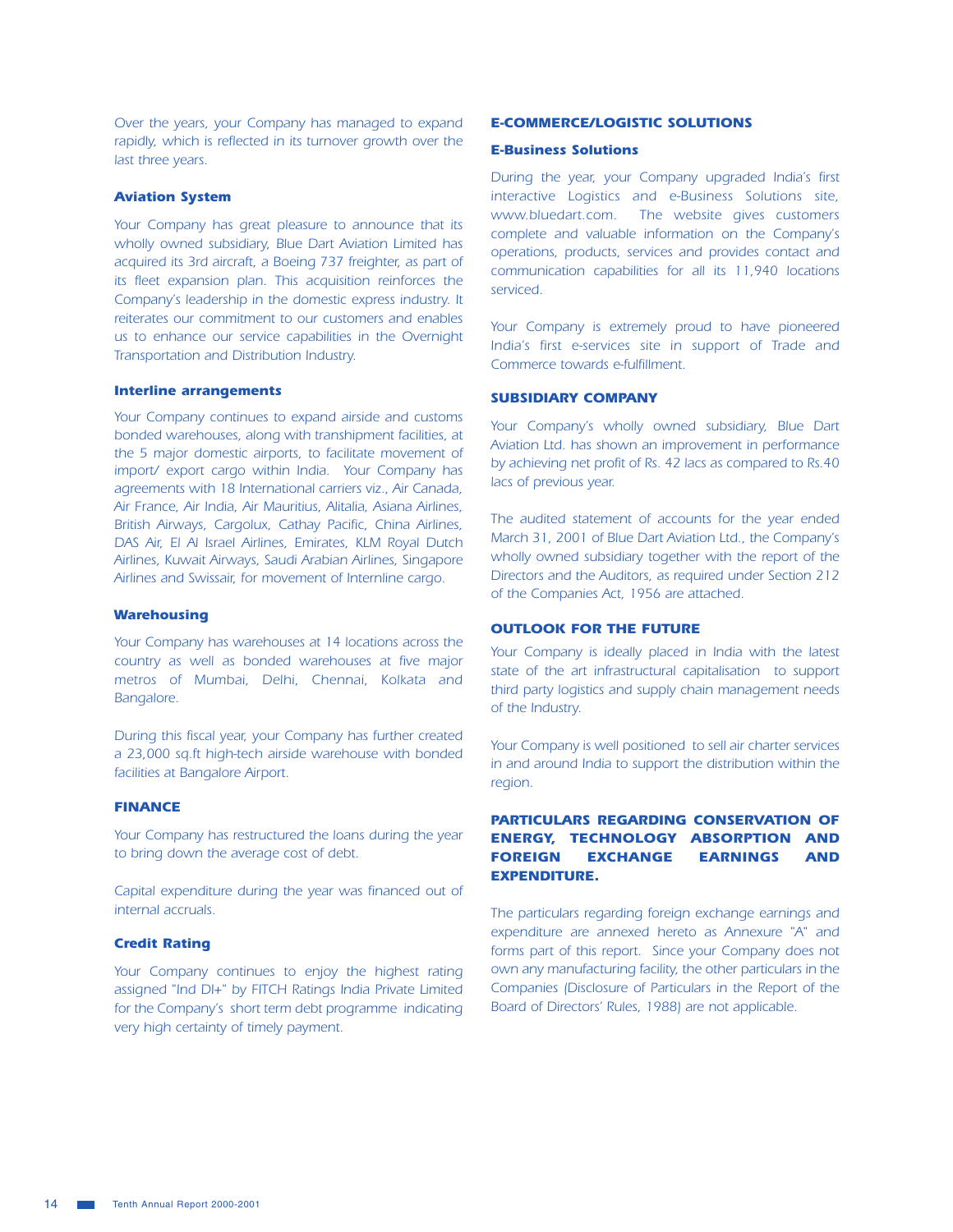#### **EMPLOYEES**

Information on particulars of employees' remuneration is as per Section 217(2A) of the Companies Act, 1956, read with Companies (Particulars of Employees) Rules 1975 and forms part of this report. However, as per provisions of Section 219(1)(b)(iv) of the Companies Act, 1956, the report and accounts are being sent to all shareholders of the Company, excluding the Statement of Particulars of Employees. The same is available for inspection at the Registered office of the Company during working hours. Any shareholder interested in such particulars may inspect the same.

#### **DIRECTORS**

In accordance with the provisions of the Companies Act, 1956 and Articles of Association of the Company, Air Marshal S.S. Ramdas (Retd.) - Director, retires by rotation, at the ensuing Annual General Meeting and being eligible, offers himself for re-appointment.

During the year, Mr. Gordon S. Byrn ceased to be the Alternate Director to Mr. Anil Thadani and Mr. Deepak Vaidya was appointed as an Alternate Director to Mr. Anil Thadani

#### **DIRECTORS' RESPONSIBILITY STATEMENT**

Pursuant to the requirements of the provisions of the Companies Act, 1956 as amended by Companies (Amendment) Act 2000, your Directors confirm :

- (i) that in the preparation of the annual accounts, the applicable accounting standards have been followed alongwith proper explanation relating to material departures;
- (ii) that the Directors have selected such accounting policies and applied them consistently and made judgements and estimates that are reasonable and prudent so as to give a true and fair view of the state of affairs of the Company at the end of the financial year and of the profit of the Company for that period;
- (iii) that the Directors had taken proper and sufficient care for the maintenance of adequate accounting records in accordance with the provisions of the Act for safequarding the assets of the Company and for preventing and detecting fraud and other irregularities;
- (iv) that the Directors have prepared the annual accounts on a going concern basis.

#### **CORPORATE GOVERNANCE**

The Company recognises its role as a corporate citizen and endeavours to adopt the best practices and the highest standards of Corporate Governance through transparency in business, ethics, accountability to its shareholders, customers, Government and others.

As per Accounting Standard 21 issued by the Institute of Chartered Accountants of India consolidation of financial statements of a parent and its subsidiaries is mandatory with effect from accounting periods commencing on or after April 1, 2001.

However, in line with best corporate practices and to provide a greater degree of transparency, your Company has already implemented the consolidation of its accounts with its wholly owned subsidiary, Blue Dart Aviation Limited

As per the provisions of the Listing Agreement with the Stock Exchanges, your Company is required to comply with Corporate Governance Norms by 31st March, 2002. The Company has already initiated the necessary steps for compliance of Corporate Governance Norms as stipulated by the provisions of Stock Exchange Listing Agreement.

#### **DEMATERIALISATION OF SHARES**

As you are aware that the equity shares of your Company are available for "Dematerialisation" under the Depository System operated by the National Securities Depository Limited (NSDL) and Central Depository Services (India) Limited (CDSL) to facilitate you to hold and trade in the shares of your Company in dematerialised electronic form. Securitites and Exchange Board of India (SEBI) has notified the Company's Equity Shares for compulsory trading in dematerialised form by all Investors w.e.f 28th August, 2000. As of even date, about 94% of the equity share capital have already been dematerialised.

#### **FIXED DEPOSITS**

Your Company has not accepted any fixed deposits under Section 58A of the Companies Act, 1956.

#### **AUDITORS**

M/s. Arthur Andersen & Associates, Chartered Accountants and Statutory Auditors of your Company retire at the ensuing Annual General Meeting and being eligible, offer themselves for re-appointment.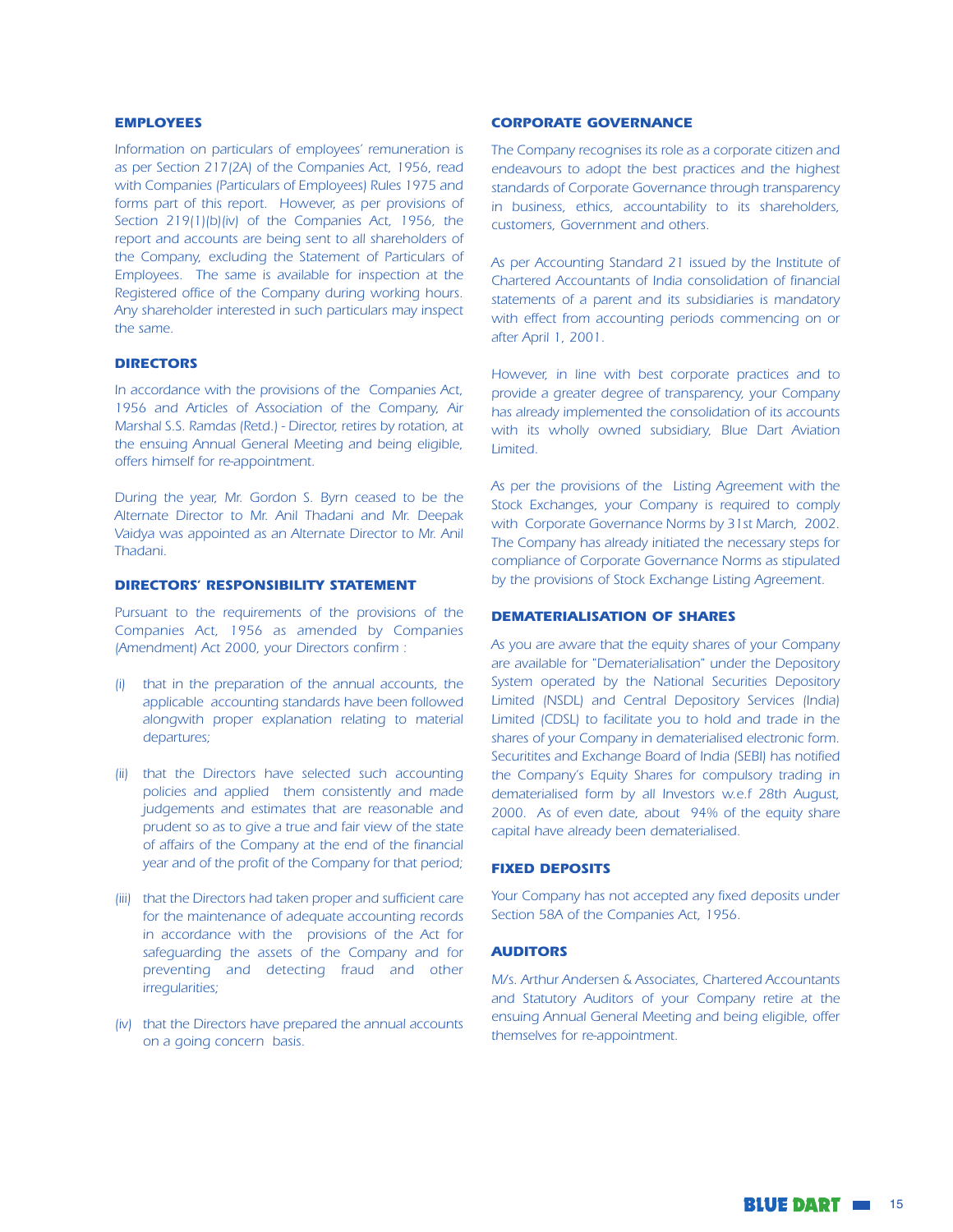#### **ACKNOWLEDGEMENTS**

Your Directors take this opportunity to thank all employees for rendering impeccable service to every constituent of the Company's customers. Your directors also wish to place on record their appreciation to employees at all levels for their hard work, dedication and commitment put in by them for the growth of the Company. The enthusiasm and unstinting efforts of the employees have clearly positioned the Company as India's undisputed leader in the Domestic Express Courier market. To them goes the credit for your Company's great achievement.

Your Directors also express their deep sense of gratitude to Customers, Financial Institutions, Company's Bankers, Suppliers and Solicitors for their continued quidance and support.

And to you, our Shareholders, we are deeply grateful for the confidence and faith that you have always placed in us.

For and on behalf of the Board of Directors

**Tushar K. Jani** Chairman

**Khushroo M. Dubash Director** 

**Air Marshal** S.S. Ramdas (Retd.) **Director** 

Mumbai: May 8, 2001

**Clyde C. Cooper Managing Director** 

**Suresh G. Sheth Director** 

**Deepak Vaidya** Alternate Director for Anil Thadani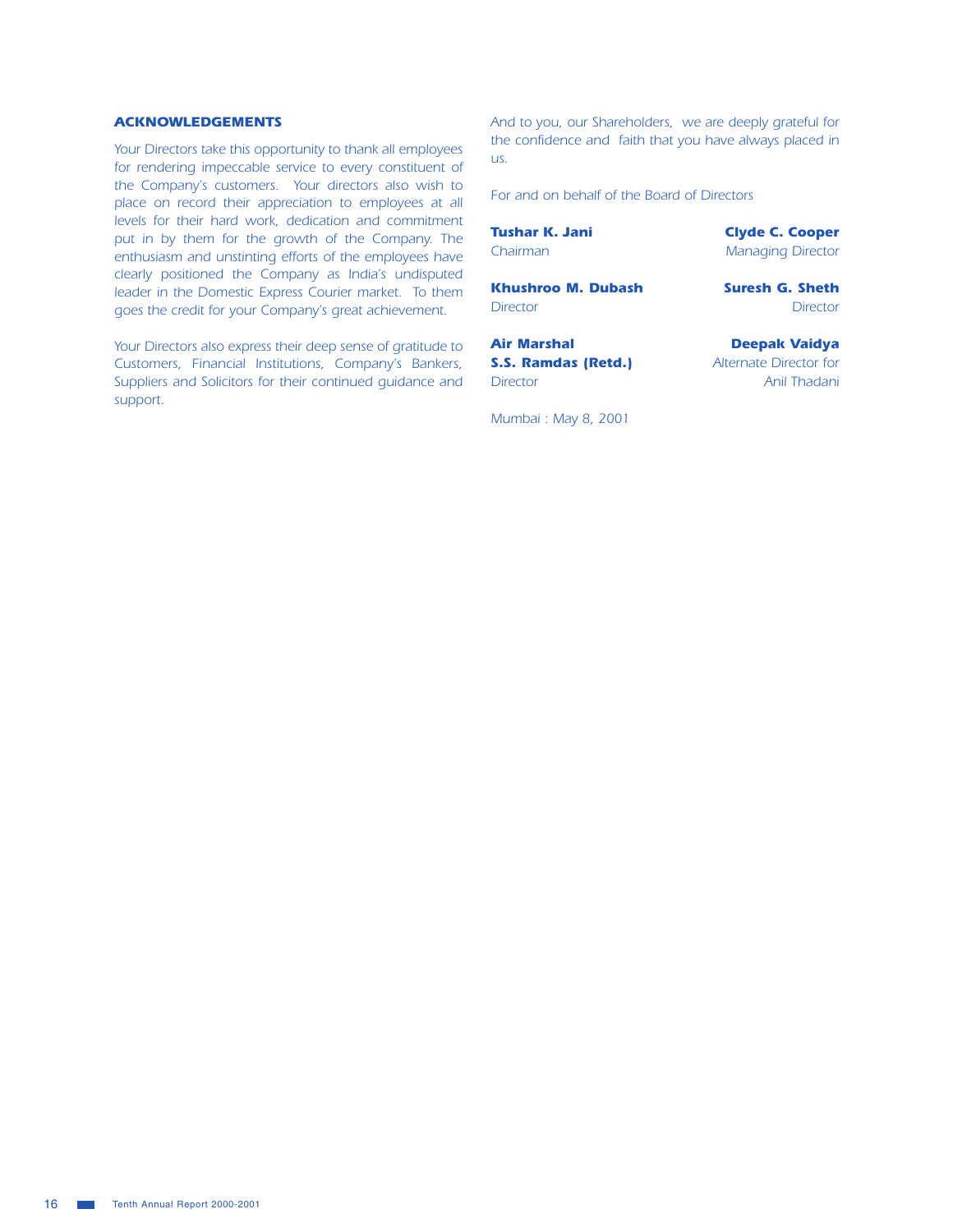## **ANNEXURE TO THE DIRECTORS' REPORT**

## **ANNEXURE 'A'**

#### PARTICULARS REGARDING CONSERVATION OF ENERGY, TECHNOLOGY ABSORPTION AND **FOREIGN EXCHANGE EARNINGS AND EXPENDITURE**

#### A) Earnings in Foreign Currency

Earnings in foreign currency during the year was Rs. 47,528,035 (2000 - Rs. 51,404,622)

#### **B) Expenditure in Foreign Currency**

Expenditure in foreign currency during the year was Rs. 182,368 (2000 - Rs.4,766,279)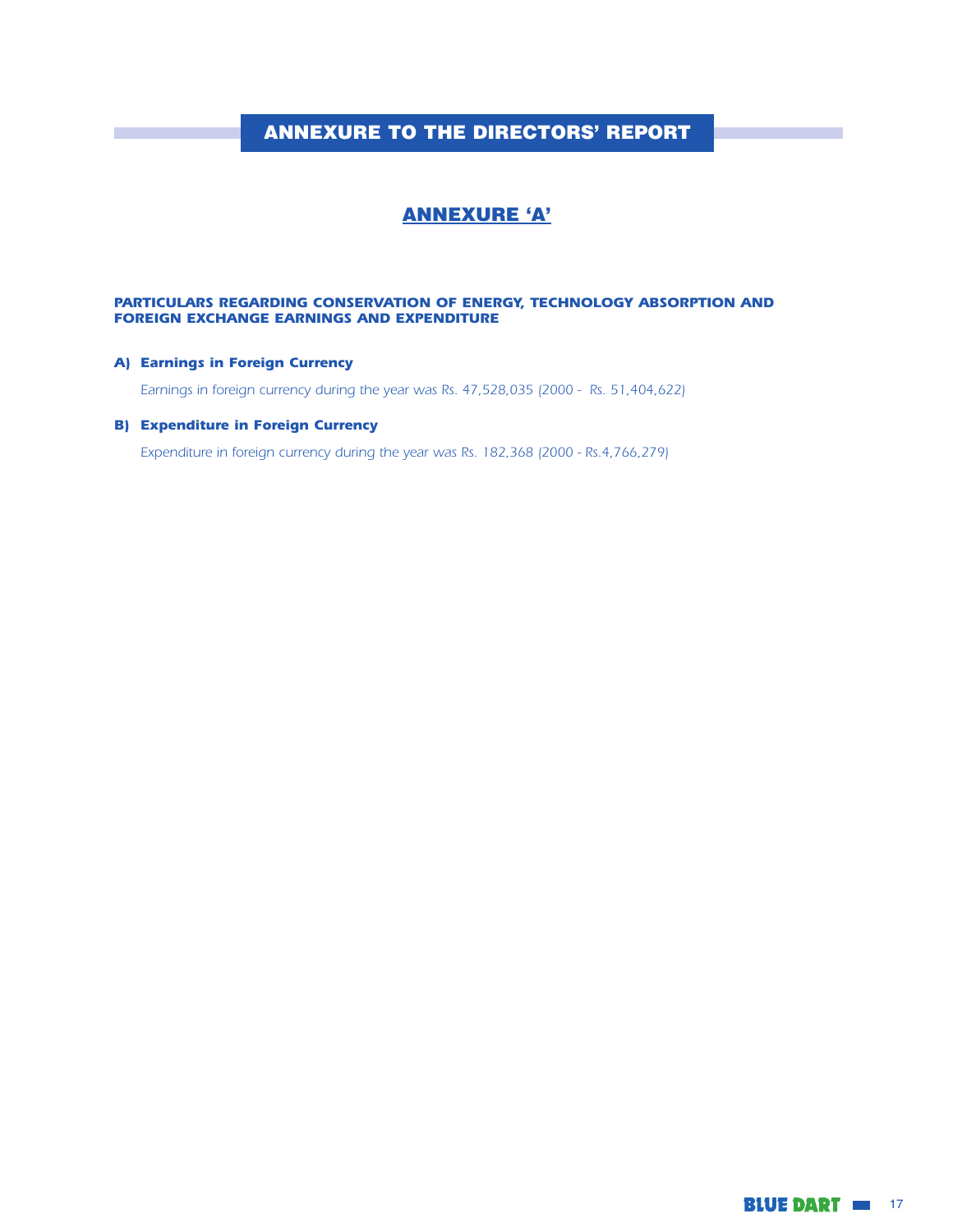## **AUDITORS' REPORT**

#### **To the Members of**

#### **BLUE DART EXPRESS LIMITED**

We have examined the accompanying balance sheet of BLUE DART EXPRESS LIMITED at March 31, 2001 and the related statement of profit and loss and cash flows for the year then ended. We have obtained all the information and explanations which, to the best of our knowledge and belief, were necessary for the purposes of our examination.

In our opinion, the financial statements referred to above give a true and fair view of the state of affairs of BLUE DART EXPRESS LIMITED at March 31, 2001 and of its profit for the year then ended. The balance sheet and the related statement of profit and loss are in agreement with the books of account, comply with the accounting standards referred to in Section 211(3C) of the Companies Act, 1956 ('the Act') and are presented in the manner required by the Act. Further, in our opinion, the Company has maintained proper books of account as required by law insofar as appears from our examination of those books.

On the basis of information and explanations given to us, and representations obtained by the Company, there are no directors of the Company who, as at March 31, 2001, are disqualified under section 274(1)(q) of the Act, from being appointed as directors.

We have also examined the matters specified in paragraphs 4 and 5 of the Manufacturing and Other Companies (Auditor's Report) Order, 1988 for the year ended March 31, 2001 as they relate to the Company. Our report thereon is annexed.

> **Arthur Andersen & Associates Chartered Accountants**

Mumbai May 8, 2001 **Richard Rekhy** Partner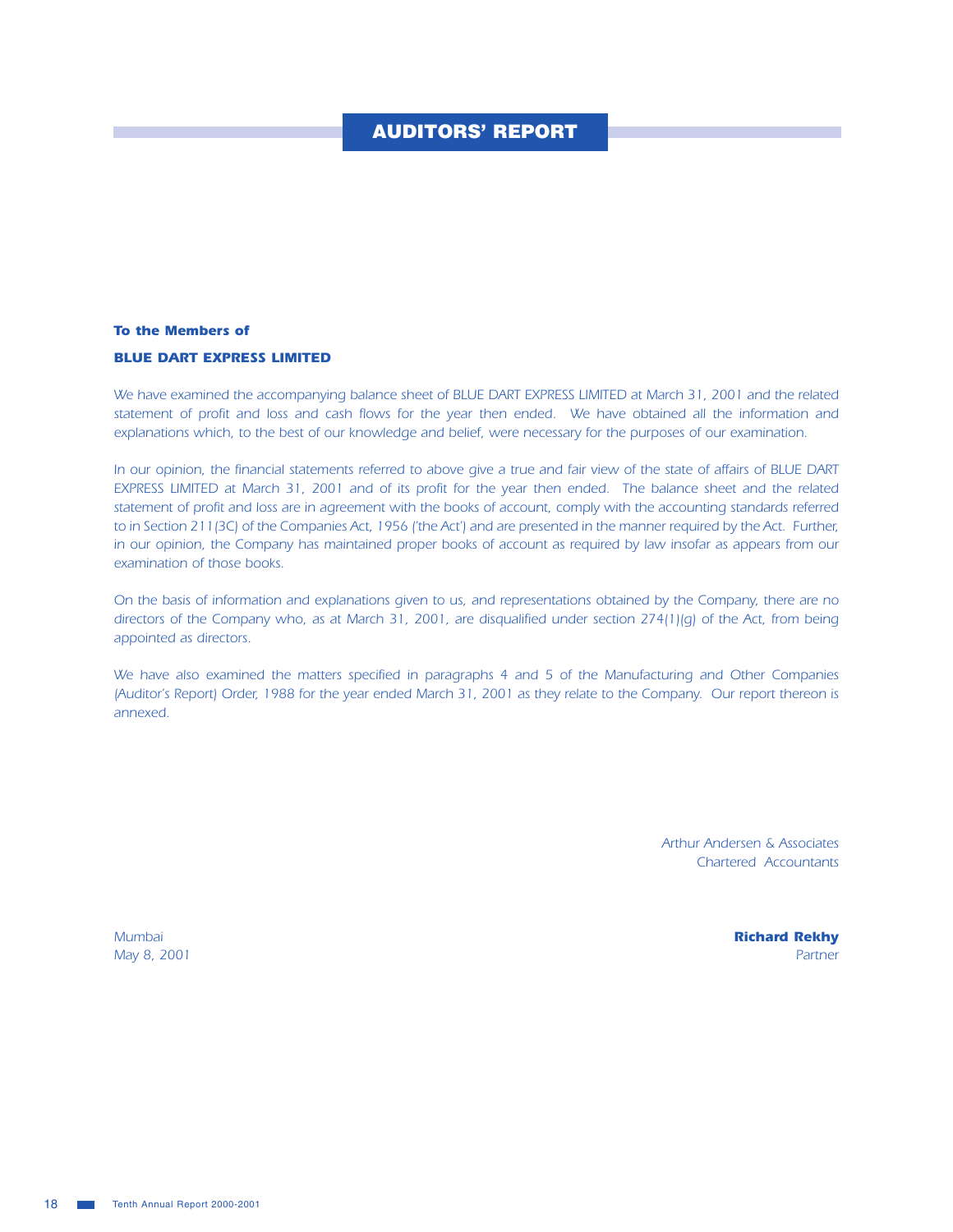## **ANNEXURE TO AUDITORS' REPORT - MARCH 31, 2001**

- 1. The Company has maintained proper records showing full particulars, including quantitative details and situation, of its fixed assets. We are informed that management verifies its fixed assets on a rotational basis and that no material discrepancies were noted on the fixed assets verified during the year. In our opinion, the frequency of physical verification is reasonable.
- 2. The fixed assets of the Company have not been revalued during the year.
- 3. The Company does not have any stocks of finished goods, stores, spare parts or raw materials.
- 4. The Company has taken unsecured loans from certain parties listed in the register maintained under Section 301 of the Companies Act, 1956. These Ioans have been repaid during the year. The rates of interest and other terms and conditions of such loans were, prima facie, not prejudicial to the interest of the Company. The Company has not taken loans, secured or unsecured, from companies under the same management as defined under Section 370(1B) of the Companies Act, 1956.
- The Company has not granted any loans, secured or unsecured, to companies, firms or other parties listed in the register maintained under Section 301 of the Companies Act, 1956. The Company has granted unsecured loans to a company under the same management as defined under Section 370(1B) of the Companies Act, 1956. The rates of interest and other terms and conditions of such loans are, prima facie, not prejudicial to the interest of the Company.
- The Company has given interest-free advances in the  $6.$ nature of loans to its employees and is recovering these amounts as stipulated.
- 7. In our opinion, the internal control procedures of the Company relating to the purchase of packing materials, equipment and other assets are adequate and commensurate with the size of the Company and the nature of its business.
- 8. In our opinion and according to the information and explanations given to us, there are no transactions for sale of services made in pursuance of contracts or arrangements entered in the register maintained under Section 301 of the Companies Act, 1956, and aggregating during the year to Rs 50,000 or more in respect of each party.
- 9. The Company has not accepted any deposits from the public to which the directives issued by the Reserve Bank of India and the provisions of Section 58A of the Companies Act, 1956 and the rules framed thereunder apply.
- 10. The Company's activities do not generate any byproducts or scrap.
- 11. In our opinion, the Company has an internal audit system, which is commensurate with its size and the nature of its business.
- 12. The Central Government has not prescribed the maintenance of cost records by the Company under Section 209(1)(d) of the Companies Act, 1956.
- 13. The Company has generally been regular in depositing Provident Fund and Employees' State Insurance dues with the appropriate authorities.
- 14. According to the records of the Company, and as per the information and explanations given to us, there were no amounts payable in respect of undisputed income-tax, wealth-tax, sales-tax, customs duty and excise duty which were outstanding at March 31, 2001 for a period of more than six months from the date they became payable.
- 15. On the basis of our examination of the books of account, and according to the information and explanations given to us, no personal expenses have been charged to the statement of profit and loss, for the year ended March 31, 2001.
- 16. The Company is not an industrial undertaking within the meaning of Section 3(1)(o) of the Sick Industrial Companies (Special Provisions) Act, 1985.

In respect of service activities-

- 17. In our opinion, the Company has a reasonable system of recording receipts, issues and consumption of packing materials, commensurate with its size and the nature of its business. The nature of the activities carried out by the Company are such that the allocation of materials consumed to relative jobs and the allocation of man-hours utilised to relative jobs is not required.
- 18. In our opinion, the Company has a reasonable system of authorisation at proper levels and an adequate system of internal controls commensurate with its size and the nature of its business, for the issue of packing materials.

Arthur Andersen & Associates Chartered Accountants

Mumbai May 8, 2001 **Richard Rekhy** Partner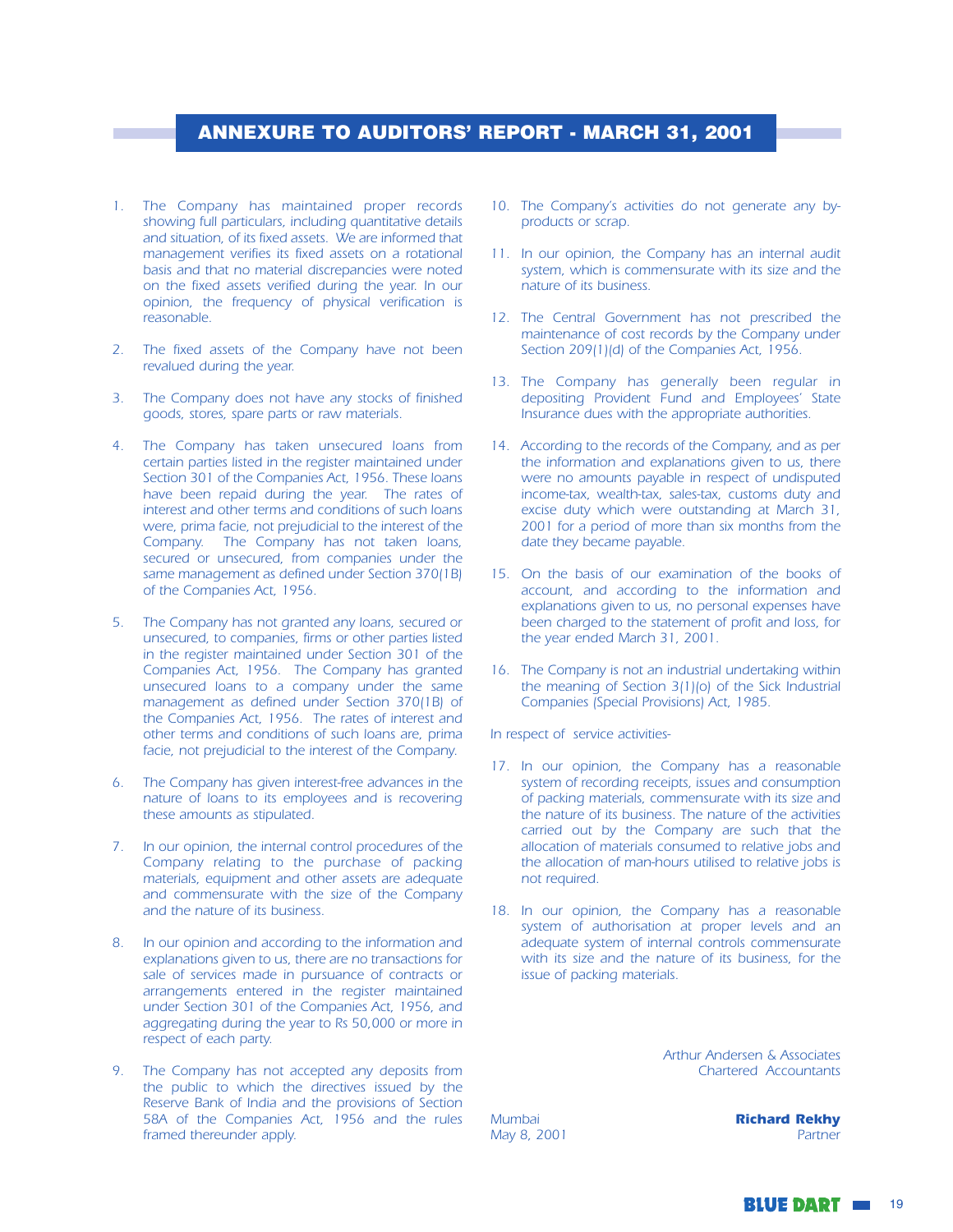# **BALANCE SHEET - MARCH 31, 2001**

|                                                   | <b>Note</b>                | 2001                    | 2000<br>(Note 22)       |
|---------------------------------------------------|----------------------------|-------------------------|-------------------------|
| <b>SOURCES OF FUNDS</b>                           |                            |                         |                         |
| <b>SHAREHOLDERS' FUNDS</b>                        |                            |                         |                         |
| Share capital                                     | 3                          | 118,944                 | 118,936                 |
| Reserves and surplus                              | $\overline{4}$             | 957,891                 | 773,342                 |
|                                                   |                            | 1,076,835               | 892,278                 |
| <b>LOAN FUNDS</b>                                 |                            |                         |                         |
| Secured Ioans                                     | 5                          | 611,280                 | 766,644                 |
| <b>Unsecured Joans</b>                            | 6                          | 100,000                 |                         |
|                                                   |                            | 711,280                 | 766,644                 |
|                                                   |                            | 1,788,115               | 1,658,922               |
| <b>APPLICATION OF FUNDS</b>                       |                            |                         |                         |
| <b>FIXED ASSETS</b>                               | $2(a)$ , $(f)$ , $(g)$ & 7 |                         |                         |
| Cost<br>Accumulated depreciation and amortisation |                            | 1,222,923<br>(225, 867) | 1,007,195<br>(170, 578) |
| Net book value                                    |                            | 997,056                 | 836,617                 |
| Capital work-in-progress including advances       |                            | 2,877                   | 111,785                 |
|                                                   |                            | 999,933                 | 948,402                 |
| <b>INVESTMENTS</b>                                | $2(b)$ & 8                 | 201,760                 | 201,785                 |
| <b>CURRENT ASSETS, LOANS AND ADVANCES</b>         |                            |                         |                         |
| Sundry debtors                                    | 9(a)                       | 374,248                 | 301,134                 |
| Cash and bank balances                            | 9(b)                       | 67,967                  | 70,558                  |
| Loans and advances                                | 9(c)                       | 391,533                 | 351,691                 |
|                                                   |                            | 833,748                 | 723,383                 |
| <b>CURRENT LIABILITIES AND PROVISIONS</b>         |                            |                         |                         |
| <b>Current liabilities</b>                        | 10(a)                      | (201, 371)              | (195, 778)              |
| Provisions                                        | 10(b)                      | (53, 611)               | (32, 910)               |
|                                                   |                            | (254, 982)              | (228, 688)              |
| Net current assets                                |                            | 578,766                 | 494,695                 |
| <b>MISCELLANEOUS EXPENDITURE</b>                  |                            |                         |                         |
| (to the extent not written off or adjusted)       | $2(c)$ & 11                | 7,656                   | 14,040                  |
|                                                   |                            | 1,788,115               | 1,658,922               |

(All amounts in thousands of Rupees, unless otherwise indicated)

The accompanying notes 1 to 22 are an integral part of this balance sheet.

**Tushar K. Jani** Chairman

**Khushroo M. Dubash Director** 

Air Marshal S.S. Ramdas (Retd.) **Director** 

**Yogesh Dhingra** 

Senior Vice President - Finance & Chief Financial Officer

**Clyde C. Cooper Managing Director** 

**Suresh G. Sheth Director** 

**Deepak Vaidya** Alternate Director for Anil Thadani

**Tushar Gunderia** Company Secretary

**Arthur Andersen & Associates Chartered Accountants** 

Mumbai May 8, 2001

**Richard Rekhy** Partner

20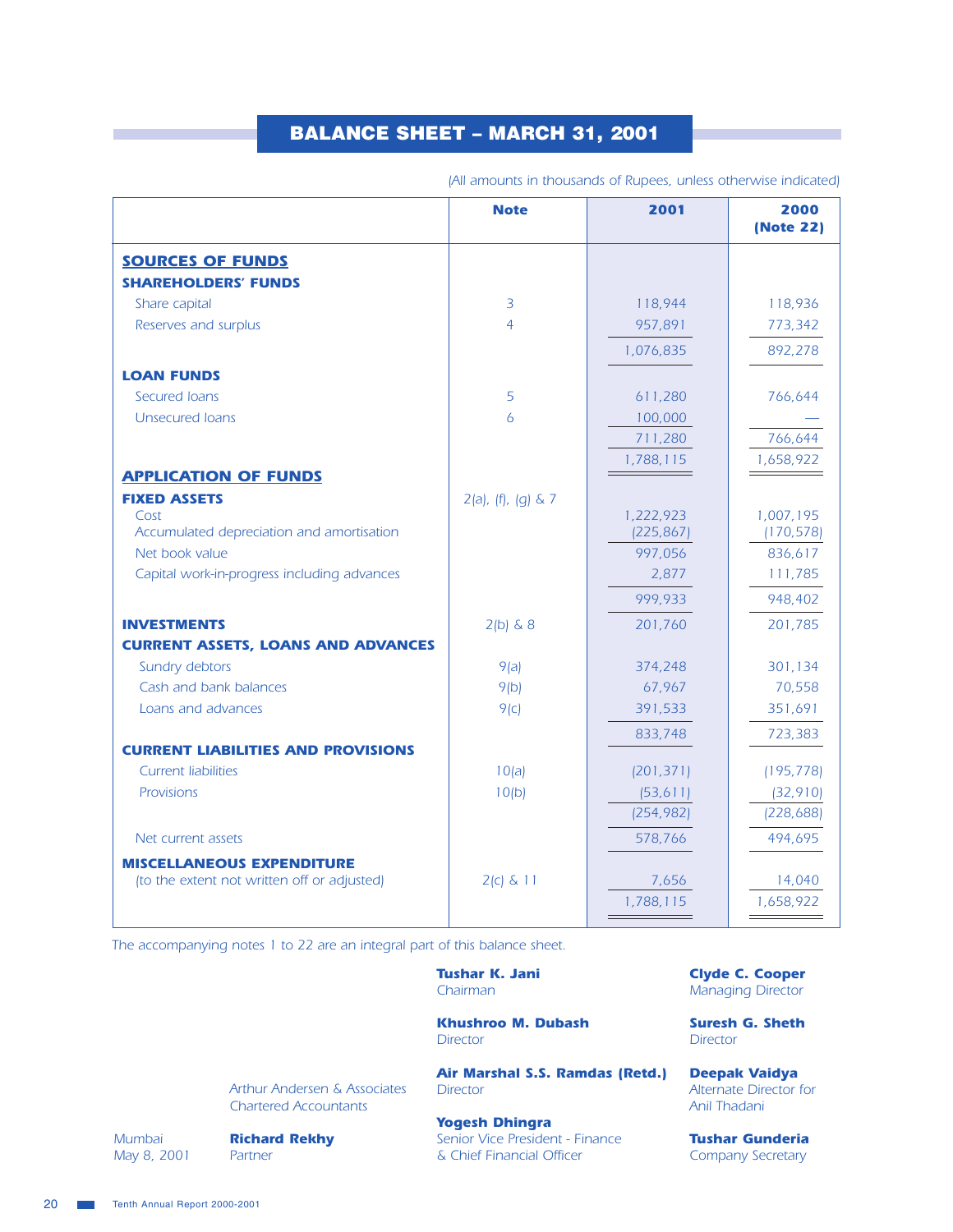## **STATEMENT OF PROFIT AND LOSS** FOR THE YEAR ENDED MARCH 31, 2001

|                                              | <b>Note</b> | 2001          | 2000<br>(Note 22) |
|----------------------------------------------|-------------|---------------|-------------------|
|                                              |             |               |                   |
| <b>REVENUES</b>                              |             |               |                   |
| Service charges                              | 2(d)        | 2,561,723     | 2,048,564         |
| Other Income                                 | 12          | 5,350         | 3,204             |
|                                              |             | 2,567,073     | 2,051,768         |
| <b>OPERATING COSTS</b>                       |             |               |                   |
| Freight, handling and servicing costs        | 13          | (1, 530, 812) | (1, 235, 137)     |
| Employee costs                               | $2(e)$ & 14 | (389, 174)    | (325, 640)        |
| Selling and administration expenses          | 15          | (108, 329)    | (110, 713)        |
| Establishment costs                          | 16          | (124, 030)    | (115, 670)        |
|                                              |             | (2, 152, 345) | (1, 787, 160)     |
| Profit before tax, interest and depreciation |             | 414,728       | 264,608           |
| Depreciation and amortisation                | $2(a) \& 7$ | (56, 045)     | (37, 878)         |
| Interest expense, net                        | 17          | (100, 429)    | (86, 610)         |
| Profit before tax                            |             | 258,254       | 140,120           |
| Provision for tax                            | 2(h)        | (28,000)      | (17,000)          |
| <b>Net profit</b>                            |             | 230,254       | 123,120           |
| Profit and loss account, beginning of year   |             | 111,925       | 25,915            |
| Profit available for appropriation           |             | 342,179       | 149,035           |
| Interim dividend paid                        |             |               | (17, 875)         |
| Proposed final dividend                      |             | (41, 708)     | (5,958)           |
| Corporate tax on dividend                    |             | (4, 254)      | (3, 277)          |
| Transfer to general reserve                  | 4           | (30,000)      | (10,000)          |
| Profit and loss account, end of year         | 4           | 266,217       | 111,925           |

(All amounts in thousands of Rupees, unless otherwise indicated)

The accompanying notes 1 to 22 are an integral part of this statement.

**Tushar K. Jani** Chairman

**Khushroo M. Dubash Director** 

Air Marshal S.S. Ramdas (Retd.) **Director** 

**Arthur Andersen & Associates Chartered Accountants** 

Mumbai May 8, 2001

**Richard Rekhy** Partner

**Yogesh Dhingra** Senior Vice President - Finance

& Chief Financial Officer

**Clyde C. Cooper Managing Director** 

**Suresh G. Sheth Director** 

**Deepak Vaidya** Alternate Director for Anil Thadani

**Tushar Gunderia** Company Secretary

**BLUE DART III** 21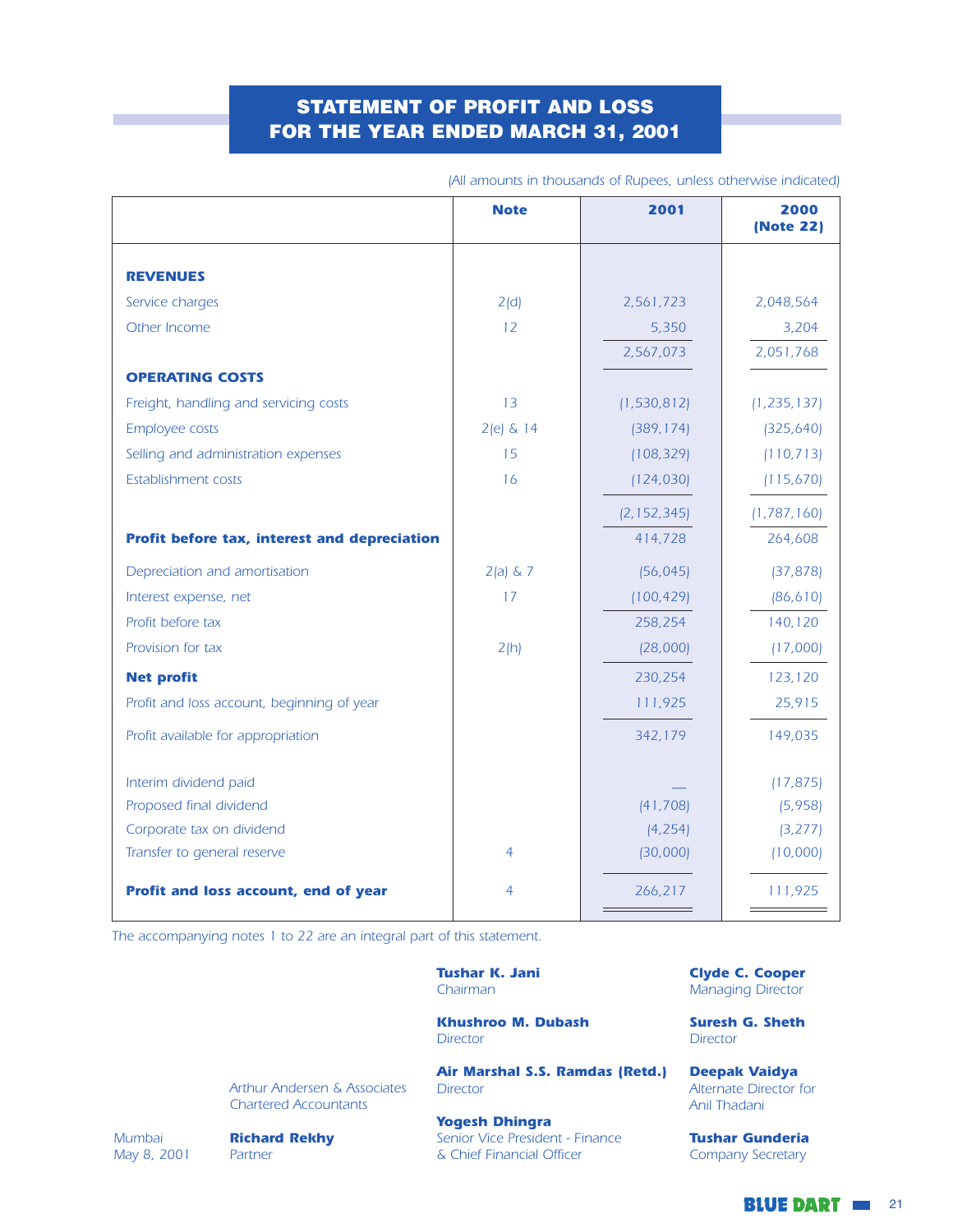## **STATEMENT OF CASH FLOWS** FOR THE YEAR ENDED MARCH 31, 2001

|                                                                                                                                                                                                                                                                                                                                 | <b>Note</b>  | 2001                                                                           | 2000<br>(Note 22)                                                 |
|---------------------------------------------------------------------------------------------------------------------------------------------------------------------------------------------------------------------------------------------------------------------------------------------------------------------------------|--------------|--------------------------------------------------------------------------------|-------------------------------------------------------------------|
| <b>CASH FLOWS PROVIDED BY /(USED IN) OPERATING ACTIVITIES:</b><br>Profit before tax                                                                                                                                                                                                                                             |              | 258,254                                                                        | 140,120                                                           |
| Adjustments to reconcile profit before tax to cash provided by operations:<br>Depreciation and amortisation<br>Interest expense<br>Miscellaneous expenses written off                                                                                                                                                           |              | 56,045<br>124,966<br>6,384                                                     | 37,878<br>100,638<br>17,624                                       |
| (Profit)/loss on retirement of fixed assets, net<br>Interest income<br>(Increase)/decrease in current assets, loans and advances:<br>Sundry debtors                                                                                                                                                                             |              | (678)<br>(24, 537)<br>(73, 114)                                                | (93)<br>(14, 028)<br>(37, 440)                                    |
| Loans and advances, excluding advance taxes<br>Increase/(decrease) in current liabilities and provisions<br>Cash provided by operating activities                                                                                                                                                                               |              | (63, 451)<br>7,748<br>291,617                                                  | 63,380<br>(66, 893)<br>241,186                                    |
| Income-tax refund received<br>Income-tax paid<br>Net cash provided by operating activities                                                                                                                                                                                                                                      |              | 37,237<br>(35, 861)<br>292,993                                                 | (18, 278)<br>222,908                                              |
| <b>CASH FLOWS PROVIDED BY/(USED IN) INVESTING ACTIVITIES:</b>                                                                                                                                                                                                                                                                   |              |                                                                                |                                                                   |
| Additions to fixed assets including capital work-in-progress<br>Sale/(purchase) of investments<br>Interest received<br>Proceeds from retirement of fixed assets                                                                                                                                                                 |              | (108, 723)<br>25<br>22,014<br>1,825                                            | (294, 171)<br>(1, 300)<br>2,145<br>208                            |
| Net cash (used in)/provided by investing activities                                                                                                                                                                                                                                                                             |              | (84, 859)                                                                      | (293, 118)                                                        |
| <b>CASH FLOWS PROVIDED BY/(USED IN) FINANCING ACTIVITIES:</b><br>Proceeds from issue of share capital<br>Net (repayment of)/proceeds from secured loans<br>Net (proceeds from) unsecured loans<br>Net proceeds from bank overdraft<br>Interest paid<br>Foreclosure charges paid (net)<br>Dividend paid (including dividend tax) |              | 265<br>(89, 852)<br>(100,000)<br>134,488<br>(123, 489)<br>(5,027)<br>(27, 110) | 1,945<br>168,798<br>(27,000)<br>53,250<br>(102, 107)<br>(18, 139) |
| Net cash (used in)/provided by financing activities                                                                                                                                                                                                                                                                             |              | (210, 725)                                                                     | 76,747                                                            |
| NET INCREASE/(DECREASE) IN CASH AND CASH EQUIVALENTS<br>CASH AND CASH EQUIVALENTS, beginning of year<br>CASH AND CASH EQUIVALENTS, end of year                                                                                                                                                                                  | 9(b)<br>9(b) | (2, 591)<br>70,558<br>67,967                                                   | 6,537<br>64,021<br>70,558                                         |

(All amounts in thousands of Rupees, unless otherwise indicated)

The accompanying notes 1 to 22 are an integral part of this statement.

**Tushar K. Jani** Chairman

**Khushroo M. Dubash Director** 

**Arthur Andersen & Associates Chartered Accountants** 

Air Marshal S.S. Ramdas (Retd.) **Director** 

**Yogesh Dhingra** Senior Vice President - Finance & Chief Financial Officer

**Clyde C. Cooper Managing Director** 

**Suresh G. Sheth Director** 

**Deepak Vaidya** Alternate Director for Anil Thadani

**Tushar Gunderia** Company Secretary

Mumbai May 8, 2001

**Richard Rekhy** Partner

Tenth Annual Report 2000-2001  $\sim 10$ 

22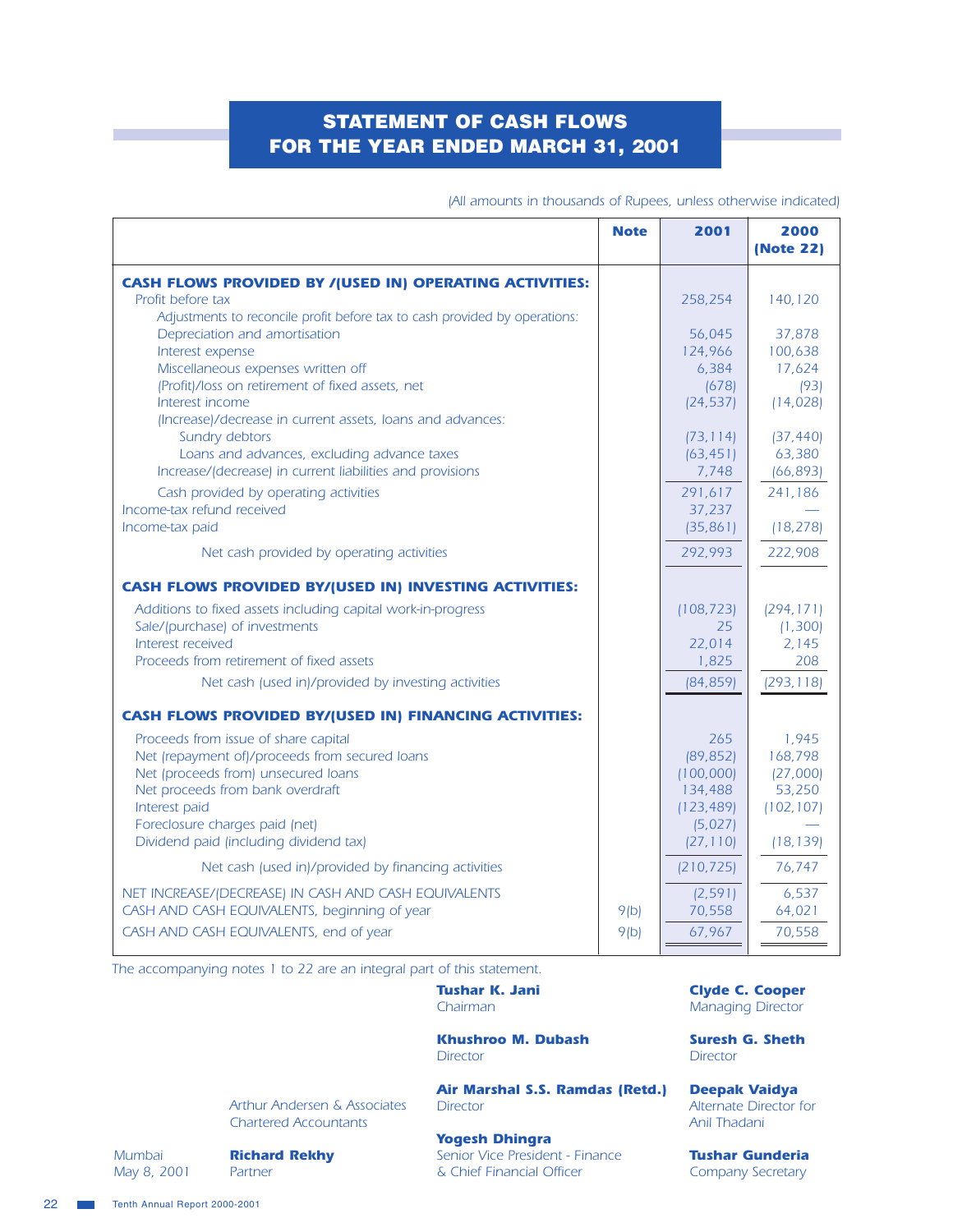## **NOTES TO THE FINANCIAL STATEMENTS FOR THE YEAR ENDED MARCH 31, 2001**

(All amounts in thousands of Rupees, unless otherwise indicated)

#### **1. BACKGROUND**

Blue Dart Express Limited ('the Company') is primarily engaged in the business of integrated air and ground transportation of time-sensitive packages to various destinations in the domestic and international sectors. The Company is also engaged in leasing business.

#### 2. SUMMARY OF SIGNIFICANT ACCOUNTING **POLICIES**

The financial statements are prepared under the historical cost convention, on the accrual basis of accounting, in accordance with the accounting standards referred to in Section 211(3C) of the Companies Act, 1956 ('the Act'). The significant accounting policies are as follows:

#### (a) Fixed assets and depreciation/ amortisation

Fixed assets are stated at cost less accumulated depreciation / amortisation. The Company capitalises all costs relating to the acquisition and installation of fixed assets. Costs incurred to carry out substantial modifications to fixed assets are also capitalised. Interest on borrowed funds used to finance the acquisition and modification of fixed assets, up to the date the assets are ready for use, is capitalised and included in the cost of these assets.

Depreciation is provided pro-rata to the period of use on the straight-line method in the manner specified in Schedule XIV to the Act, at the rates prescribed therein or based on the useful life of assets, whichever is higher.

Office and electrical equipment are depreciated at 6.33 per cent per annum. Goodwill represents the excess of the value of the erstwhile partnership business as a whole over its net asset value as at the date of registration and is stated at cost less accumulated amortisation. Goodwill is amortised using the straight-line method over a period of 20 years.

#### (b) Investments

Investments are long-term and are stated at cost unless the diminution in value of these investments are of permanent in nature.

#### (c) Miscellaneous expenditure

Miscellaneous expenditure primarily comprises advertising costs directly linked to the introduction of new products, long-term contract negotiation costs and costs directly incurred in upgrading the Company's computerised domestic tracking system.

Advertising costs are deferred and amortised on the straight-line method over a period of 3 years beginning from the financial year in which these expenses are incurred. Costs incurred in upgrading the Company's computerised domestic tracking system and contract negotiation are deferred and amortised on the straight-line method over a period of 5 years beginning from the date on which the system/contract became operational.

#### (d) Service charges

Service charges for the transportation of shipments are recognised as income when shipments are manifested and represent amounts invoiced, net of service tax and all discounts and allowances.

#### (e) Retirement benefits

Retirement benefits to employees comprise payments to gratuity, superannuation and provident funds as per the approved schemes of the Company and leave encashment entitlements, in accordance with the policies of the Company.

The Company's employees are covered under the group gratuity and superannuation schemes with the Life Insurance Corporation of India ('LIC'). The schemes are defined benefit schemes and are funded in line with the LIC's actuarial valuation carried out at year-end.

Contributions to the provident fund, a defined contribution scheme, are charged to the statement of profit and loss.

Liability in respect of leave encashment, a defined benefit scheme, is provided for based on an actuarial valuation carried out by an independent actuary.

#### (f) Foreign currency transactions

Foreign currency transactions during the year are recorded at the exchange rates prevailing on the dates of the transactions. Foreign currency denominated assets and liabilities are translated into rupees at the exchange rates prevailing at the date of the balance sheet. All exchange differences are dealt with in the statement of profit and loss, except those relating to the acquisition of fixed assets, which are adjusted in the cost of the fixed assets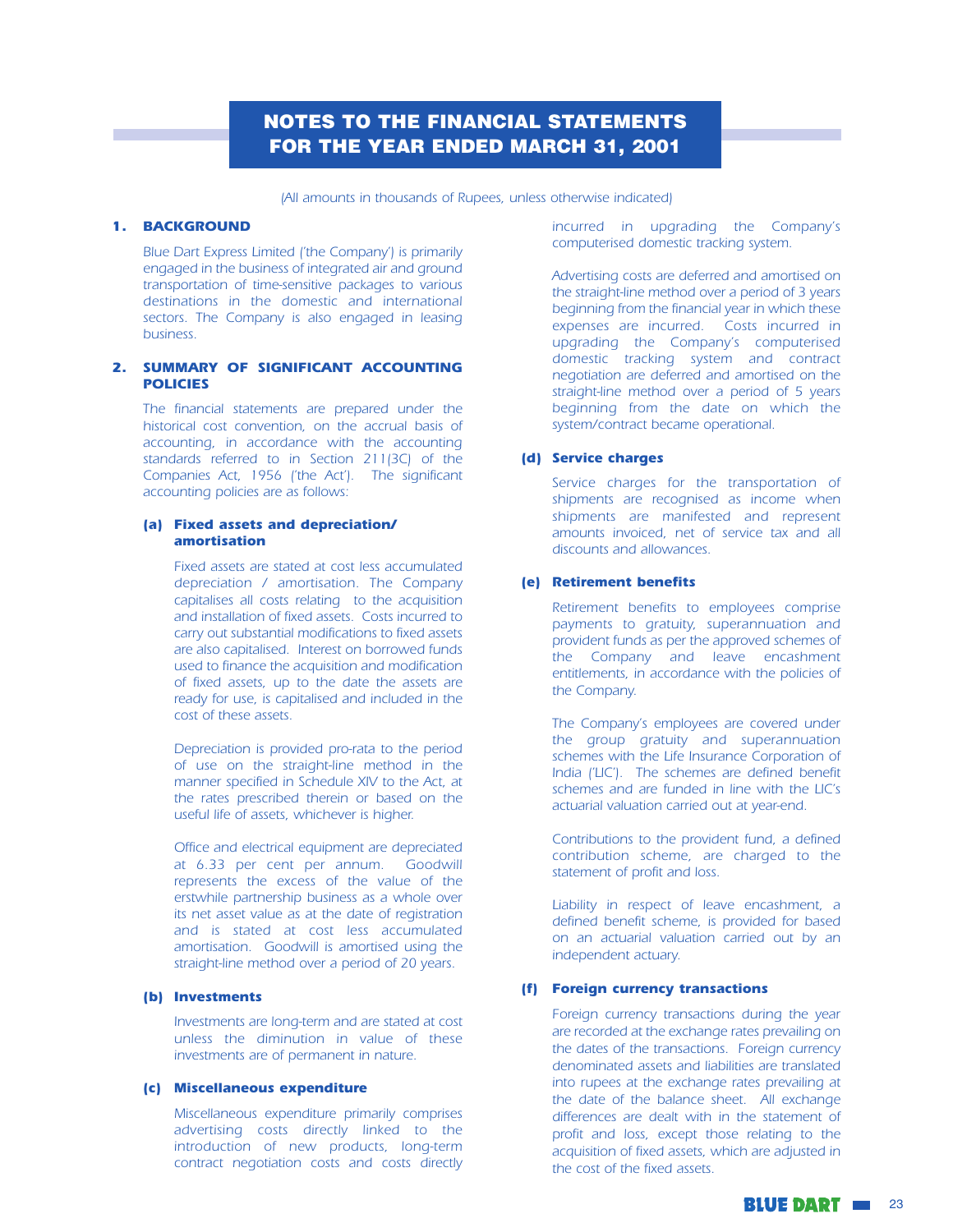#### (q) Hire purchase contracts

The cash value of fixed assets acquired under hire purchase contracts is capitalised and depreciated in accordance with the fixed assets and depreciation policy of the Company. Interest payable under hire purchase contracts is charged on the straight-line method to the statement of profit and loss, over the period of the hire purchase contracts.

#### (h) Income-tax

Provision for income-tax is made on the assessable income at the tax rate applicable to the relevant assessment year.

#### **3. SHARE CAPITAL**

|                                                                                                                                | 2001    | 2000    |
|--------------------------------------------------------------------------------------------------------------------------------|---------|---------|
| Authorised 40,000,000<br>$(2000 - 40,000,000)$<br>equity shares of Rs 10 each<br>(2000 – Rs 10 each)                           | 400,000 | 400,000 |
| Issued, subscribed and<br>paid-up 11,916,667<br>$(2000 - 11, 916, 667)$<br>equity shares of Rs 10 each<br>(2000 – Rs 10 each), |         |         |
| fully paid-up                                                                                                                  | 119,167 | 119,167 |
| Less: Calls in arrears                                                                                                         | (223)   | (231)   |
|                                                                                                                                | 118,944 | 118,936 |

#### **4. RESERVES AND SURPLUS**

| 2001               | 2000               |
|--------------------|--------------------|
|                    |                    |
| 512,176            | 510,328            |
| 257                | 1,848              |
| 512,433            | 512,176            |
|                    |                    |
| 149.241            | 139.241            |
| 30,000             | 10,000             |
| 179,241            | 149,241            |
| 266,217<br>957,891 | 111,925<br>773.342 |
|                    |                    |

#### **5. SECURED LOANS**

|                                                                              | 2001    | 2000    |
|------------------------------------------------------------------------------|---------|---------|
| Debentures<br><b>Term Loans</b>                                              |         | 90,000  |
| From banks (see (a) below)                                                   | 32,736  | 67,427  |
| From financial institutions<br>(see (b) below)                               | 418,719 | 377,500 |
| Working capital loans<br>(see (c) below)                                     | 152,215 | 217,727 |
| Obligations under hire<br>purchase contracts                                 |         |         |
| (see (d) below)                                                              | 7,610   | 13,990  |
|                                                                              | 611,280 | 766,644 |
| Aggregate amount of<br>secured loans repayable<br>within one year (excluding |         |         |
| working capital loans)                                                       | 131,304 | 143,836 |

Term loans from banks are secured by pari passu a) first charge on movable and immovable properties and include:

- Rs 22,382 term loan repayable in 60 monthly instalments, which commenced in May 1998.

- Rs 10,354 term loan repayable in 18 monthly instalments, which commenced in March 2000

b) Term Loans from financial institutions are secured by pari passu first charge on movable and immovable properties and include:

- Rs 10,000 term loan repayable in 17 quarterly instalments, which commenced in August 1997.

- Rs 35,862 term loan repayable in 22 quarterly instalments, which commenced in July 2000.

- Rs 70,000 term loan repayable in 13 quarterly instalments commencing from September  $2001.$ 

- Rs 70,000 term loan repayable in 14 quarterly instalments commencing from April 2001.

- Rs 92,857 term loan repayable in 21 quarterly instalments commencing from April 2001.

- Rs 140,000 term loan repayable in 16 quarterly instalments commencing from June 2001.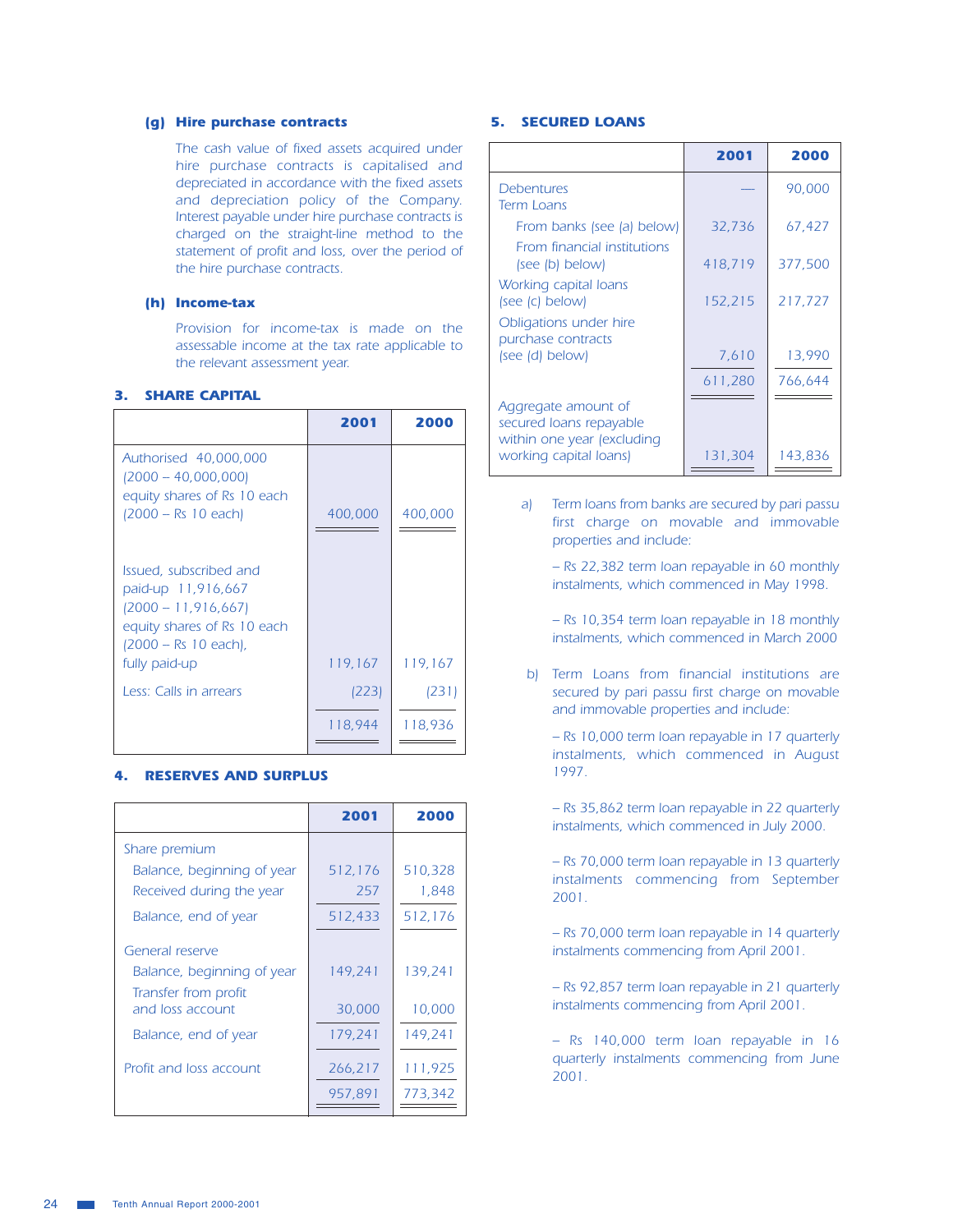- c) Working capital loans are secured by hypothecation of book debts, collateral security on the Company's property at Bhiwandi and second charge on the Company's movable and immovable property.
- d) Obligations under hire purchase are secured by fixed assets acquired under these contracts.

## **6. UNSECURED LOANS**

|                                                                                      | 2001    | 2000 |
|--------------------------------------------------------------------------------------|---------|------|
| Short term Joans and advances<br>From bank - Commercial Paper<br>(10 certificates of |         |      |
| Rs. 10,000 each)                                                                     | 100,000 |      |
|                                                                                      |         |      |
| Maximum amount outstanding<br>during the year                                        | 100,000 |      |

#### 7. FIXED ASSETS

|                                                  | Balance,<br>beginning<br>of year | Additions/<br>charge | Deletions/<br><b>Disposals</b> | <b>Balance</b><br>end of<br>year |
|--------------------------------------------------|----------------------------------|----------------------|--------------------------------|----------------------------------|
| Cost                                             |                                  |                      |                                |                                  |
| Goodwill                                         | 30,000                           |                      |                                | 30,000                           |
| Land - Freehold                                  | 392,055                          |                      |                                | 392,055                          |
| <b>Buildings</b>                                 | 149,687                          | 5,796                |                                | 155,483                          |
| Office equipment                                 | 45,584                           | 5,555                | (36)                           | 51,103                           |
| Electrical equipment                             | 81,277                           | 11,039               | (3)                            | 92,313                           |
| Furniture and fixtures                           | 98,338                           | 17,206               | (7)                            | 115,537                          |
| Computers                                        | 166,346                          | 42,992               | (1, 857)                       | 207,481                          |
| Vehicles                                         | 25,228                           | 6,744                |                                | 31,972                           |
| Assets given on lease                            | 18,680                           |                      |                                | 18,680                           |
| Aircraft engines                                 |                                  | 128,299              |                                | 128,299                          |
|                                                  | 1,007,195                        | 217,631              | (1,903)                        | 1,222,923                        |
| Previous year                                    | 363,088                          | 644,264              | (157)                          | 1,007,195                        |
| <b>Accumulated depreciation and amortisation</b> |                                  |                      |                                |                                  |
| Goodwill                                         | 13,500                           | 1,500                |                                | 15,000                           |
| <b>Buildings</b>                                 | 2,764                            | 2,525                |                                | 5,289                            |
| Office equipment                                 | 6,866                            | 2,575                | (9)                            | 9,432                            |
| Electrical equipment                             | 11,498                           | 4,411                | (1)                            | 15,908                           |
| Furniture and fixtures                           | 19,786                           | 6,519                | (6)                            | 26,299                           |
| Computers                                        | 101,274                          | 25,628               | (740)                          | 126,162                          |
| Vehicles                                         | 11,442                           | 2,232                |                                | 13,674                           |
| Assets given on lease                            | 3,448                            | 1,494                |                                | 4,942                            |
| Aircraft engines                                 |                                  | 9,161                |                                | 9,161                            |
|                                                  | 170,578                          | 56,045               | (756)                          | 225,867                          |
| Previous year                                    | 132,742                          | 37,878               | (42)                           | 170,578                          |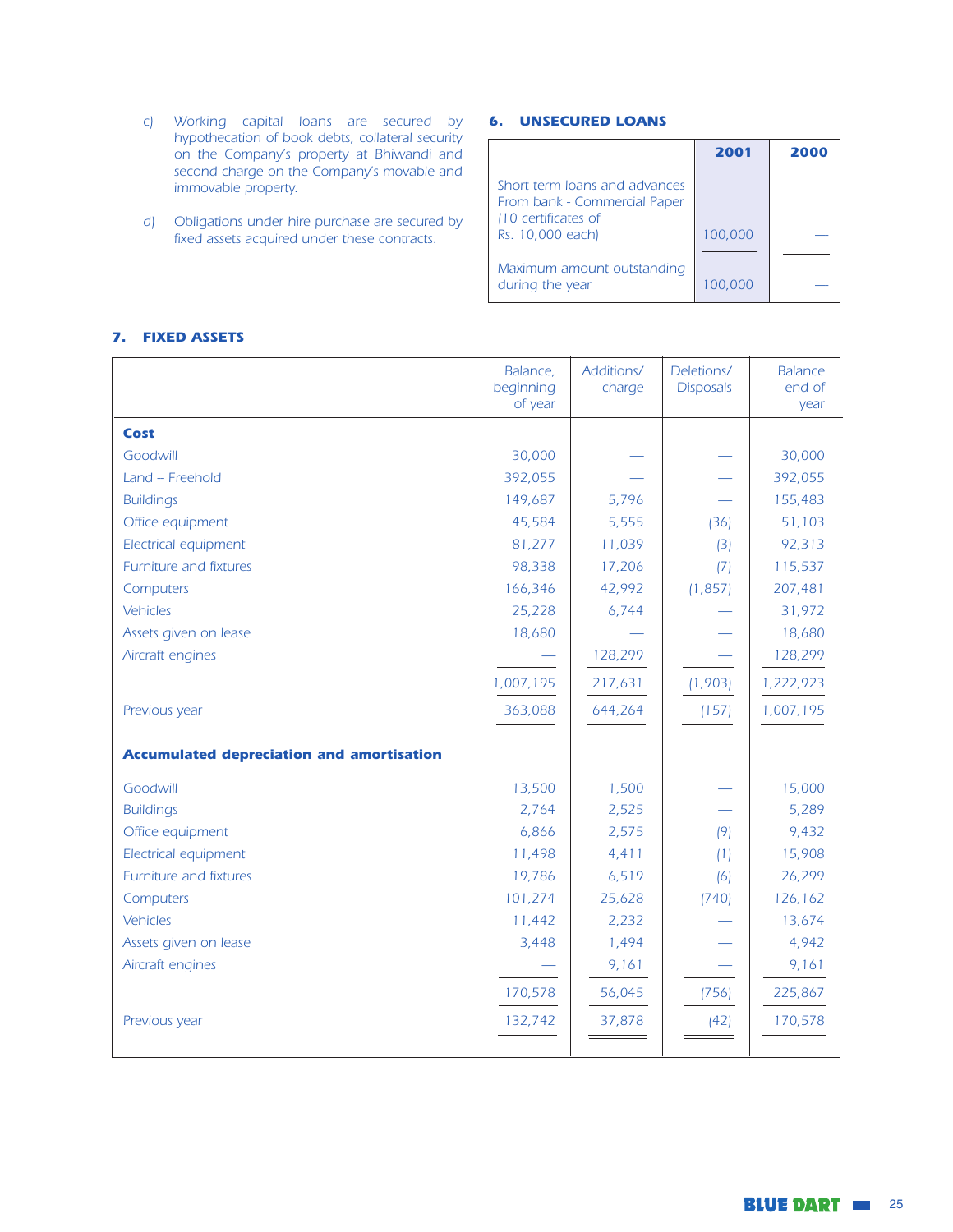|                                                      | Balance,<br>beginning<br>of year | Additions/<br>charge | Deletions/<br><b>Disposals</b> | <b>Balance</b><br>end of<br>year |
|------------------------------------------------------|----------------------------------|----------------------|--------------------------------|----------------------------------|
| <b>Net book value</b>                                |                                  |                      |                                |                                  |
|                                                      |                                  |                      |                                |                                  |
| Goodwill                                             | 16,500                           |                      |                                | 15,000                           |
| Land - Feehold                                       | 392,055                          |                      |                                | 392,055                          |
| <b>Buildings</b>                                     | 146,923                          |                      |                                | 150,194                          |
| Office equipment                                     | 38,718                           |                      |                                | 41,671                           |
| Electrical equipment                                 | 69,779                           |                      |                                | 76,405                           |
| Furniture and fixtures                               | 78,552                           |                      |                                | 89,238                           |
| Computers                                            | 65,072                           |                      |                                | 81,319                           |
| <b>Vehicles</b>                                      | 13,786                           |                      |                                | 18,298                           |
| Assets given on lease                                | 15,232                           |                      |                                | 13,738                           |
| Aircraft engines                                     |                                  |                      |                                | 119,138                          |
|                                                      | 836,617                          |                      |                                | 997,056                          |
| Previous year                                        | 230,846                          |                      |                                | 836,617                          |
| Capital work-in-progress, including capital advances | 111,785                          |                      |                                | 2,877                            |

(a) During the year ended March 31, 2001 the Company revised the estimated useful life of office equipment and electrical equipment prospectively to more appropriately reflect the pattern in which these asset's economic be

(b) The net book value of fixed assets shown above includes an amount of approximately Rs 23,186 (2000–Rs 29,581) in respect of assets held under hire purchase contracts. Capital advances include advances made to Blue Dart Aviation of<br>Rs Nil (2000 - Rs 104,797) for purchase of aircraft engines.

The estimated amount of contracts remaining to be executed on capital account, net of advances, and not provided  $(C)$ for, are Rs 8,448 (2000 - Rs 36,375).

9. CURRENT ASSETS, LOANS AND ADVANCES

Net foreign exchange loss included in fixed assets is Rs Nil (2000 - Rs 2,169).  $(d)$ 

#### 8. INVESTMENTS

|                                                                                                                              | 2001    | 2000    |                                                                                             | 2001               | 2000                            |
|------------------------------------------------------------------------------------------------------------------------------|---------|---------|---------------------------------------------------------------------------------------------|--------------------|---------------------------------|
| Investment in a subsidiary<br>company (trade, unquoted,<br>long-term)                                                        |         |         | (a) Sundry debtors<br>Unsecured, considered<br>doubtful Exceeding six months                |                    | 30,866                          |
| Blue Dart Aviation 14,000,000<br>(2000 - 14,000,000) equity<br>shares of Rs 10 each                                          | 200,000 | 200,000 | Unsecured, considered good<br>Exceeding six months<br>Other debts                           | 30,238<br>344,010  | 35,834<br>265,300               |
| Other investments<br>(unquoted, long-term)<br>1,000 (2000 - 1,000) equity<br>shares of Rs 50 each in<br>Thane Janta Sahakari |         |         | Less: Provision for doubtful<br>debts                                                       | 374,248<br>374,248 | 332,000<br>(30, 866)<br>301,134 |
| <b>Bank Limited</b><br>1,000 (2000 - 1,000) equity<br>shares of Rs 10 each<br>in Saraswat Co-operative                       | 50      | 50      | (b) Cash and bank balances<br>Cash and cheques in hand<br>Balances with scheduled<br>banks: | 17,022             | 7,833                           |
| <b>Bank Limited</b>                                                                                                          | 10      | 10      | $-$ in current accounts<br>$-$ in deposit accounts                                          | 43,133<br>3,113    | 39,907<br>15,000                |
| National saving certificates                                                                                                 | 1,700   | 1725    | - in margin money<br>account                                                                | 4,699              | 7,818                           |
|                                                                                                                              | 201,760 | 201,785 |                                                                                             | 67,967             | 70,558                          |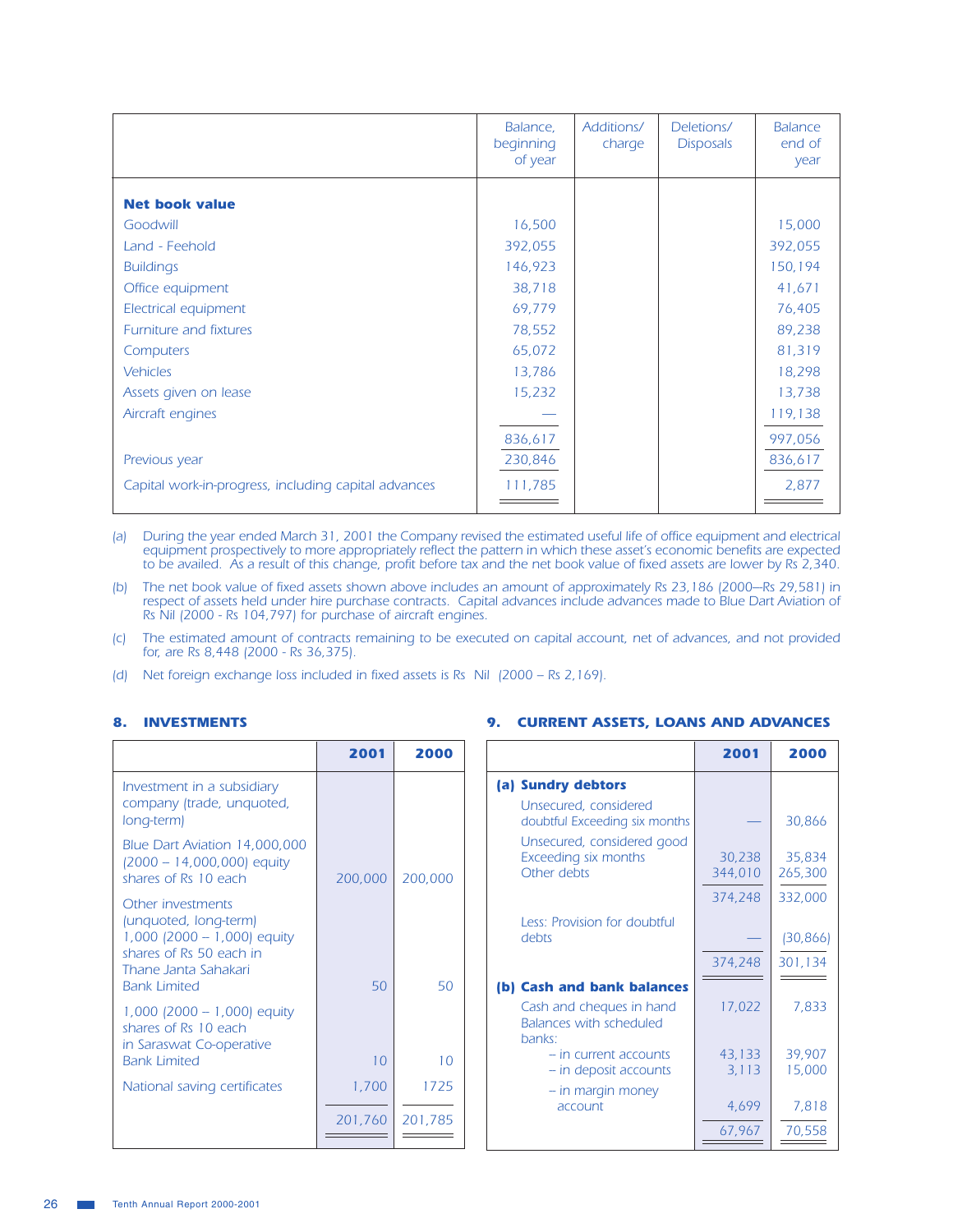The balances in the margin money accounts are given as **11. MISCELLANEOUS EXPENDITURE** security against guarantees issued by banks on behalf of the Company.

|                                                                            | 2001    | 2000    |
|----------------------------------------------------------------------------|---------|---------|
| <b>Loans and advances</b><br>(c)  <br>(unsecured, considered good)         |         |         |
| Advances recoverable in<br>cash or in kind or for value<br>to be received: |         |         |
| <b>Blue Dart Aviation</b>                                                  |         |         |
| - Advance against<br>maintenance jobs                                      | 84,081  | 76,636  |
| - Others                                                                   | 22,216  | 22,216  |
| Prepaid expenses                                                           | 35,439  | 27,712  |
| <b>Others</b>                                                              | 39,580  | 37,875  |
| Aircraft payload deposits with<br><b>Blue Dart Aviation</b>                | 102,988 | 57,300  |
| Deposit-Others                                                             | 75,624  | 68,971  |
| Advance tax, net of provisions                                             | 31,605  | 60,981  |
|                                                                            | 391,533 | 351,691 |
|                                                                            |         |         |

During the year, the Company placed inter corporate and trade deposits with Blue Dart Aviation. The maximum amount due from Blue Dart Aviation during the year was Rs 162,399 (2000 - Rs 318,738).

## **10. CURRENT LIABILITIES AND PROVISIONS**

|                                                                               | 2001                     | 2000                     |
|-------------------------------------------------------------------------------|--------------------------|--------------------------|
| (a) Current liabilities                                                       |                          |                          |
| Sundry creditors<br>(see note 21)                                             | 96,488                   | 104,067                  |
| Other current liabilities<br>Calls in advance<br>Interest accrued but not due | 95,716<br>1,647<br>7,520 | 82,216<br>1,672<br>7,823 |
|                                                                               | 201,371                  | 195,778                  |
| (b) Provisions                                                                |                          |                          |
| Leave encashment                                                              | 7,649                    | 5,800                    |
| Interim dividend paid                                                         |                          | 17,875                   |
| Proposed final dividend                                                       | 41,708                   | 5,958                    |
| Corporate tax on dividend                                                     | 4,254                    | 3,277                    |
|                                                                               | 53,611                   | 32,910                   |

(to the extent not written off or adjusted)

|                                                                            | 2001     | 2000     |
|----------------------------------------------------------------------------|----------|----------|
| <b>Advertising costs</b>                                                   |          |          |
| <b>Balance brought forward</b>                                             | 8,306    | 22,583   |
| Amortised during the year                                                  | (4, 125) | 14,277)  |
| <b>Balance carried forward</b>                                             | 4,181    | 8,306    |
| Computerised systems<br>development/long-term contract<br>negotiation cost |          |          |
| <b>Balance brought forward</b>                                             | 5,734    | 9.081    |
| Amortised during the year                                                  | (2, 259) | (3, 347) |
| <b>Balance carried forward</b>                                             | 3,475    | 5,734    |
|                                                                            | 7,656    | 14,040   |

#### **12. OTHER INCOME**

|                           | 2001  | 2000  |
|---------------------------|-------|-------|
| Lease rentals from        |       |       |
| <b>Blue Dart Aviation</b> | 1,500 | 1,500 |
| Foreign exchange gain     | 212   | 118   |
| Miscellaneous income      | 3,638 | 1,586 |
|                           | 5,350 | 3.204 |
|                           |       |       |

#### **13. FREIGHT, HANDLING AND SERVICING COSTS**

|                                                                | 2001      | 2000      |
|----------------------------------------------------------------|-----------|-----------|
| Aircraft charter costs                                         | 719.856   | 587.031   |
| Domestic network<br>operating costs<br>International servicing | 320,130   | 262.902   |
| charges                                                        | 314,520   | 241,308   |
| Domestic excess baggage                                        | 103.007   | 75,798    |
| Printing and stationery                                        | 44.377    | 43.882    |
| Handling and clearing                                          |           |           |
| charges                                                        | 28,922    | 24,216    |
|                                                                | 1,530,812 | 1,235,137 |
|                                                                |           |           |

#### **14. EMPLOYEE COSTS**

|                                              | 2001    | 2000    |
|----------------------------------------------|---------|---------|
| Salaries, wages and bonus                    | 233,603 | 191,600 |
| Staff welfare                                | 117,652 | 105,615 |
| Contribution to provident<br>and other funds | 37,919  | 28.425  |
|                                              | 389,174 | 325,640 |
|                                              |         |         |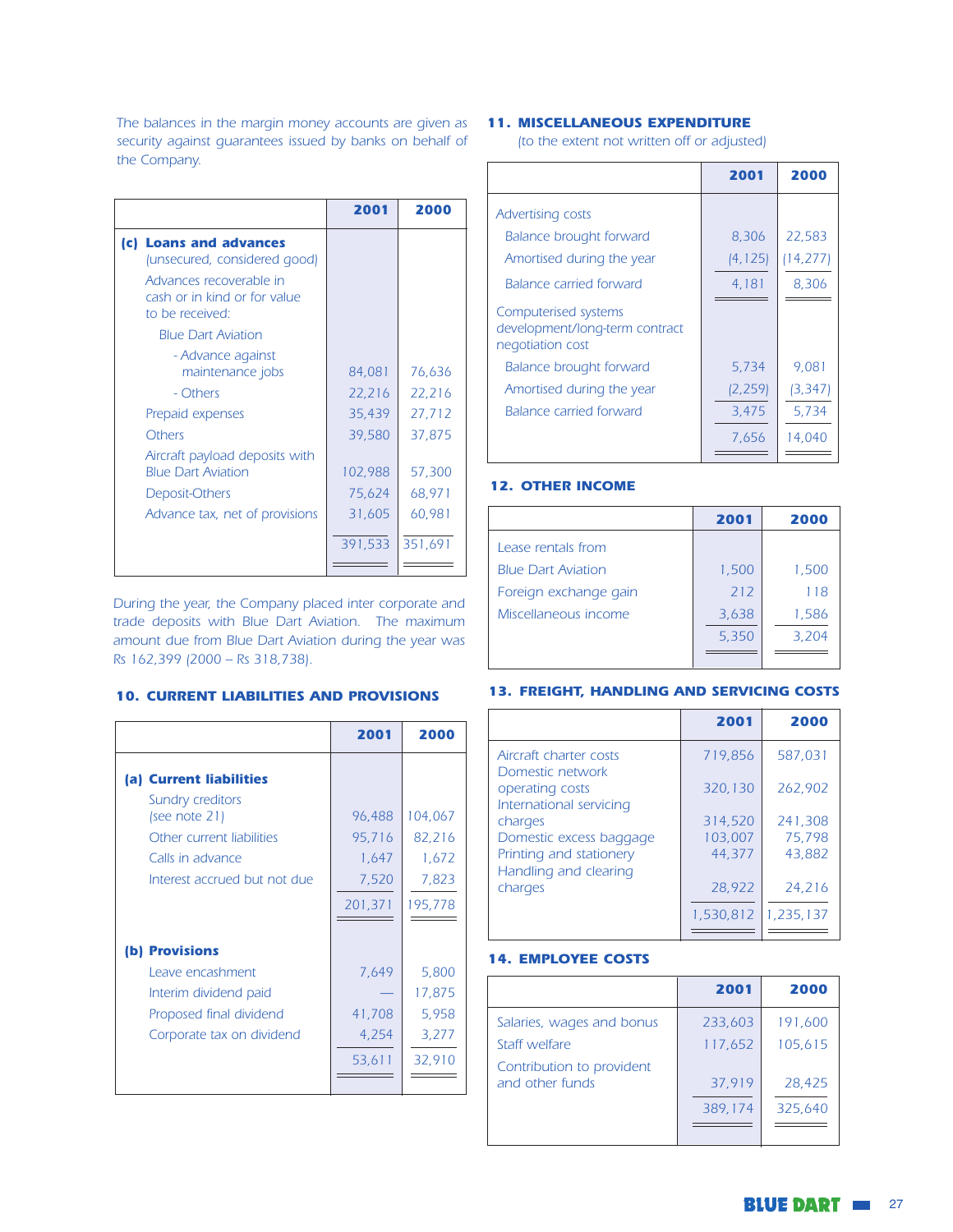#### **15. SELLING AND ADMINISTRATION EXPENSES**

|                                                                                                 | 2001    | 2000    |
|-------------------------------------------------------------------------------------------------|---------|---------|
| Lease rentals                                                                                   | 18,218  | 23,013  |
| Bad debts written off (net of<br>provision for doubtful debts<br>of earlier years - Rs. 30,866) | 17,500  |         |
| Provision for doubtful debts                                                                    |         | 12,500  |
| Repairs and maintenance<br>$-$ others                                                           | 14,100  | 10,923  |
| Professional and consulting<br>charges                                                          | 12,419  | 11,134  |
| Office expenses                                                                                 | 11,949  | 10,032  |
| <b>Travel</b>                                                                                   | 7,322   | 8,985   |
| Sales promotion & advertising                                                                   | 4,971   | 4,263   |
| Miscellaneous expenditure<br>written off (see note $2(c)$ & 11)                                 | 6,384   | 17,624  |
| Insurance                                                                                       | 3,199   | 2,503   |
| Miscellaneous expenses                                                                          | 12,267  | 9,736   |
|                                                                                                 | 108,329 | 110,713 |

#### **16. ESTABLISHMENT COSTS**

|                            | 2001    | 2000    |
|----------------------------|---------|---------|
| Rent                       | 59,911  | 58,868  |
| Communications             | 32,938  | 27,623  |
| <b>Electricity charges</b> | 20.799  | 17,300  |
| Duties, rates and taxes    | 10,382  | 11,879  |
|                            | 124,030 | 115.670 |
|                            |         |         |

#### **17. INTEREST EXPENSE, NET**

|                                                             | 2001                | 2000                |
|-------------------------------------------------------------|---------------------|---------------------|
| Term Joans<br>Others                                        | 100,433<br>21,544   | 68,771<br>27,746    |
| Hire purchase<br>Interest income<br>(on income-tax refunds, | 2,989               | 4,121               |
| ICD's and margin money)                                     | (24,537)<br>100,429 | (14, 028)<br>86,610 |

#### **18. CONTINGENT LIABILITIES**

|     |                                                                         | 2001    | 2000    |
|-----|-------------------------------------------------------------------------|---------|---------|
| lal | Corporate quarantees<br>given on behalf of<br><b>Blue Dart Aviation</b> | 272,081 | 241,500 |
|     | <b>Bank</b> quarantees                                                  | 17,905  | 17,885  |
|     | Letter of Credit                                                        | 4.061   |         |

(d) The Company has not made any provisions for stamp duty consequent to the amendments made under the Bombay Stamp Act, 1994 and the Karnataka Stamp Act, 1995 based on the legal counsel advise received challenging the constitutional validity of the above amendments.

#### **19. COMMITMENTS UNDER LEASE AGREEMENTS**

The Company has entered into lease agreements for the rental of property, vehicles, computers, equipment and other assets. Typically, lease agreements are for a period of 3 to 5 years. At March 31 2001, the Company had commitments under non-cancellable leases of approximately Rs 15,891 (2000 - Rs 28,369).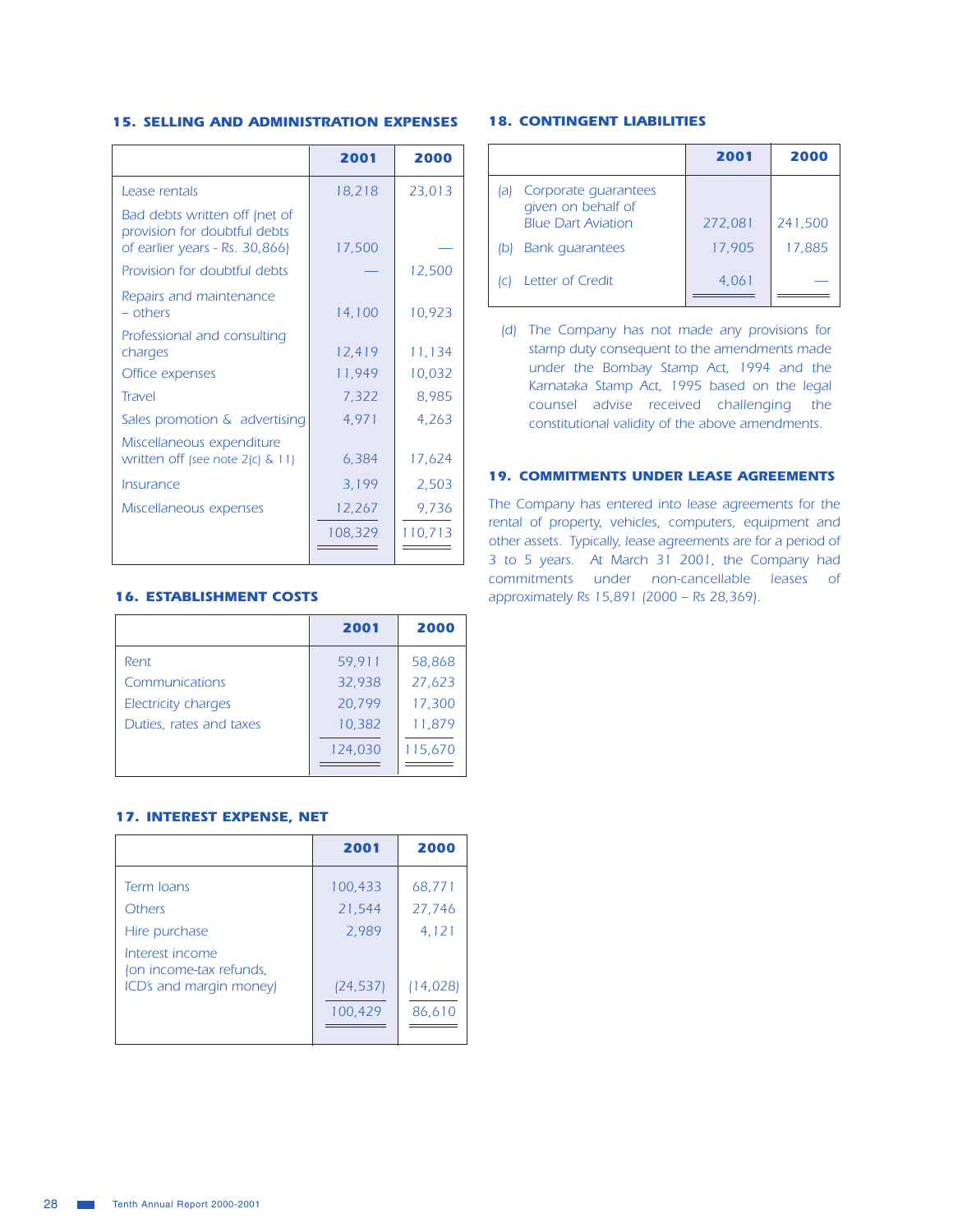#### **20. SUPPLEMENTARY PROFIT AND LOSS DATA**

|    |                                                                                                                                                                                                                    | 2001                                 | 2000    |
|----|--------------------------------------------------------------------------------------------------------------------------------------------------------------------------------------------------------------------|--------------------------------------|---------|
| a  | Managerial remuneration                                                                                                                                                                                            |                                      |         |
|    | Salary                                                                                                                                                                                                             | 7,080                                | 7,080   |
|    | Commission (see (b) below)<br>Contribution to provident                                                                                                                                                            | 4,105                                | 3,110   |
|    | and other funds                                                                                                                                                                                                    | 850                                  | 850     |
|    | Other perquisites                                                                                                                                                                                                  | 3,275                                | 2,620   |
|    | Directors' fees                                                                                                                                                                                                    | 55                                   | 28      |
|    |                                                                                                                                                                                                                    | 15,365                               | 13,688  |
| (b | Computation of 'net profit' in accordance with Section<br>349 of the Companies Act, 1956 and commission<br>payable to the whole-time directors (including<br>Managing Director) for the year ended March 31, 2001: |                                      |         |
|    |                                                                                                                                                                                                                    | 2001                                 | 2000    |
|    | Profit before tax                                                                                                                                                                                                  | 258,254                              | 140,120 |
|    | Add: Directors' remuneration<br>(including Managing Director)                                                                                                                                                      | 15,365                               | 13,688  |
|    | Depreciation and amortisation<br>المتراكب والمستحيل والمستقلة والمستقلة والمستحدث                                                                                                                                  | $\Gamma$ / $\cap$ $\Lambda$ $\Gamma$ | 27.070  |

|                                                                                                                                     | 2001        | 2000       |
|-------------------------------------------------------------------------------------------------------------------------------------|-------------|------------|
| Profit before tax                                                                                                                   | 258,254     | 140,120    |
| Add: Directors' remuneration<br>(including Managing Director)                                                                       | 15,365      | 13,688     |
| Depreciation and amortisation<br>provided in the books of a/c                                                                       | 56,045      | 37,878     |
| Loss on assets sold or written<br>off as per books of a/c                                                                           | 21          |            |
| Provision for doubtful debts                                                                                                        |             | 12,500     |
|                                                                                                                                     | 329,685     | 204,186    |
| Less: Depreciation under Section<br>350 of the Companies Act, 1956                                                                  | (56, 045)   | (61, 425)  |
| Profit on assets sold or<br>written off as per books of a/c                                                                         | (699)       | (93)       |
| Bad debts written off<br>pertaining to provisions made<br>in earlier years                                                          | [30, 866]   |            |
| 'Net profit' as per Section<br>349 of the Companies Act, 1956                                                                       | 242,075     | 142,668    |
| Commission paid to wholetime<br>directors at 1 per cent of net profit<br>per director, limited to annual salary<br>of each director | 4,105       | 3,110      |
| Directors' remuneration does not include provision for<br>leave encashment.                                                         |             |            |
| Payments to auditors<br>(C)                                                                                                         |             |            |
|                                                                                                                                     | 2001        | 2000       |
| As auditors<br>As advisors for other matters                                                                                        | 2,600<br>20 | 2600<br>20 |
| For service tax                                                                                                                     | 131         | 131        |
|                                                                                                                                     | 2,751       | 2,751      |
| Reimbursement of expenses                                                                                                           | 52          | 46         |
|                                                                                                                                     | 2,803       | 2,797      |

(d) Earnings in foreign currency (on a cash basis)

Earnings in foreign currency amounted to approximately Rs 47,528 (2000 - Rs 51,405).

(e) Expenditure in foreign currency (on a cash basis)

|                | 2001 | 2000  |
|----------------|------|-------|
| Foreign travel | 68   | 4,120 |
| <b>Others</b>  | 114  | 646   |
|                | 182  | 4,766 |
|                |      |       |

#### 21. OUTSTANDING DUE TO SMALL SCALE **INDUSTRIES**

The amount due to Small Scale Industries ('SSIs') exceeding Rs 100 and outstanding for more than 30 days at March 31, 2001 was Rs 3,148 (2000 - Rs 3,448). The SSIs' to whom amounts are due in the current year are:

- Alpha Carbonless Manufacturing Co.
- Manish Plastic Industries
- Rambhia Industrial Traders
- Rajkamal Prints
- Susmit Industries
- Megas Manufacturing and Trading Co.

#### **22. PRIOR YEAR COMPARATIVES**

Prior year comparatives have been reclassified to conform with the current year's presentation, wherever applicable.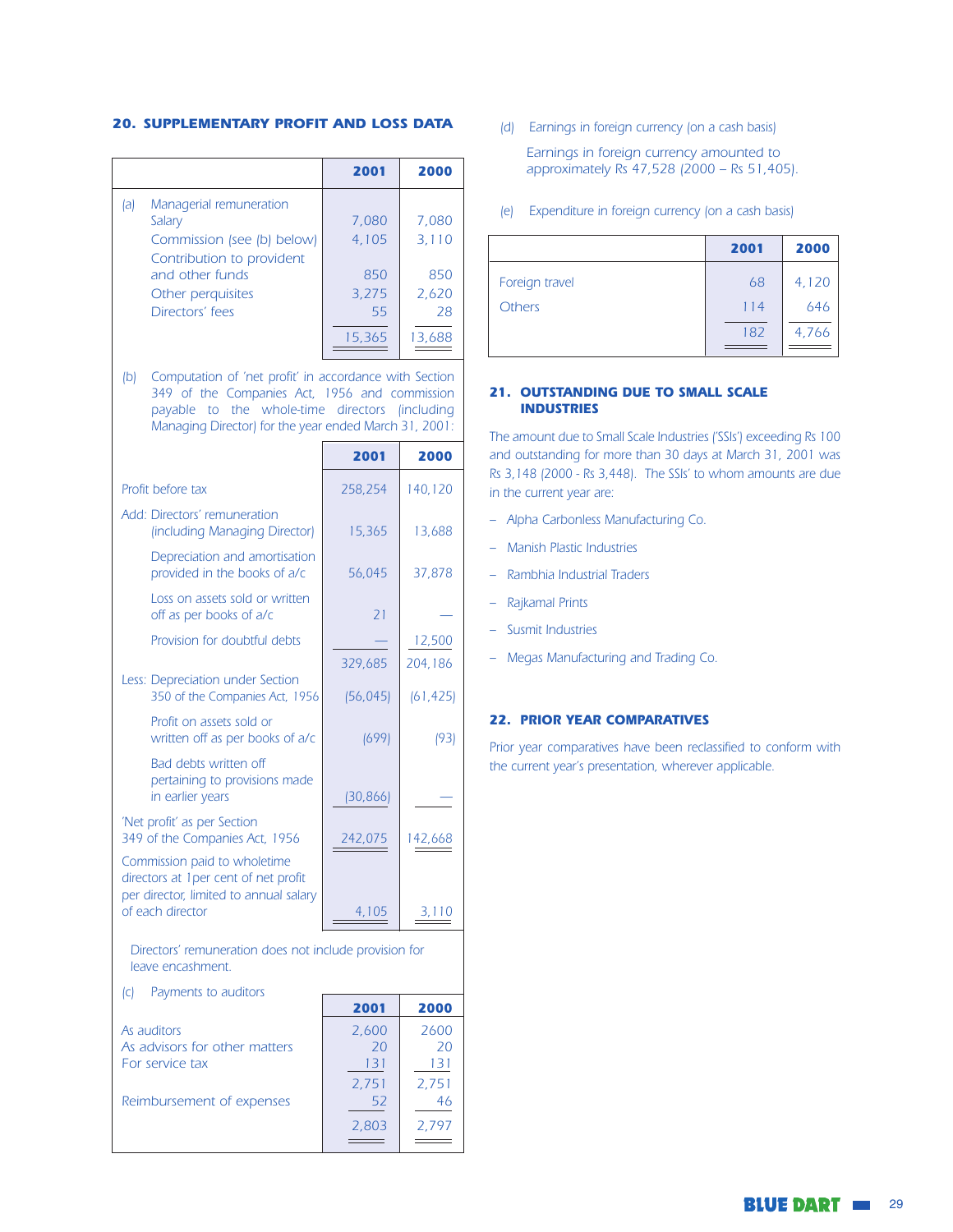#### 23. BALANCE SHEET ABSTRACT AND COMPANY'S GENERAL BUSINESS PROFILE

#### (a) Registration details

| Registration number | 61074          |
|---------------------|----------------|
| State code          |                |
| Balance sheet date  | March 31, 2001 |

#### (b) Capital raised during the year

| Public issue      | Nii |
|-------------------|-----|
| Rights issue      | Nil |
| Bonus issue       | Nil |
| Private placement | Nil |
|                   |     |

#### (c) Position of mobilisation and deployment of funds

|     | <b>Total liabilities and</b>      |           |
|-----|-----------------------------------|-----------|
|     | shareholders funds                | 1,788,115 |
|     | <b>Total assets</b>               | 1,788,115 |
|     | <b>Sources of funds</b>           |           |
|     | Paid-up capital                   | 118,944   |
|     | Reserves and surplus              | 957,891   |
|     | Secured Joans                     | 611,280   |
|     | <b>Unsecured Ioans</b>            | 100,000   |
|     | <b>Application of funds</b>       |           |
|     | Net fixed assets                  | 997,056   |
|     | Capital work in progress          |           |
|     | including advances                | 2,877     |
|     | Investments                       | 201,760   |
|     | Net current assets                | 578,766   |
|     | Miscellaneous expenditure         | 7,656     |
| (d) | <b>Performance of the company</b> |           |
|     | Turnover                          | 2,567,073 |
|     | Total expenditure                 | 2,308,819 |
|     | Profit/(loss) before tax          | 258,254   |
|     | Profit/(loss) after tax           | 230,254   |
|     | Earnings per share in Rs.         | 19.32     |

#### (e) Generic names of three principal products/services of the company

| <b>Product Description</b> | <b>Domestic Priority</b>      |
|----------------------------|-------------------------------|
| <b>Product Description</b> | <b>International Priority</b> |
| <b>Product Description</b> | Dart Apex                     |

 $\mathcal{D}^{(1)}$ 

35%

 $\equiv$ 

 $\equiv$ 

Dividend rate %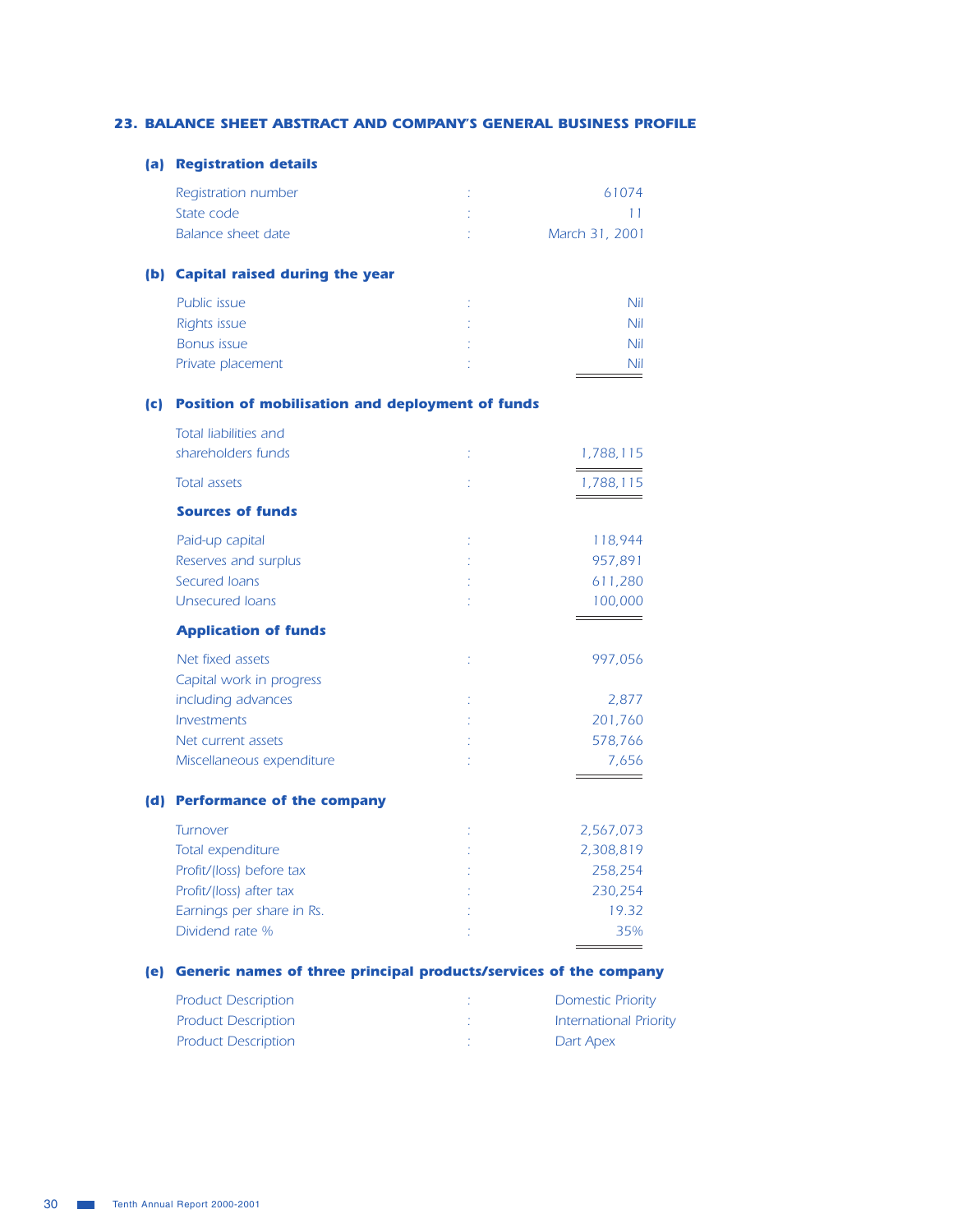## **STATEMENT PURSUANT TO SECTION 212(1) (e) OF THE COMPANIES ACT, 1956 RELATING TO SUBSIDIARY COMPANY**

|                                                                                                                       |                        | <b>Amounts in Rupees</b>                                 |
|-----------------------------------------------------------------------------------------------------------------------|------------------------|----------------------------------------------------------|
| Name of the Subsidiary Company                                                                                        |                        | <b>Blue Dart Aviation Limited</b>                        |
| <b>Holding Company's interest</b>                                                                                     | Ť.                     | 14,000,000 Equity Shares of<br>Rs.10 each fully paid-up. |
| <b>Extent of Holding</b>                                                                                              | ÷.                     | 100%                                                     |
| The "Financial Year" of the Subsidiary Company ended on                                                               | <b>The Corporation</b> | 31st March, 2001                                         |
| Net aggregate amount of the Subsidiary Company's profits/<br>(losses) dealt with in the Holding Company's accounts    | ÷.                     | <b>Nil</b>                                               |
| For the Subsidiary's aforesaid financial year                                                                         | t.                     | <b>Nil</b>                                               |
| For the previous financial years                                                                                      | Ť.                     | <b>Nil</b>                                               |
| Net aggregate amount of the Subsidiary Company's profit/<br>(losses) not dealt with in the Holding Company's accounts |                        |                                                          |
| For the Subsidiary's aforesaid financial year (Rs. in thousand)                                                       |                        | 4,214                                                    |
| For the previous financial years (Rs.in thousand)                                                                     | Ť,                     | 4,017                                                    |
|                                                                                                                       |                        |                                                          |

For and on behalf of the Board of Directors

**Tushar K. Jani** Chairman

Khushroo M. Dubash **Director** 

Air Marshal S.S. Ramdas (Retd.) Director

Mumbai May 8, 2001 **Tushar Gunderia** Company Secretary

**Clyde C. Cooper Managing Director** 

**Suresh G. Sheth Director** 

**Deepak Vaidya** Alternate Director for Anil Thadani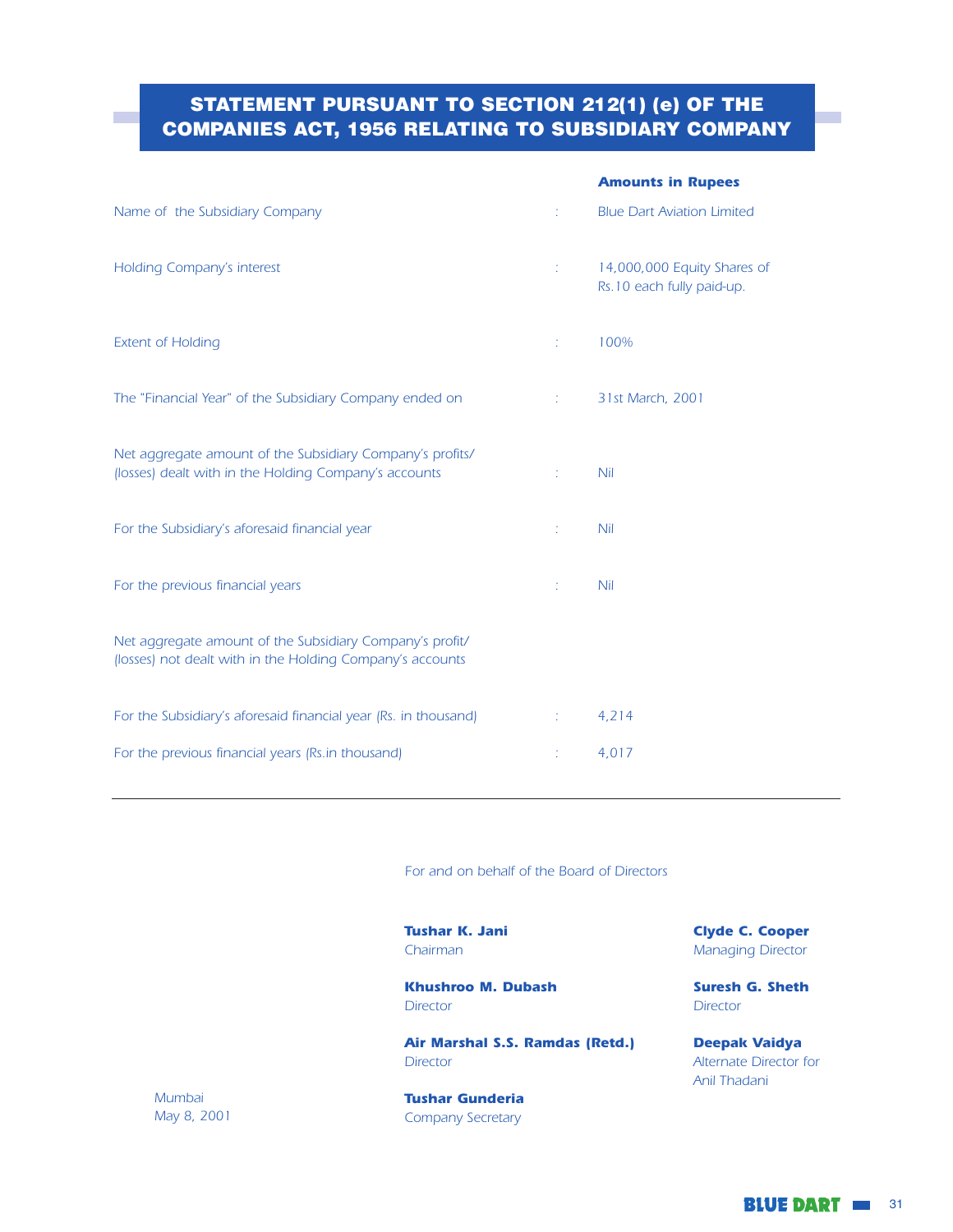# CONSOLIDATED **FINANCIAL STATEMENTS**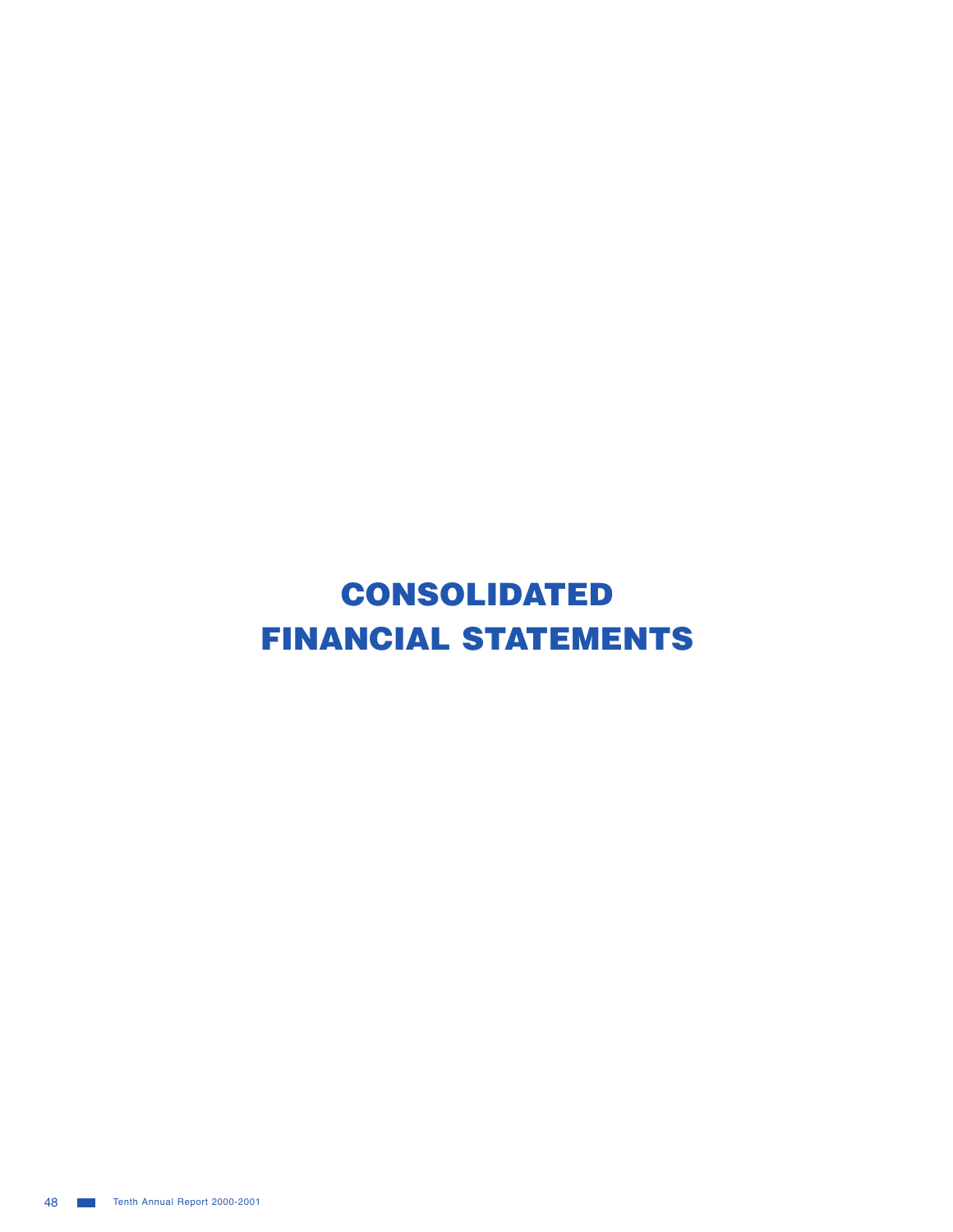## **CONSOLIDATED AUDITORS' REPORT**

## To the Board of Directors of **BLUE DART EXPRESS LIMITED**

We have audited the accompanying consolidated balance sheets of BLUE DART EXPRESS LIMITED ('the Company') and BLUE DART AVIATION LIMITED, its subsidiary, at March 31, 2001, the related statement of profit and loss and cash flows for the year then ended. These financial statements are the responsibility of the Company's management. Out responsibility is to express an opinion on these financial statements based on our audits.

We conducted our audits in accordance with auditing standards generally accepted in India. Those standards require that we plan and perform the audit to obtain reasonable assurance about whether the financial statements are free of material misstatement. An audit includes examining, on a test basis, evidence supporting the amounts and disclosures in the financial statements. An audit also includes assessing the accounting principles used and significant estimates made by management, as well as evaluating the overall financial statement presentation. We believe that our audits provide a reasonable basis for our opinion.

In our opinion, the financial statements referred to above present fairly, in all material respects, the financial position of BLUE DART EXPRESS LIMITED and BLUE DART AVIATION LIMITED at March 31, 2001, and the results of their operations and their cash flows for the year then ended in conformity with accounting principles generally accepted in India, applied on a consistent basis.

> **Arthur Andersen & Associates Chartered Accountants**

Mumbai May 8, 2001 **Richard Rekhy** Partner

**BLUE DART III** 49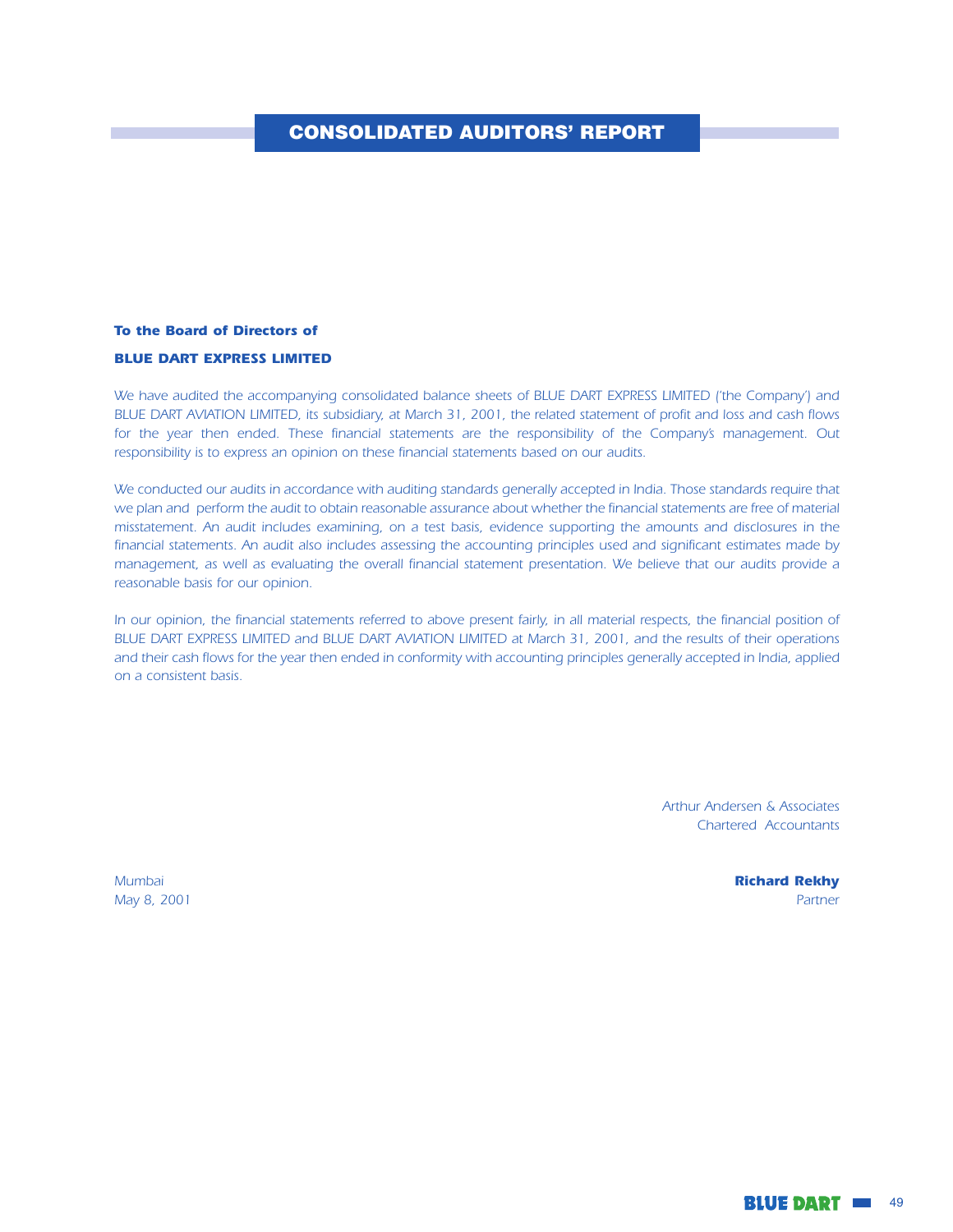## **CONSOLIDATED BALANCE SHEET - MARCH 31, 2001**

|                                              | <b>Note</b>     | 2001<br>(Note 19) |
|----------------------------------------------|-----------------|-------------------|
| <b>SOURCES OF FUNDS</b>                      |                 |                   |
| <b>SHAREHOLDERS' FUNDS</b>                   |                 |                   |
| Share capital                                | $\overline{3}$  | 118,944           |
| Reserves and surplus                         | $\overline{4}$  | 877,108           |
|                                              |                 | 996,052           |
| <b>LOAN FUNDS</b>                            |                 |                   |
| Secured Ioans                                | 5               | 719,147           |
| <b>Unsecured loans</b>                       | 6               | 100,000           |
|                                              |                 | 819,147           |
|                                              |                 | 1,815,199         |
| <b>APPLICATION OF FUNDS</b>                  |                 |                   |
| <b>FIXED ASSETS</b><br>Cost                  | $2(b)$ & 7      | 1,675,635         |
| Accumulated depreciation and amortisation    |                 | (321, 607)        |
| Net book value                               |                 | 1,354,028         |
| Capital work-in-progress, including advances |                 | 2,877             |
|                                              |                 | 1,356,905         |
| <b>INVESTMENTS</b>                           | $2(c)$ & 8      | 1,760             |
| <b>CURRENT ASSETS, LOANS AND ADVANCES</b>    |                 |                   |
| Inventories                                  | $2(d)$ & $9(a)$ | 49,418            |
| Sundry debtors                               | 9(b)            | 379,026           |
| Cash and bank balances                       | 9(c)            | 73,450            |
| Loans and advances                           | 9(d)            | 329,311           |
| <b>CURRENT LIABILITIES AND PROVISIONS</b>    |                 | 831,205           |
| <b>Current liabilities</b>                   | 10(a)           | (334,090)         |
| Provisions                                   | 10(b)           | (54, 413)         |
|                                              |                 | (388, 503)        |
| Net current assets                           |                 | 442,702           |
| <b>MISCELLANEOUS EXPENDITURE</b>             |                 |                   |
| (to the extent not written off or adjusted)  | $2(e)$ & 11     | 13,832            |
|                                              |                 | 1,815,199         |

#### (All amounts in thousands of Rupees, unless otherwise indicated)

The accompanying notes 1 to 19 are an integral part of this balance sheet.

For and on behalf of the Board of Directors

| Arthur Andersen & Associates | <b>Civde C. Cooper</b>   | <b>Suresh G. Sheth</b> |
|------------------------------|--------------------------|------------------------|
| <b>Chartered Accountants</b> | <b>Managing Director</b> | Director               |
|                              |                          |                        |
|                              |                          |                        |

Mumbai May 8, 2001

**Richard Rekhy** Partner

**Yogesh Dhingra** Senior Vice President - Finance & Chief Financial Officer

**Tushar Gunderia Company Secretary**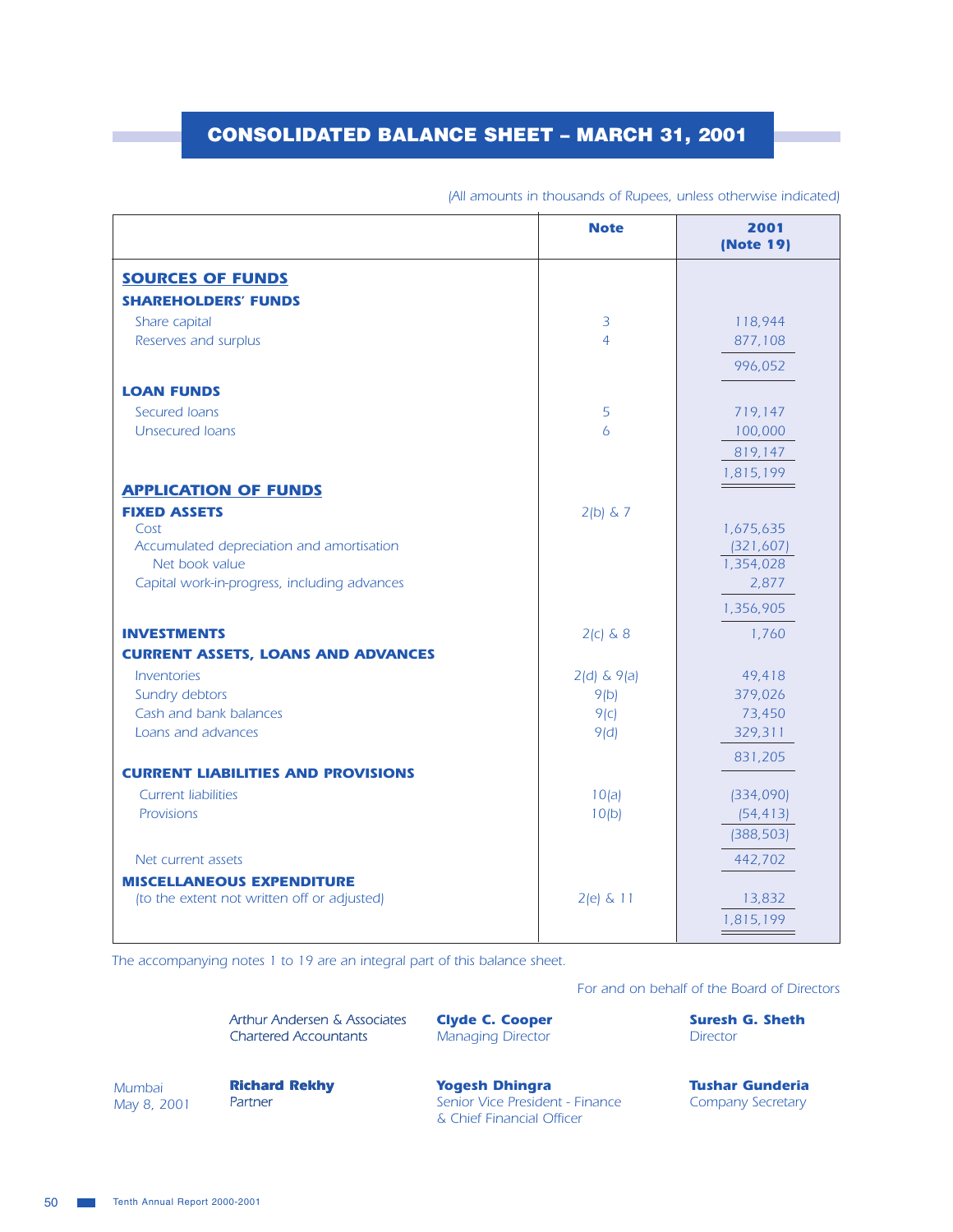## **CONSOLIDATED STATEMENT OF PROFIT AND LOSS** FOR THE YEAR ENDED MARCH 31, 2001

|                                              | <b>Note</b>    | 2001<br>(Note 19) |
|----------------------------------------------|----------------|-------------------|
| <b>REVENUES</b>                              |                |                   |
| Service charges                              | 2(f)           | 2,562,090         |
| Other income                                 |                | 17,096            |
|                                              |                | 2,579,186         |
| <b>OPERATING COSTS</b>                       |                |                   |
| Freight, handling and servicing costs        | 12             | (1, 298, 474)     |
| Employee costs                               | $2(g)$ & 13    | (509, 504)        |
| Selling and administration expenses          | 14             | (152, 846)        |
| Establishment costs                          | 15             | (139,006)         |
|                                              |                | (2,099,830)       |
| Profit before tax, interest and depreciation |                | 479,356           |
| Depreciation and amortisation                | $2(b)$ & 7     | (82, 284)         |
| Interest expense, net                        | 16             | (132, 847)        |
| Profit before tax                            |                | 264,225           |
| Provision for tax                            |                | (28,000)          |
| <b>Net profit</b>                            |                | 236,225           |
| Profit and loss account, beginning of year   |                | 55,117            |
| Profit available for appropriation           |                | 291,342           |
| Proposed final dividend                      |                | (41, 708)         |
| Corporate tax on dividend                    |                | (4, 254)          |
| Transfer to general reserve                  | $\overline{4}$ | (30,000)          |
| Profit and loss account, end of year         | 4              | 215,380           |
|                                              |                |                   |

(All amounts in thousands of Rupees, unless otherwise indicated)

The accompanying notes 1 to 19 are an integral part of this statement.

For and on behalf of the Board of Directors

Arthur Andersen & Associates **Chartered Accountants** 

**Clyde C. Cooper** Managing Director

**Suresh G. Sheth Director** 

Mumbai May 8, 2001 **Richard Rekhy** Partner

**Yogesh Dhingra** Senior Vice President - Finance & Chief Financial Officer

**Tushar Gunderia** Company Secretary

**BLUE DART III 51**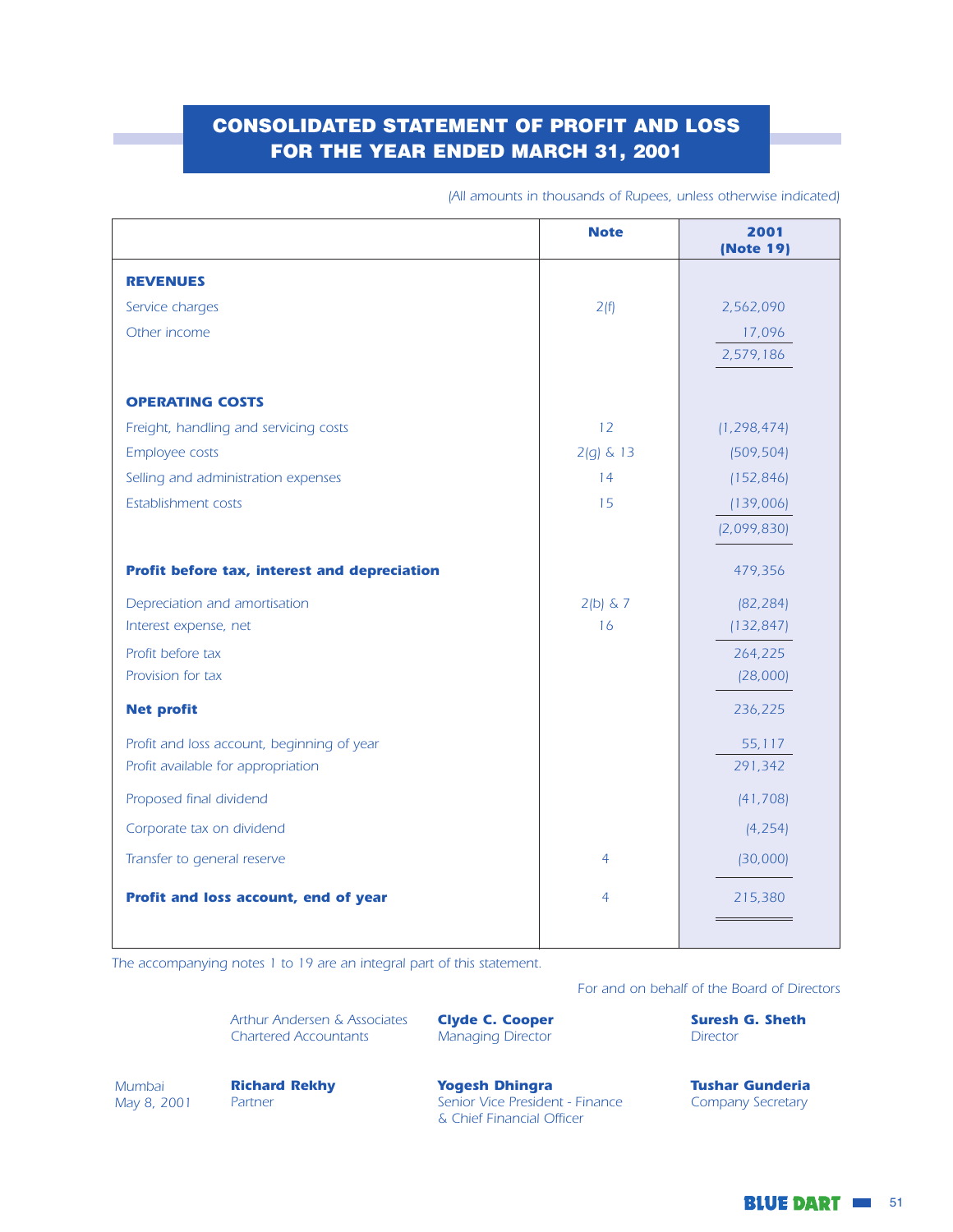## **CONSOLIDATED STATEMENT OF CASH FLOWS** FOR THE YEAR ENDED MARCH 31, 2001

|                                                                                                      | <b>Note</b> | 2001<br>(Note 19)     |
|------------------------------------------------------------------------------------------------------|-------------|-----------------------|
| <b>CASH FLOWS PROVIDED BY / (USED IN) OPERATING ACTIVITIES:</b>                                      |             |                       |
| Profit before tax                                                                                    |             | 264,225               |
| Adjustments to reconcile profit before tax to cash provided by operations:                           |             |                       |
| Depreciation and amortisation                                                                        |             | 82,284                |
| Interest expense                                                                                     |             | 156,627               |
| Miscellaneous expenses written off                                                                   |             | 10,072                |
| (Profit)/loss on retirement of fixed assets, net<br>Interest income                                  |             | (678)<br>(23, 780)    |
| (Increase)/decrease in current assets, loans and advances:                                           |             |                       |
| Inventory                                                                                            |             | (6, 505)              |
| Sundry debtors                                                                                       |             | (76, 697)             |
| Loans and advances, excluding advance taxes                                                          |             | (18,066)              |
| Increase/(decrease) in current liabilities and provisions                                            |             | 37,902                |
| Cash provided by operating activities                                                                |             | 425,384               |
| Income-tax refund received                                                                           |             | 37,237                |
| Income-tax paid                                                                                      |             | (38, 346)             |
| Net cash provided by operating activities                                                            |             | 424,275               |
| <b>CASH FLOWS PROVIDED BY/(USED IN) INVESTING ACTIVITIES:</b>                                        |             |                       |
| Additions to fixed assets including capital work-in-progress                                         |             | (184, 134)            |
| Sale/(purchase) of investments                                                                       |             | 25                    |
| Interest received                                                                                    |             | 23,417                |
| Proceeds from retirement of fixed assets                                                             |             | 1,825                 |
| Net cash (used in)/provided by investing activities                                                  |             | (158, 867)            |
| <b>CASH FLOWS PROVIDED BY/(USED IN) FINANCING ACTIVITIES:</b>                                        |             |                       |
| Receipts of calls in arrears                                                                         |             | 8                     |
| Receipts of share premium                                                                            |             | 257                   |
| Net (repayment of)/proceeds from secured loans                                                       |             | (116, 576)            |
| Net (proceeds from) unsecured loans                                                                  |             | 100,000               |
| Net proceeds from bank overdraft                                                                     |             | (61,098)              |
| Interest paid<br>Foreclosure charges paid (net)                                                      |             | (155, 150)<br>(5,026) |
| Dividend paid (including dividend tax)                                                               |             | (27, 110)             |
| Net cash (used in)/provided by financing activities                                                  |             | (264, 695)            |
|                                                                                                      |             |                       |
| NET INCREASE/(DECREASE) IN CASH AND CASH EQUIVALENTS<br>CASH AND CASH EQUIVALENTS, beginning of year |             | 713<br>72,737         |
| CASH AND CASH EQUIVALENTS, end of year                                                               |             |                       |
|                                                                                                      | 9(c)        | 73,450                |

(All amounts in thousands of Rupees, unless otherwise indicated)

The accompanying notes 1 to 19 are an integral part of this statement.

For and on behalf of the Board of Directors

**Clyde C. Cooper** Managing Director

**Suresh G. Sheth Director** 

Mumbai May 8, 2001 **Yogesh Dhingra** Senior Vice President - Finance & Chief Financial Officer

**Tushar Gunderia Company Secretary**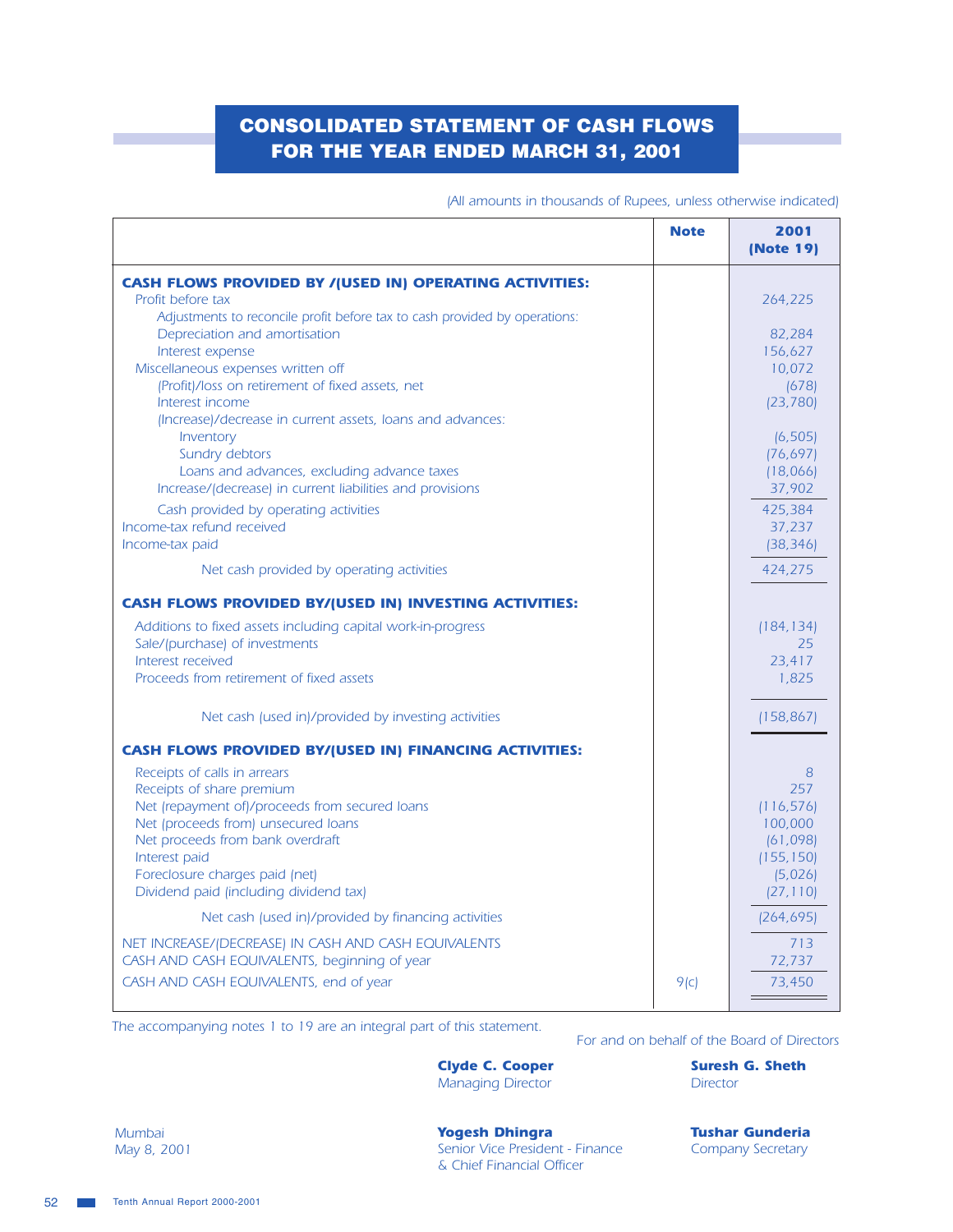## **NOTES TO THE CONSOLIDATED FINANCIAL STATEMENTS FOR THE YEAR ENDED MARCH 31, 2001**

#### (All amounts in thousands of Rupees, unless otherwise indicated)

#### **1. BACKGROUND**

Blue Dart Express Limited is primarily engaged in the business of integrated air and ground transportation of time-sensitive packages to various destinations in the domestic and international sectors. Blue Dart Express Limited is also engaged in leasing business.

Blue Dart Aviation Limited is authorised by the Director General of Civil Aviation to operate aircraft and provide aircraft maintenance services.

Blue Dart Express Limited and its wholly owned subsidiary, Blue Dart Aviation Limited, shall hereinafter be collectively referred to as Blue Dart.

#### 2. SUMMARY OF SIGNIFICANT ACCOUNTING **POLICIES**

The significant accounting policies are as follows:

#### (a) Basis of consolidation

Blue Dart Express Limited and its wholly owned subsidiary, Blue Dart Aviation Limited maintain their records and prepare their financial statements under the historical cost convention, on the accrual basis of accounting, in accordance with the accounting standards referred to in Section 211(3C) of the Companies Act, 1956 ('the Act').

The consolidated financial statements include the accounts of Blue Dart Express Limited and Blue Dart Aviation Limited. In the preparation of the consolidated financial statements, all intercompany transactions and accounts are eliminated. Profit/loss on inter-company transactions pertaining to the prior years have been adjusted out of the reserves.

#### (b) Fixed assets and depreciation **/amortisation**

Fixed assets are stated at cost less accumulated depreciation/amortisation. All costs relating to the acquisition and installation of fixed assets have been capitalised. Costs incurred to carry out substantial modifications to fixed assets are also capitalised. Interest on borrowed funds used to finance the acquisition and modification of fixed assets, up to the date the assets are ready for use, is capitalised and included in the cost of these assets.

Depreciation is provided pro-rata to the period of use on the straight-line method in the manner specified in Schedule XIV to the Act, at the rates prescribed therein or based on the useful life of assets, whichever is higher.

Office and electrical equipment are depreciated at 6.33 per cent per annum. Goodwill represents the excess of the value of the erstwhile partnership business as a whole over its net asset value as at the date of registration and is stated at cost less accumulated amortisation. Goodwill is amortised using the straight-line method over a period of 20 years.

#### (c) Investments

Investments are long-term and are stated at cost unless the diminution in value of these investments are of permanent in nature.

#### (d) Inventories

Inventories primarily consist of loose tools and consumables which are intended for consumption. These are valued at cost, (specific identification basis) calculated as purchase price and including expenditure directly attributable to the acquisition of these inventories.

#### (e) Miscellaneous expenditure

Miscellaneous expenditure primarily comprises of the following:

(i) Advertising costs directly linked to the introduction of new products.

Advertising costs are deferred and amortised on the straight-line method over a period of 3 years beginning from the financial year in which these expenses are incurred

(ii) Long-term contract negotiation costs.

Contract negotiation are deferred and amortised on the straight-line method over a period of 5 years beginning from the date on which the system/contract became operational.

(iii) Costs incurred in upgrading the computerised domestic tracking system.

Costs incurred in upgrading the computerised domestic tracking system are deferred and amortised on the straight-line method over a period of five years beginning from the date on which the system/contract became operational.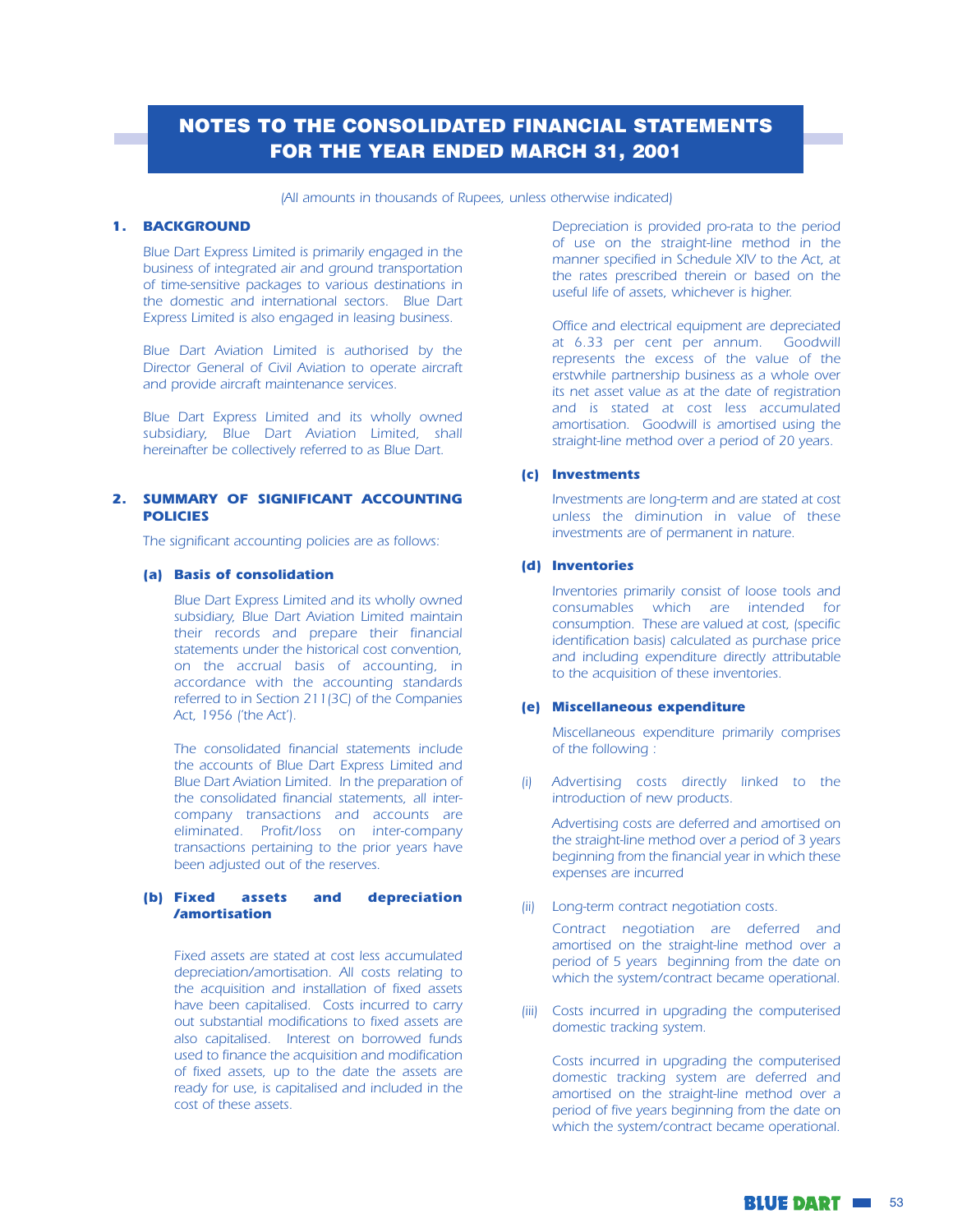- (iv) Preliminary expenses are deferred and amortised over a period of five years, from the date of commencement of commercial operations.
- (v) Preoperating expenditure, which comprises employee and other administrative costs incurred during the start-up phase up to the date of commencement of commercial operations, are deferred and amortised over a period of five years, from the date of commencement of commercial operations.
- (vi) Air crew augmentation expenses, being upgradation costs, are amortised over a period of three years, from the year incurred.

#### (f) Service charges

Service charges for the transportation of shipments are recognised as income when shipments are manifested and represent amounts invoiced, net of service tax and all discounts and allowances.

#### (g) Retirement benefits

Retirement benefits to employees comprise payments to gratuity, superannuation and provident funds as per the approved schemes of Blue Dart and leave encashment entitlements, in accordance with the policies of Blue Dart.

Blue Dart's employees are covered under the group gratuity and superannuation schemes with the Life Insurance Corporation of India ('LIC'). The schemes are defined benefit schemes and are funded in line with the LIC's actuarial valuation carried out at year-end.

Contributions to the provident fund, a defined contribution scheme, are charged to the statement of profit and loss.

Liability in respect of leave encashment, a defined benefit scheme, is provided for based on an actuarial valuation carried out by an independent actuary.

#### (h) Foreign currency transactions

Foreign currency transactions during the year are recorded at the exchange rates prevailing on the dates of the transactions. Foreign currency denominated assets and liabilities are translated into rupees at the exchange rates prevailing at the date of the balance sheet.

All exchange differences are dealt with in the statement of profit and loss, except those relating to the acquisition of fixed assets, which are adjusted in the cost of the fixed assets.

#### (i) Hire purchase contracts

The cash value of fixed assets acquired under hire purchase contracts is capitalised and depreciated in accordance with the fixed assets and depreciation policy. Interest payable under hire purchase contracts is charged on the straight-line method to the statement of profit and loss, over the period of the hire purchase contracts.

#### (i) Lease rentals

Finance lease rentals are accounted on an accrual basis, over the terms of the lease and charged to the statement of profit and loss on a straight-line basis in accordance with the quidance note issued by the Institute of Chartered Accountants of India.

ICAI has issued a mandatory Accounting Standard 19 'Leases'('AS 19') for accounting assets leased after April 1, 2001. Though the same is not applicable as at March 31, 2001, had Blue Dart accounted for its existing leased assets as provided in AS 19, the net impact of lease rental removal and addition of interest and depreciation would have increased the current year profit by Rs 14 million and net worth by Rs 41 million as at March 31, 2001.

## **3. SHARE CAPITAL**

|                                                                                              | 2001    |
|----------------------------------------------------------------------------------------------|---------|
| Authorised 40,000,000<br>equity shares of Rs 10 each                                         | 400,000 |
| Issued, subscribed and<br>paid-up 11,916,667<br>equity shares of Rs 10 each<br>fully paid-up | 119,167 |
| Less: Calls in arrears                                                                       | (223)   |
|                                                                                              | 118,944 |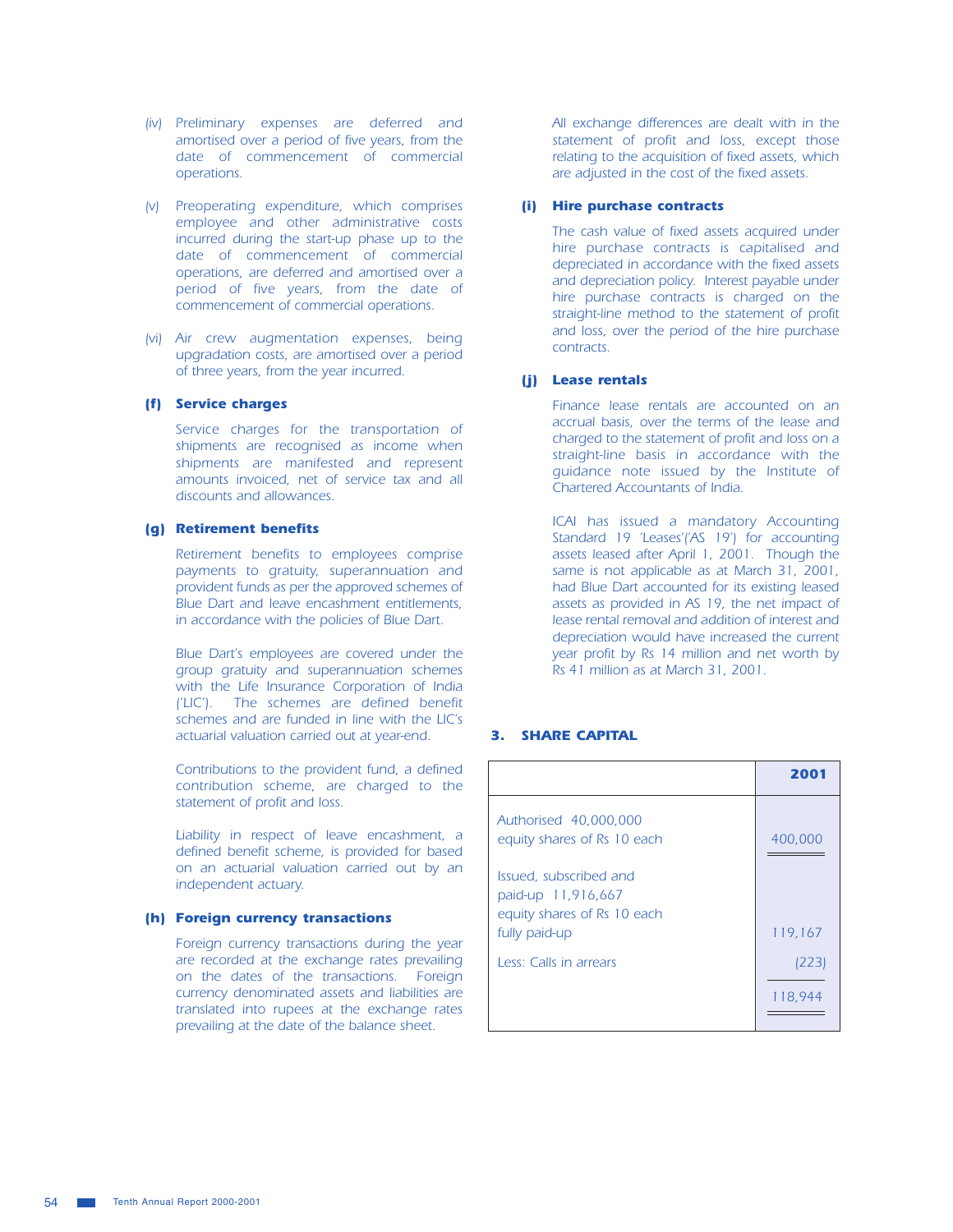#### **4. RESERVES AND SURPLUS**

|                                            | 2001      |
|--------------------------------------------|-----------|
| Share premium                              |           |
| Balance, beginning of year                 | 512,176   |
| Received during the year                   | 257       |
| Balance, end of year                       | 512,433   |
| General reserve                            |           |
| Balance, beginning of year                 | 149,241   |
| Adjustments on account<br>of consolidation | (29, 946) |
| Transfer from profit<br>and loss account   | 30,000    |
| Balance, end of year                       | 149,295   |
| Profit and loss account                    | 215,380   |
|                                            | 877.108   |

#### **5. SECURED LOANS**

|                                                       | 2001    |
|-------------------------------------------------------|---------|
| <b>Term Loans</b>                                     |         |
| From banks (see (a) below)                            | 32,736  |
| <b>From financial institutions</b><br>(see (b) below) | 501.072 |
| Working capital loans<br>(see (c) below)              | 171,710 |
| Obligations under hire<br>purchase contracts          |         |
| (see (d) below)                                       | 13,629  |
|                                                       | 719,147 |
| Aggregate amount of<br>secured loans repayable        |         |
| within one year (excluding<br>working capital loans)  | 159.344 |

- Term loans from banks are secured by pari passu a) first charge on movable and immovable properties and include:
	- Rs 22,382 term loan repayable in 60 monthly instalments, which commenced in May 1998.
	- Rs 10,354 term loan repayable in 18 monthly instalments, which commenced in March 2000.

b) Term loans from financial institutions are secured by pari passu first charge on movable and immovable properties and include:

- Rs 10,000 term loan repayable in 17 quarterly instalments, which commenced in August 1997.

- Rs 35,862 term loan repayable in 22 quarterly instalments, which commenced in July 2000.

- Rs 70,000 term loan repayable in 13 quarterly instalments commencing from September  $2001.$ 

- Rs 70,000 term loan repayable in 14 quarterly instalments commencing from April 2001.

- Rs 92,857 term loan repayable in 21 quarterly instalments commencing from April 2001.

- Rs 140,000 term loan repayable in 16 quarterly instalments commencing from June 2001.

- Rs 82,353 term loan repayable in 20 quarterly instalments, which commenced in September 2000.

- c) Working capital loans of Blue Dart Express Limited are secured by hypothecation of book debts, collateral security on its property at Bhiwandi and second charge on its movable and immovable property. Working capital loans of Blue Dart Aviation Limited are secured by hypothecation of consumables and rotable parts with bank.
- d) Obligations under hire purchase are secured by fixed assets acquired under these contracts.

#### 6. **UNSECURED LOANS**

|                                                                                      | 2001    |
|--------------------------------------------------------------------------------------|---------|
| Short term Joans and advances<br>From bank - Commercial Paper<br>(10 certificates of |         |
| Rs. 10,000 each)                                                                     | 100,000 |
|                                                                                      |         |
| Maximum amount outstanding<br>during the year                                        | 100,000 |

**BLUE DART III 55**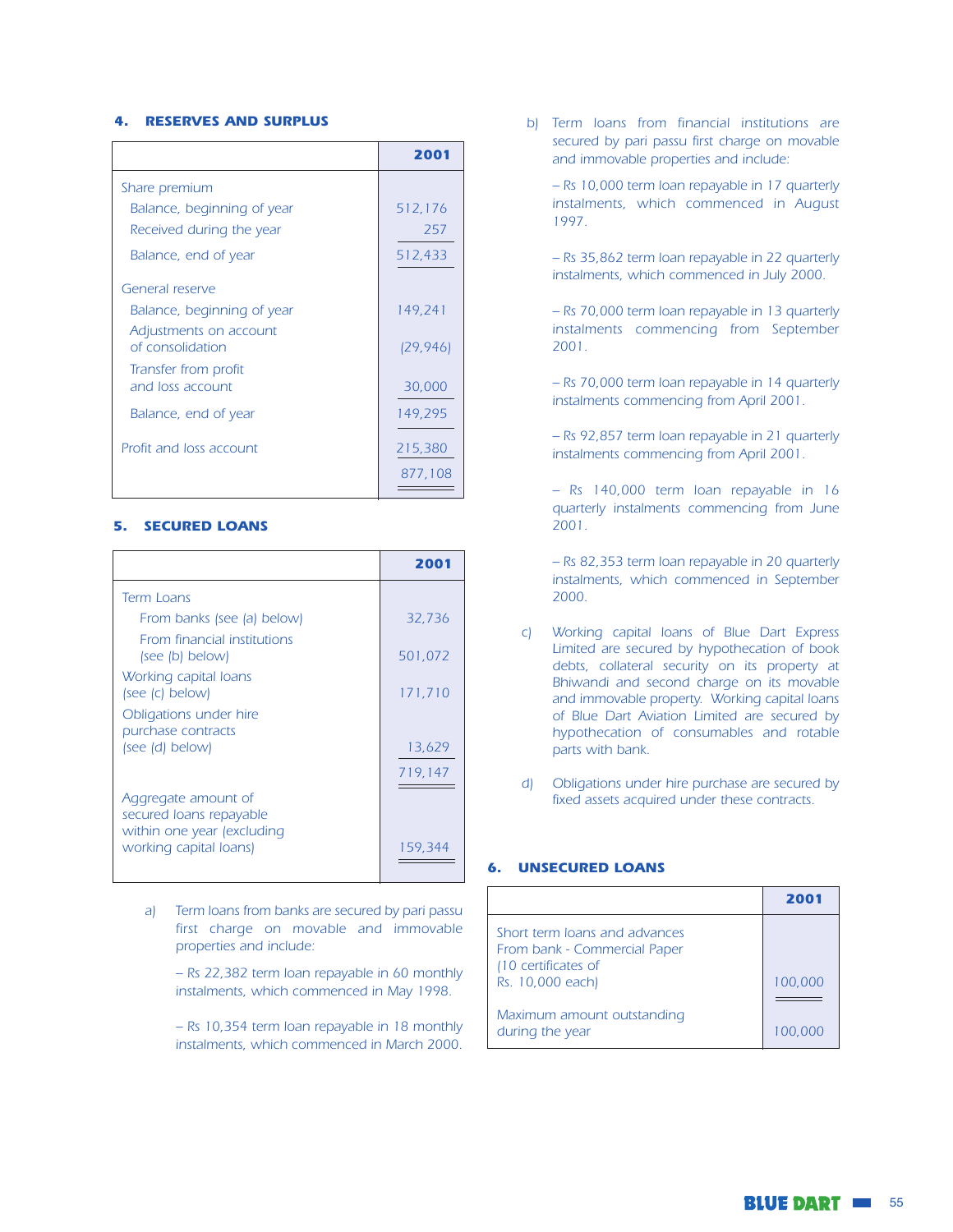## 7. FIXED ASSETS

|                                                                           | Balance,<br>beginning<br>of year | Additions/<br>charge              | Deletions/<br><b>Disposals</b> | <b>Balance</b><br>end of<br>year    |
|---------------------------------------------------------------------------|----------------------------------|-----------------------------------|--------------------------------|-------------------------------------|
| Cost                                                                      |                                  |                                   |                                |                                     |
| Goodwill<br>Land - Freehold<br><b>Buildings</b>                           | 30,000<br>392,055<br>149,687     | 5,796                             |                                | 30,000<br>392,055<br>155,483        |
| Aircraft engines<br>Aircraft rotable parts                                | 52,484<br>96,970                 | 78,179<br>32,421                  | (2,845)                        | 130,663<br>126,546                  |
| Ground equipment<br>Office equipment<br>Electrical equipment              | 93,230<br>50,849<br>98,154       | 16,138<br>6,657<br>14,959         | (36)<br>(3)                    | 109,368<br>57,470<br>113,110        |
| Furniture and fixtures<br>Computers                                       | 148,692<br>187,230               | 29,177<br>44,575                  | (7)<br>(1,878)                 | 177,862<br>229,927                  |
| <b>Vehicles</b><br>Assets given on lease                                  | 37,985<br>18,680                 | 13,279                            |                                | 51,264<br>18,680                    |
| Capital expenses for Aircraft*                                            | 1,356,016                        | 83,207<br>324,388                 | (4, 769)                       | 83,207<br>1,675,635                 |
| <b>Accumulated depreciation and amortisation</b>                          |                                  |                                   |                                |                                     |
| Goodwill<br><b>Buildings</b>                                              | 13,500<br>2,764                  | 1,500<br>2,525                    |                                | 15,000<br>5,289                     |
| Aircraft engines<br>Aircraft rotable parts                                | 7,498<br>20,047                  | 10,203<br>9,000                   | (6, 588)<br>(578)              | 11,113<br>28,469                    |
| Ground equipment<br>Office equipment<br>Electrical equipment              | 16,616<br>7,792<br>14,374        | 5,064<br>2,945<br>5,546           | (9)                            | 21,680<br>10,728<br>19,919          |
| Furniture and fixtures<br>Computers                                       | 31,063<br>113,964                | 9,927<br>29,201                   | (1)<br>(6)<br>(753)            | 40,984<br>142,412                   |
| Vehicles<br>Assets given on lease<br>Capital expenses for Aircraft *      | 16,192<br>3,448<br>247,258       | 3,792<br>1,494<br>1,087<br>82,284 | (7, 935)                       | 19,984<br>4,942<br>1,087<br>321,607 |
| <b>Net book value</b>                                                     |                                  |                                   |                                |                                     |
| Goodwill                                                                  | 16,500                           |                                   |                                | 15,000                              |
| Land - Freehold<br><b>Buildings</b><br>Aircraft engines                   | 392,055<br>146,923<br>44,986     |                                   |                                | 392,055<br>150,194<br>119,550       |
| Aircraft rotable parts<br>Ground equipment<br>Office equipment            | 76,923<br>76,614<br>43,057       |                                   |                                | 98,077<br>87,688<br>46,742          |
| Electrical equipment<br>Furniture and fixtures<br>Computers               | 83,780<br>117,629<br>73,266      |                                   |                                | 93,191<br>136,878<br>87,515         |
| <b>Vehicles</b><br>Assets given on lease<br>Capital expenses for Aircraft | 21,793<br>15,232                 |                                   |                                | 31,280<br>13,738<br>82,120          |
|                                                                           | 1,108,758<br>________            |                                   |                                | 1,354,028                           |
| Capital work-in-progress, including advances                              | 147,445<br>1,256,203             |                                   |                                | 2,877<br>1,356,905                  |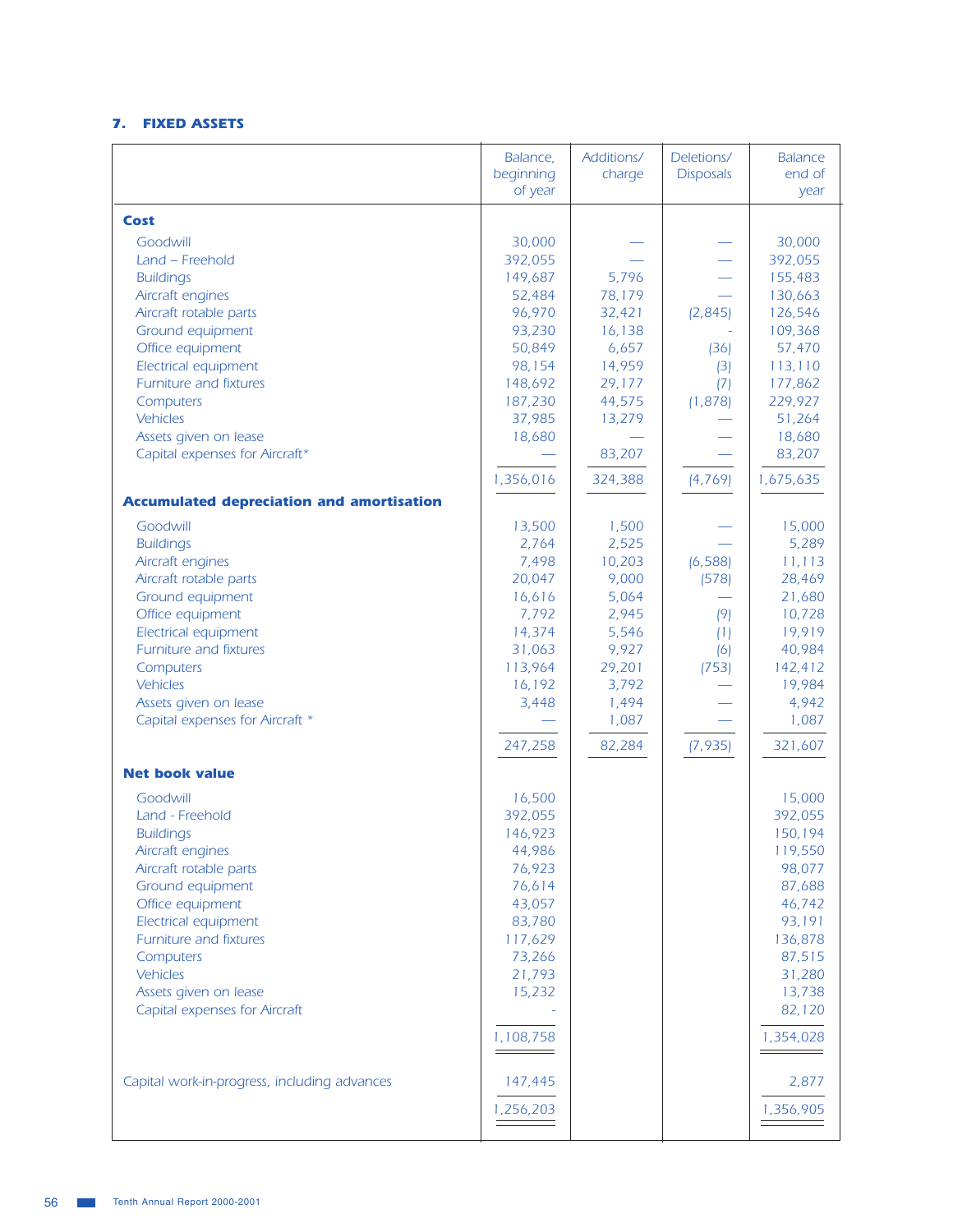- (a) During the year ended March 31, 2001, Blue Dart revised the estimated useful life of office equipment and electrical equipment prospectively to more appropriately reflect the pattern in which these asset's economic benefits are expected to be availed. As a result of this change, profit before tax and the net book value of fixed assets are lower by Rs 2,690.
- (b) The net book value of fixed assets shown above includes an amount of approximately Rs 45,071 in respect of assets held under hire purchase contracts.
- (c) The estimated amount of contracts remaining to be executed on capital account, net of advances, and not provided for, are Rs 13,770.
- In respect of the leased aircraft, Blue Dart Aviation Limited has incurred expenses to make the aircraft operational. These expenses primarily comprise of finance charge, training costs, salaries and consultancy charges.

#### 8. INVESTMENTS

|                                                                                                             | 200        |
|-------------------------------------------------------------------------------------------------------------|------------|
| Unquoted long term investments<br>1,000 equity shares of Rs 50 each<br>in Thane Janta Sahakari Bank Limited | 50         |
| 1,000 equity shares of Rs 10 each<br>in Saraswat Co-operative Bank Limited                                  | $1 \Omega$ |
| National saving certificates                                                                                | 1,700      |
|                                                                                                             | 1.760      |

#### 9. CURRENT ASSETS, LOANS AND ADVANCES

|                                                                      | 2001    |
|----------------------------------------------------------------------|---------|
| (a) Inventories                                                      |         |
| Consumables                                                          | 46,513  |
| Loose tools                                                          | 2,905   |
|                                                                      | 49,418  |
| (b) Sundry debtors                                                   |         |
| Unsecured, considered good<br>Exceeding six months                   | 30,296  |
| Other debts                                                          | 348,730 |
|                                                                      | 379,026 |
| (c) Cash and bank balances                                           |         |
| Cash and cheques in hand<br><b>Balances with scheduled</b><br>banks: | 18,303  |
| - in current accounts                                                | 45,601  |
| - in deposit accounts                                                | 3,113   |
| - in margin money                                                    |         |
| account                                                              | 6,433   |
|                                                                      | 73,450  |

The balances in the margin money accounts are given as security against quarantees issued by banks on behalf of the Company.

|                                                                            | 2001    |
|----------------------------------------------------------------------------|---------|
| (d) Loans and advances<br>(unsecured, considered good)                     |         |
| Advances recoverable in<br>cash or in kind or for value<br>to be received: |         |
| - Aircraft maintenance jobs                                                | 70,315  |
| - Prepaid expenses                                                         | 72,803  |
| - Others                                                                   | 57.665  |
| Deposits - Others                                                          | 90,387  |
| Advance tax, net of provisions                                             | 38,141  |
|                                                                            | 329,311 |

#### **10. CURRENT LIABILITIES AND PROVISIONS**

|                                 | 2001    |
|---------------------------------|---------|
| (a) Current liabilities         |         |
| Sundry creditors                | 108,362 |
| <b>Bills discounted for ATF</b> | 93,460  |
| Other current liabilities       | 123,101 |
| Calls in advance                | 1,647   |
| Interest accrued but not due    | 7,520   |
|                                 | 334,090 |
|                                 |         |
| <b>Provisions</b><br>(b)        |         |
| Leave encashment                | 8,451   |
| Proposed final dividend         | 41,708  |
| Corporate tax on dividend       | 4,254   |
|                                 | 54,413  |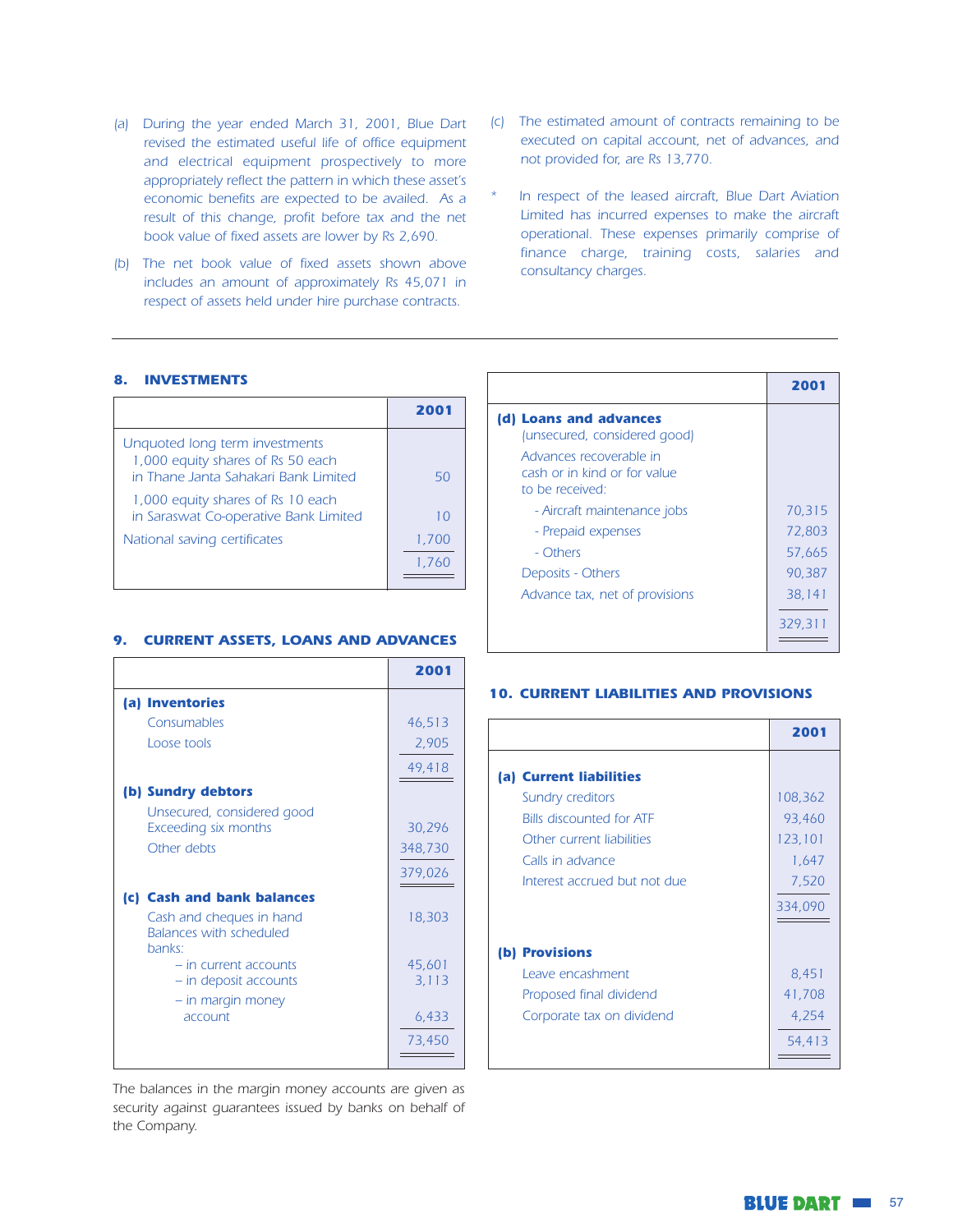## **11. MISCELLANEOUS EXPENDITURE**

 $\Gamma$ 

(to the extent not written off or adjusted)

 $\mathcal{L}(\mathcal{L})$ 

|     |                                                                                                                                      | 2001                       |
|-----|--------------------------------------------------------------------------------------------------------------------------------------|----------------------------|
| (a) | <b>Advertising costs</b><br><b>Balance brought forward</b><br>Amortised during the year                                              | 8,306<br>(4, 125)          |
|     | <b>Balance carried forward</b>                                                                                                       | 4,181                      |
| (b) | Computerised systems<br>development/long-term contract<br>negotiation cost<br><b>Balance brought forward</b>                         | 5,734                      |
|     | Amortised during the year                                                                                                            | (2, 259)                   |
|     | <b>Balance carried forward</b>                                                                                                       | 3,475                      |
| C   | Preliminary expenses<br><b>Balance brought forward</b><br>Amortised during the year                                                  | 200<br>(200)               |
|     | <b>Balance carried forward</b>                                                                                                       |                            |
| (d) | Preoperating expenditure<br>Employee and other<br>administrative cost<br><b>Balance brought forward</b><br>Amortised during the year | 1,428<br>(1, 428)          |
|     | <b>Balance carried forward</b>                                                                                                       |                            |
| (e) | Air crew augmentation expenses<br><b>Balance brought forward</b><br>Additions during the year<br>Amortised during the year           | 8,236<br>2,144<br>(4, 204) |
|     | <b>Balance carried forward</b>                                                                                                       | 6,176<br>13,832            |

#### **12. FREIGHT, HANDLING AND SERVICING COSTS**

|                                                                                                                                                                                        | 2001                                                                      |
|----------------------------------------------------------------------------------------------------------------------------------------------------------------------------------------|---------------------------------------------------------------------------|
| Aircraft operating costs<br>Domestic network operating costs<br>International servicing charges<br>Domestic excess baggage<br>Printing and stationery<br>Handling and clearing charges | 486,173<br>307,560<br>314,520<br>103,007<br>44.377<br>42,837<br>1,298,474 |

#### **13. EMPLOYEE COSTS**

|                                                                                       | 2001                         |
|---------------------------------------------------------------------------------------|------------------------------|
| Salaries, wages and bonus<br>Staff welfare<br>Contribution to provident & other funds | 329,504<br>138,373<br>41,627 |
|                                                                                       | 509,504                      |

#### **14. SELLING AND ADMINISTRATION EXPENSES**

|                                                                                                 | 2001    |
|-------------------------------------------------------------------------------------------------|---------|
| <b>Travel</b>                                                                                   | 25,985  |
| Lease rentals and Hire charges                                                                  | 22,835  |
| Repairs and maintenance – others                                                                | 19,262  |
| Bad debts written off (net of<br>provision for doubtful debts<br>of earlier years - Rs. 30,866) | 17,500  |
| Professional and consulting charges                                                             | 12,419  |
| Miscellaneous expenditure<br>written off (see note $2$ (e) $\& 11$ )                            | 12,216  |
| Office expenses                                                                                 | 11,949  |
| Sales promotion & advertising                                                                   | 4,971   |
| Insurance                                                                                       | 4,146   |
| Miscellaneous expenses                                                                          | 21,563  |
|                                                                                                 | 152,846 |

#### **15. ESTABLISHMENT COSTS**

|                               | 2001    |
|-------------------------------|---------|
| Rent, duties, rates and taxes | 78,584  |
| Communications                | 37,062  |
| Electricity charges           | 23,360  |
|                               | 139,006 |
|                               |         |

#### **16. INTEREST EXPENSE, NET**

|                                                           | 2001              |
|-----------------------------------------------------------|-------------------|
| Term Joans<br><b>Bill Discounting and finance charges</b> | 100,433<br>25,069 |
| Others                                                    | 20,818            |
| Hire purchase<br>Interest income                          | 10,307            |
| (on income-tax refunds,<br>ICD's and margin money)        | [23, 780]         |
|                                                           | 132,847           |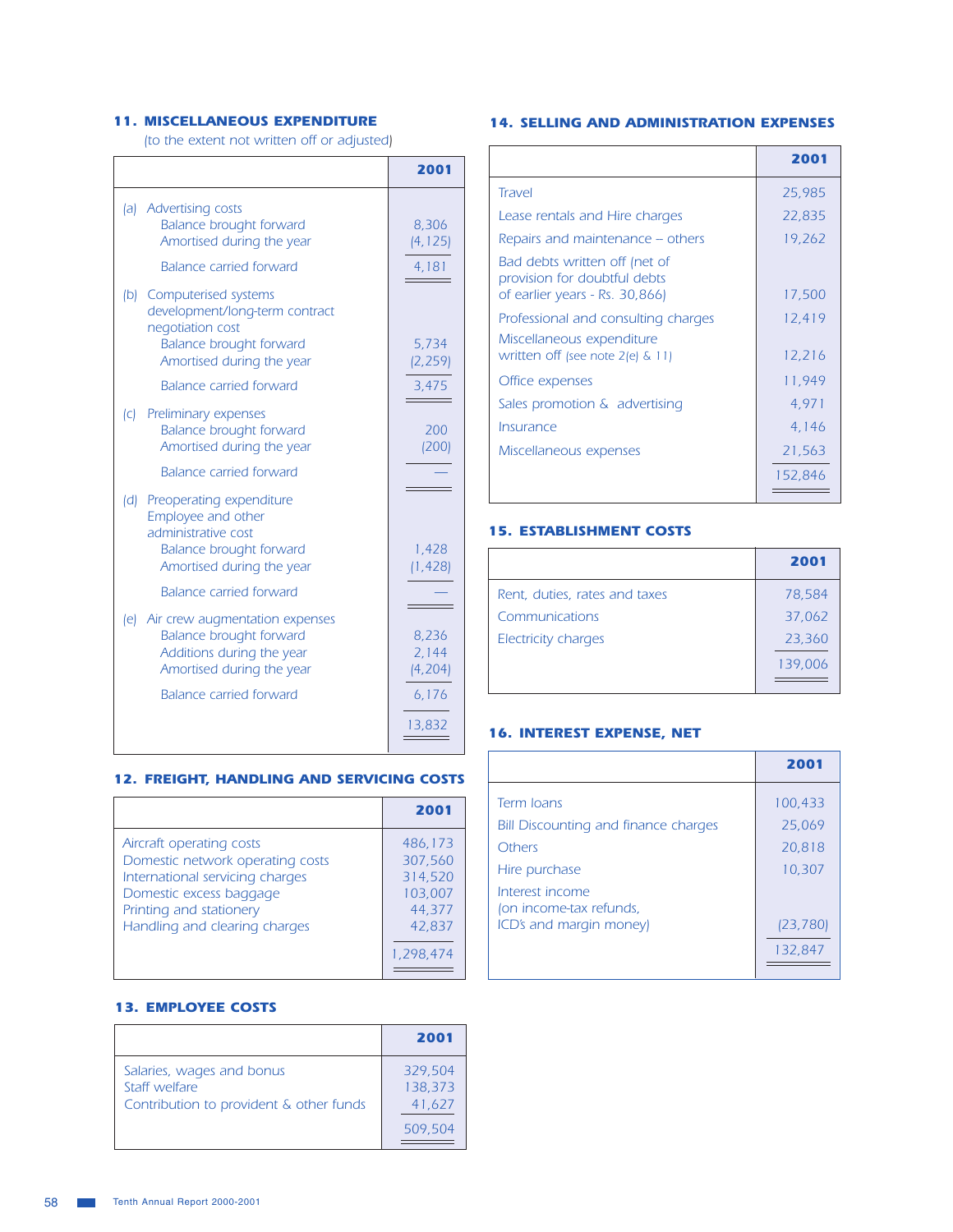#### **17. CONTINGENT LIABILITIES**

|                               | 2001   |
|-------------------------------|--------|
| <b>Bank quarantees</b><br>la) | 23,559 |
| (b) Letter of Credit          | 4,061  |

- (c) The Company has not made any provisions for stamp duty consequent to the amendments made under the Bombay Stamp Act, 1994 and the Karnataka Stamp Act, 1995 based on the legal counsel advise received challenging the constitutional validity of the above amendments.
- (d) Engineering and maintenance costs exclude Rs. 1,250 of estimated repair costs to bring unserviceable rotable parts to a usable condition.

#### **18. COMMITMENTS UNDER LEASE AGREEMENTS**

The Company has entered into lease agreements for the rental of property, vehicles, computers, equipment and other assets. Typically, lease agreements are for a period of 3 to 5 years. At March 31 2001, the Company had commitments under non-cancellable leases of approximately Rs 15,891.

Blue Dart Aviation Limited has commitments under finance lease agreements of approximately Rs. 625,241.

#### **19. PRIOR YEAR COMPARATIVES**

Prior year comparatives have not been furnished, since it is the first year of consolidation.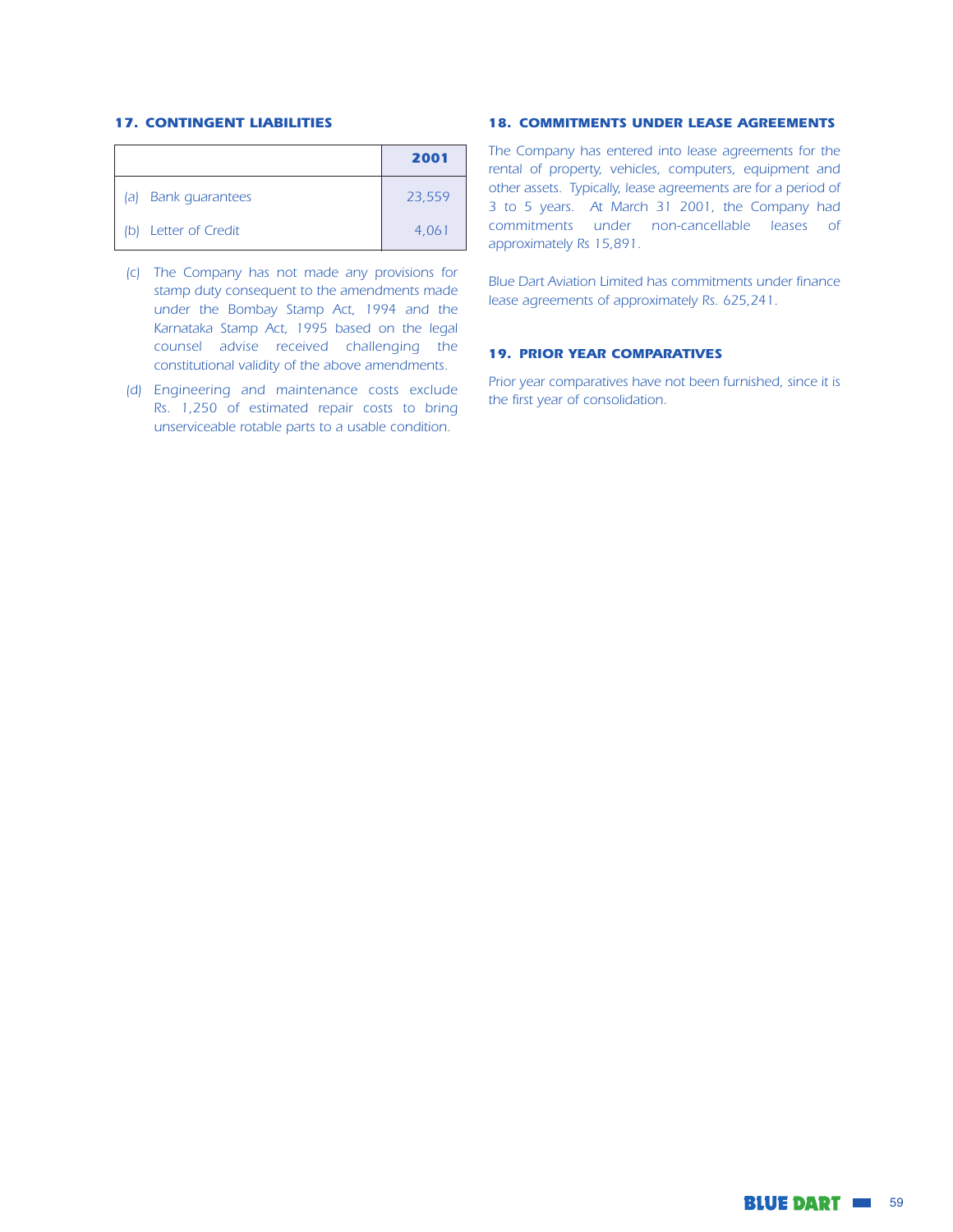# **SHAREHOLDERS' INFORMATION**

| 1. | <b>Book Closure Date</b>                                                               |       |    | 07-07-2001 to 24-07-2001<br>(Both days inclusive)                                                                                                                                                                     |
|----|----------------------------------------------------------------------------------------|-------|----|-----------------------------------------------------------------------------------------------------------------------------------------------------------------------------------------------------------------------|
| 2. | <b>Annual General Meeting</b>                                                          |       |    |                                                                                                                                                                                                                       |
|    |                                                                                        | Date  | ÷  | 24-07-2001                                                                                                                                                                                                            |
|    |                                                                                        | Venue | ÷. | Walchand Hirachand Hall.<br>Indian Merchants' Chamber,<br>LNM IMC Building,<br>Churchgate,<br>Mumbai - 400 020.                                                                                                       |
|    |                                                                                        | Time  | ÷  | 4.30 p.m.                                                                                                                                                                                                             |
| З. | <b>Listing on Stock Exchanges</b>                                                      |       |    | The Stock Exchange, Mumbai<br>The Delhi Stock Exchange Association Limited<br>The Stock Exchange, Ahmedabad<br>(The company has paid its annual listing fees to all<br>the above stock exchanges for F.Y. 2001-2002). |
| 4. | <b>Registered Office</b>                                                               |       |    | Blue Dart Centre, Sahar Airport Road,<br>Andheri (E), Mumbai - 400 099.                                                                                                                                               |
| 5. | <b>Website</b>                                                                         |       |    | www.bluedart.com                                                                                                                                                                                                      |
| 6. | <b>ISIN No.</b>                                                                        |       |    | INE233B01017                                                                                                                                                                                                          |
| 7. | <b>Financial Calender</b> (tentative and subject to change)<br>Financial reporting for |       |    |                                                                                                                                                                                                                       |
|    |                                                                                        |       |    |                                                                                                                                                                                                                       |

| $\Box$ First quarter ending June 30, 2001       | $\therefore$ July 2001    |
|-------------------------------------------------|---------------------------|
| $\Box$ Second quarter ending September 30, 2001 | $\therefore$ October 2001 |
| $\Box$ Third quarter ending December 31, 2001   | January 2002              |
| $\Box$ Year ending March 31, 2002               | : April 2002              |

#### 8. **Stock Market Data:**

High and Low quotations of Shares at Mumbai and National Stock Exchange are:

| 2000-2001        |             | <b>BSE</b> | <b>NSE</b> |        |  |
|------------------|-------------|------------|------------|--------|--|
|                  | <b>High</b> | Low        | High       | Low    |  |
| April 2000       | 315.75      | 226.00     | 325.00     | 213.45 |  |
| <b>May 2000</b>  | 232.20      | 178.00     | 236.70     | 170.50 |  |
| <b>June 2000</b> | 213.25      | 179.00     | 219.75     | 175.00 |  |
| <b>July 2000</b> | 216.90      | 153.25     | 208.90     | 161.00 |  |
| Aug. 2000        | 262.75      | 181.00     | 275.00     | 175.60 |  |
| Sept. 2000       | 305.20      | 257.00     | 302.85     | 237.00 |  |
| Oct. 2000        | 275.50      | 200.00     | 276.00     | 198.10 |  |
| Nov. 2000        | 242.00      | 209.50     | 248.00     | 200.00 |  |
| Dec. 2000        | 250.00      | 208.10     | 259.65     | 202.00 |  |
| Jan. 2001        | 265.75      | 216.00     | 277.90     | 213.05 |  |
| Feb. 2001        | 246.75      | 231.05     | 254.50     | 225.00 |  |
| March 2001       | 234.80      | 161.00     | 240.00     | 155.25 |  |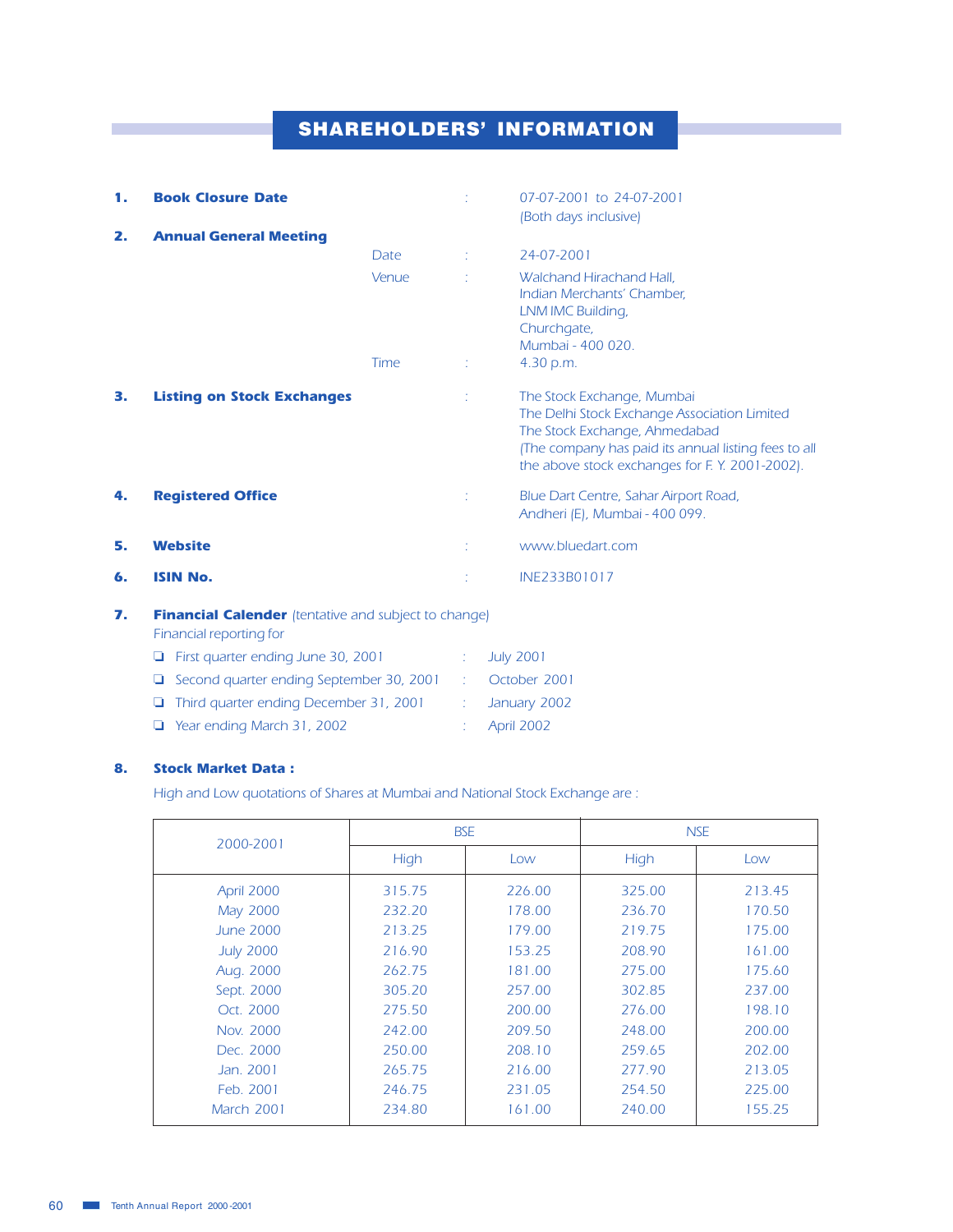#### 9. Share transfers and other communication regarding change of address, dividend, share certificates etc. may be addressed to our Registrar & Transfer Agents :

IIT Corporate Services Ltd., IIT House, Opp. Vazir Glass Works, Near J.B. Nagar, Off M. Vasanji Road, Andheri (East), Mumbai 400 059. Tel. No. : 8225599 Fax No. : 8215352

#### FOR TRANSFERS, DEMAT, DIVIDEND & OTHER INVESTOR RELATED QUERIES :

| Mr. K. Sanjeeva  |                    | Vice President |
|------------------|--------------------|----------------|
| Mr. S. Mahadevan |                    | - Officer      |
| Ms. Asha Shetty  | $\Delta \sim 10^4$ | Officer        |

#### 10. Share Transfer System:

Share transfers would be registered and returned within a period of Thirty (30) days from the date of receipt, if the documents are clear in all respects. The Share Transfer Committee meets twice in a month. The total number of shares transferred during the year 2000-2001 are 7,24,500 shares.

**Dematerialisation of shares :** Approximately 95% of the Company's Equity Share Capital have been dematerialised, as on 31st May 2001. Trading in Equity Shares of the Company is permitted only in dematerialised form w.e.f. 28th August, 2000 as per notification issued by the Securities and Exchange Board of India (SEBI).

#### 11. Investor Services :

Correspondence received from 01-04-2000 to 31-03-2001

| Nature of Correspondence                                                     | No. of Correspondence<br>received | No. of Correspondence<br>resolved / attended |
|------------------------------------------------------------------------------|-----------------------------------|----------------------------------------------|
| <b>Change of Address</b>                                                     | 128                               | 128                                          |
| Non Receipt of Share Certificate/<br>Transfer/Transmission                   | 143                               | 143                                          |
| Non Receipt of Sticker                                                       | 163                               | 163                                          |
| Loss of Share Certificate/Replacement/<br><b>Duplicate Share Certificate</b> | 154                               | 154                                          |
| Non Receipt/ Revalidation of Refund<br>Order/ Dividend Warrant               | 95                                | 95                                           |
| Others <sup>*</sup>                                                          | 285                               | 285                                          |
| Total                                                                        | 932                               | 932                                          |

\* Others include correspondence pertaining to deletion of name, confirmation of shareholding, nomination, dividend mandate instructions, request for Annual Report, etc.

The Company and the Registrar & Transfer Agents i.e. M/s. IIT Corporate Services Ltd. have attended to most of the investor's grievances/correspondence within a period of 8 days from the date of receipt of correspondence, during the year 2000-2001.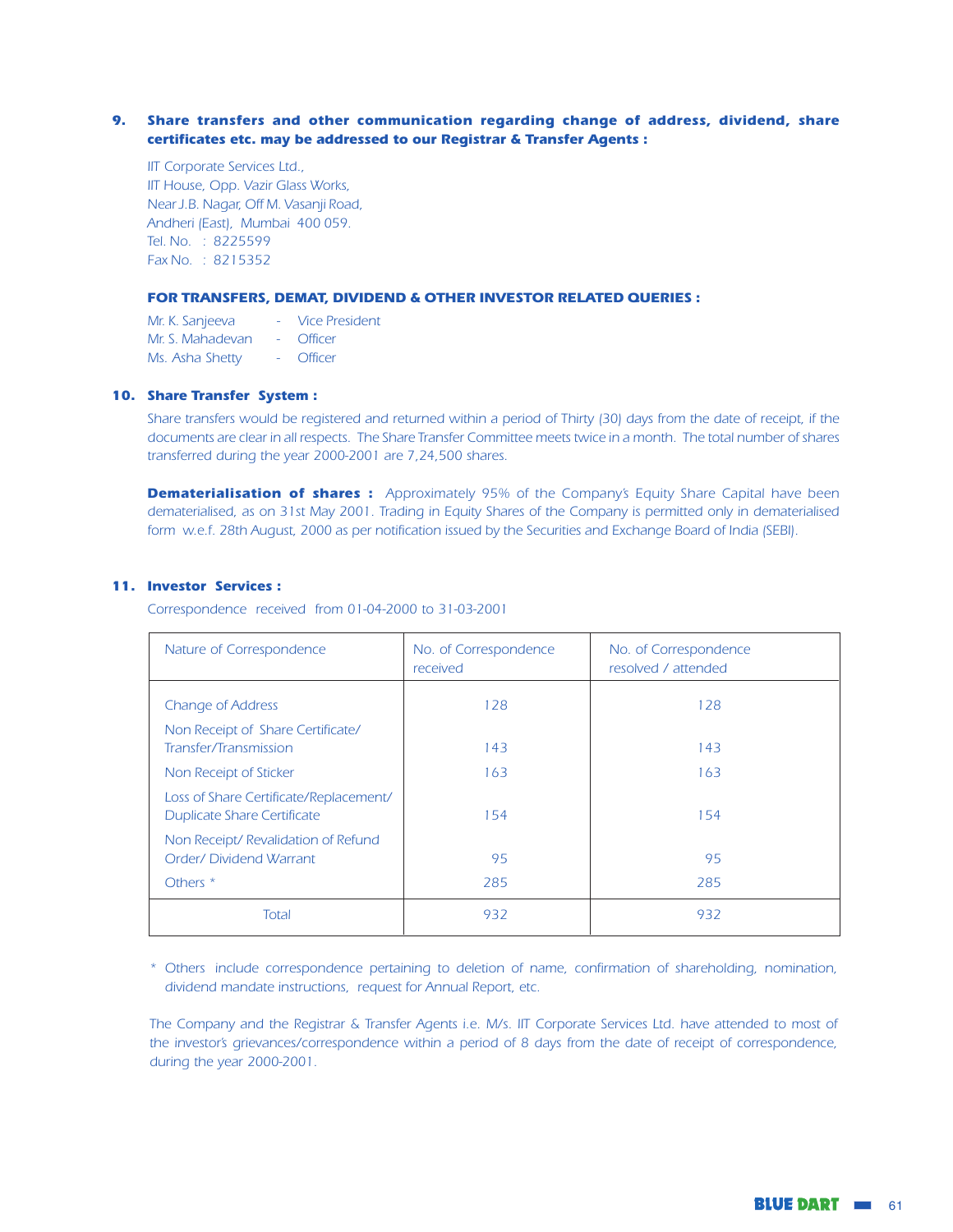|        | No. of Equity<br>Shares held |        | No. of<br><b>Share Holders</b> | $%$ of<br><b>Share Holders</b> | No. of<br><b>Shares</b> | $%$ of<br><b>Share Holding</b> |
|--------|------------------------------|--------|--------------------------------|--------------------------------|-------------------------|--------------------------------|
|        | to                           | 500    | 7874                           | 96.05                          | 889867                  | 7.47                           |
| 501    | to                           | 1000   | 129                            | 1.57                           | 107253                  | 0.90                           |
| 1001   | to                           | 2000   | 71                             | 0.87                           | 116379                  | 0.98                           |
| 2001   | to                           | 3000   | 30                             | 0.36                           | 78273                   | 0.66                           |
| 3001   | to                           | 4000   | 13                             | 0.16                           | 45133                   | 0.38                           |
| 4001   | to                           | 5000   | 13                             | 0.16                           | 60830                   | 0.51                           |
| 5001   | to                           | 10000  | 13                             | 0.16                           | 96198                   | 0.81                           |
| 10001  | to                           | 30000  | 13                             | 0.16                           | 213814                  | 1.79                           |
| 30001  | to                           | 50000  | 12                             | 0.15                           | 515351                  | 4.32                           |
| 50001  | to                           | 100000 | $\overline{6}$                 | 0.07                           | 425684                  | 3.57                           |
| 100001 | to                           | Above  | 24                             | 0.29                           | 9367885                 | 78.61                          |
|        | Total                        |        | 8198                           | 100.00                         | 11916667                | 100.00                         |

#### 12. Distribution of Holdings (as on May 25, 2001) :

#### 13. Categories of Shareholders (as on May 25, 2001) :

| Category                            | No. of Shareholders | Voting Strength (%) | No. of Shares held |
|-------------------------------------|---------------------|---------------------|--------------------|
| <b>Individuals</b>                  | 7851                | 12.03               | 1434135            |
| <b>Promoters</b>                    | 28                  | 50.84               | 6058198            |
| <b>Foreign Collaborator</b>         |                     | 20.78               | 2475799            |
| NRIS / FIIS                         | 24                  | 3.55                | 423453             |
| Companies                           | 261                 | 2.11                | 251520             |
| Banks / Financial<br>Institutions & |                     |                     |                    |
| <b>Mutual Funds</b>                 | 33                  | 10.69               | 1273562            |
| Total                               | 8198                | 100.00              | 11916667           |

#### 14. Shareholder Inquiries Contact :

## **For Demat Related Queries**

#### **For Others**

**Por Deniat Netated Cueries**<br>
Bharat Sanghavi - Manager : Secretarial<br>
Tel No. : 8396444<br>
Tel No. : 8396444<br>
Tel No. : 8396444 Tel No. : 8396444 Fax No.: 8244131 / 8311184

Tel No. : 8396444 Fax No.: 8244131 / 8311184

#### **Analyst Contact:**

Yogesh Dhingra - Sr. Vice President - Finance & Chief Financial Officer C.B. Navalkar - General Manager : (Treasury & Finance) Tel No. : 8396444 Fax No. : 8244131 / 8311184

#### **General Information Contact:**

Tulsi Mirchandaney - Sr. Vice President - Marketing & Projects Tel No. : 8396444 Fax No.: 8244131 / 8311184